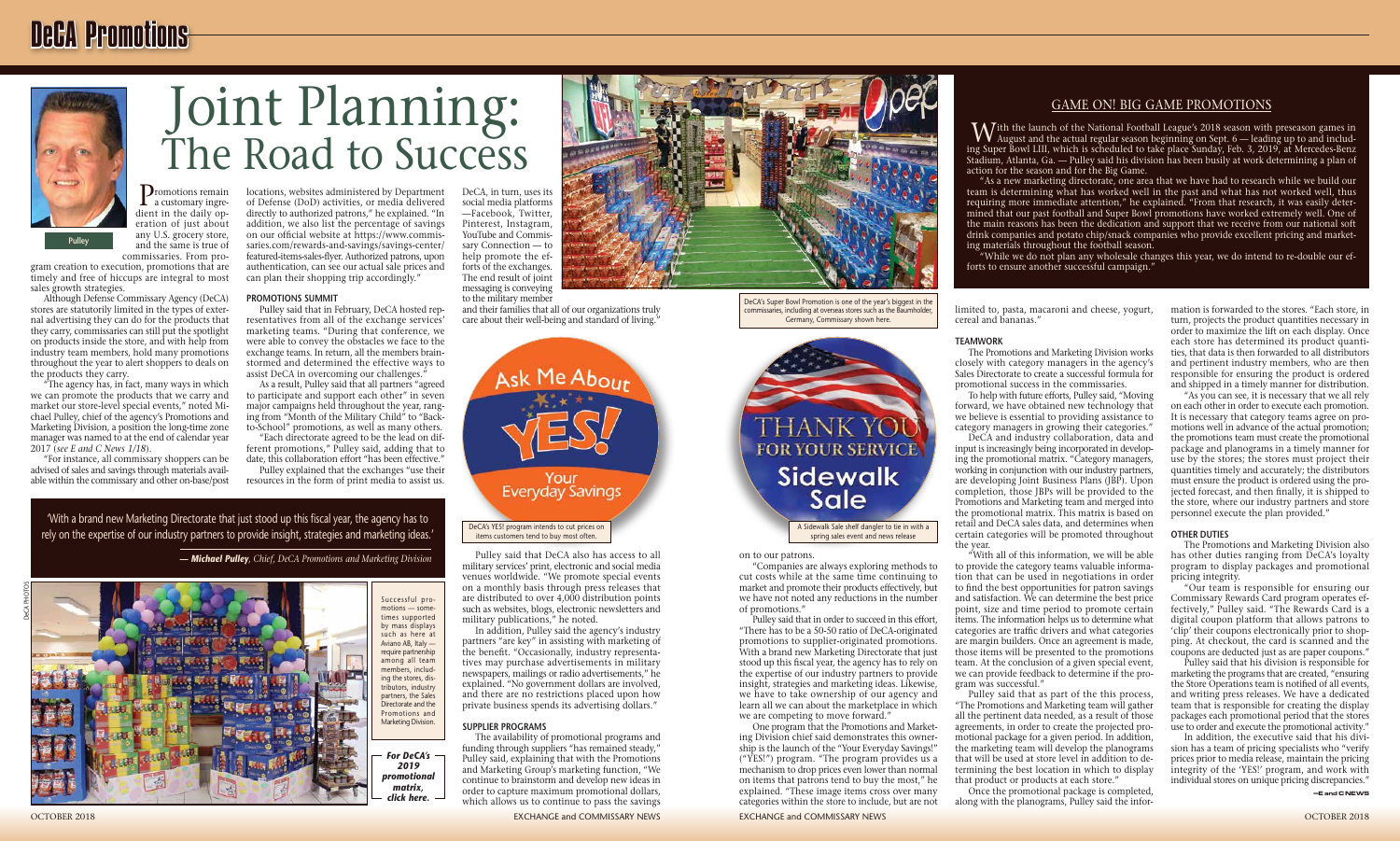<span id="page-1-0"></span>

| <b>Annual Club Pack</b>                 | 2019             |                           |                                              |                           |                           |                                |                           |                           |                           |                           |                           |                           |                      |                                  |    |                                         |                           |                                         |                    |                                          |
|-----------------------------------------|------------------|---------------------------|----------------------------------------------|---------------------------|---------------------------|--------------------------------|---------------------------|---------------------------|---------------------------|---------------------------|---------------------------|---------------------------|----------------------|----------------------------------|----|-----------------------------------------|---------------------------|-----------------------------------------|--------------------|------------------------------------------|
| <b>Winter Club Pack</b>                 | 1/1 to 3/31      |                           |                                              |                           |                           |                                |                           |                           |                           |                           |                           |                           |                      |                                  |    |                                         |                           |                                         |                    |                                          |
| <b>Spring Club Pack</b>                 | 4/1 to 6/30      |                           |                                              |                           |                           |                                |                           |                           |                           |                           |                           |                           |                      |                                  |    |                                         |                           |                                         |                    |                                          |
| <b>Summer Club Pack</b>                 | 7/1 to 9/30      |                           |                                              |                           |                           |                                |                           |                           |                           |                           |                           |                           |                      |                                  |    |                                         |                           |                                         |                    |                                          |
| <b>Fall Club Pack</b>                   | 10/1 to 12/31    |                           |                                              |                           |                           |                                |                           |                           |                           |                           |                           |                           |                      |                                  |    |                                         |                           |                                         |                    |                                          |
| <b>MATRIX-PROPOSED 2019</b>             | 9/18/2018        | 6                         | 7                                            | 8                         | 9                         | 10                             | 11                        | 12                        | 13                        | 14                        | 15                        | 16                        | 17                   | 18                               | 19 | 20                                      | 21                        | 22                                      | 23                 | 24                                       |
| <b>CATEGORY</b>                         |                  | 4/7/19                    | <mark>3/18/19 to</mark> 4/8/19 to<br>4/21/19 | 4/22/19 to<br>5/5/19      | 5/6/19 to<br>5/19/19      | 5/20/19 to 6/3/19 to<br>6/2/19 | 6/16/19                   | 6/17/19<br>7/7/19         | 7/8/19 to<br>7/21/19      | 7/22/19 to<br>8/4/19      | 8/5/19 to<br>8/18/19      | 9/8/19                    | 9/9/19 to<br>9/22/19 | 9/23/19 to 10/7/19 to<br>10/6/19 |    | 10/20/19 to 11/3/19 11/17/19 to 12/1/19 |                           | 10/21/19 11/4/19 to 11/18/19 12/2/19 to | 12/15/19 to 1/5/20 | 12/16/19                                 |
| <b>CENTER STORE</b>                     |                  |                           |                                              |                           |                           |                                |                           |                           |                           |                           |                           |                           |                      |                                  |    |                                         |                           |                                         |                    |                                          |
| <b>BEVERAGE ENERGY</b>                  | <b>Beverages</b> | $\boldsymbol{\mathsf{x}}$ | X                                            | X                         | $\boldsymbol{\mathsf{x}}$ | $\mathbf x$                    | $\mathbf{x}$              | $\boldsymbol{\mathsf{x}}$ | $\mathbf{x}$              | $\mathbf x$               | $\boldsymbol{\mathsf{x}}$ | $\boldsymbol{\mathsf{X}}$ | $\mathbf{x}$         | $\mathbf{x}$                     |    |                                         |                           |                                         |                    |                                          |
| <b>BEVERAGE ISOTONICS</b>               | <b>Beverages</b> |                           |                                              |                           | $\mathbf{x}$              | $\boldsymbol{\mathsf{x}}$      | $\boldsymbol{\mathsf{x}}$ | $\boldsymbol{\mathsf{x}}$ | $\mathbf{x}$              | $\mathbf x$               | $\mathbf{x}$              | X                         | $\mathbf{x}$         |                                  |    |                                         |                           |                                         |                    |                                          |
| <b>BEVERAGE NEW AGE/RTD TEA</b>         | <b>Beverages</b> |                           |                                              |                           |                           | $\mathbf x$                    | X                         | $\boldsymbol{\mathsf{x}}$ | $\mathbf{x}$              | $\mathbf x$               | $\boldsymbol{\mathsf{x}}$ | $\boldsymbol{\mathsf{x}}$ |                      |                                  |    |                                         |                           |                                         |                    | $\mathbf{x}$                             |
| <b>BEVERAGE TEA BAG</b>                 | <b>Beverages</b> |                           |                                              |                           |                           |                                |                           |                           |                           |                           |                           |                           |                      |                                  |    | $\boldsymbol{\mathsf{x}}$               | $\mathbf{x}$              | $\mathbf{x}$                            | X                  | $\mathbf{x}$                             |
| <b>BEVERAGES COCOA</b>                  | <b>Beverages</b> |                           |                                              |                           |                           |                                |                           |                           |                           |                           |                           |                           |                      |                                  |    | $\boldsymbol{\mathsf{x}}$               | $\mathbf{x}$              | $\mathbf{x}$                            | X                  | $\mathbf{x}$                             |
| BEVERAGES LIQUID WATER ENHANCERS        | <b>Beverages</b> | $\mathbf{x}$              |                                              |                           |                           |                                | $\mathbf{x}$              |                           | $\mathbf{x}$              | $\mathbf{x}$              |                           |                           |                      |                                  |    |                                         |                           |                                         |                    |                                          |
| BEVERAGES POWDERED WATER ENHANCERS      | <b>Beverages</b> | $\mathbf{x}$              | X                                            | $\boldsymbol{\mathsf{x}}$ | $\mathbf{x}$              | $\mathbf{x}$                   | $\boldsymbol{\mathsf{x}}$ | $\boldsymbol{\mathsf{x}}$ | $\mathbf{x}$              | $\boldsymbol{\mathsf{x}}$ | $\mathbf{x}$              | $\boldsymbol{\mathsf{x}}$ |                      |                                  |    |                                         |                           |                                         |                    |                                          |
| <b>COFFEE INTERNATIONAL</b>             | <b>Beverages</b> |                           | X                                            | X                         | $\mathbf{x}$              |                                |                           | $\boldsymbol{\mathsf{x}}$ | $\mathbf{x}$              | $\mathbf{x}$              |                           |                           |                      | $\mathbf{x}$                     | X  |                                         |                           |                                         |                    | $\mathbf{x}$                             |
| <b>JUICE APPLE</b>                      | <b>Beverages</b> |                           |                                              |                           |                           |                                |                           |                           |                           |                           |                           |                           |                      |                                  |    |                                         |                           |                                         |                    |                                          |
| <b>JUICE ASEPTIC</b>                    | <b>Beverages</b> | $\mathbf x$               | <b>X</b>                                     |                           | $\mathbf{x}$              | $\boldsymbol{\mathsf{x}}$      | X                         | $\mathbf x$               |                           |                           |                           | X                         |                      |                                  | X  |                                         |                           |                                         |                    |                                          |
| <b>JUICE BLEND</b>                      | <b>Beverages</b> |                           | X                                            |                           |                           |                                |                           |                           |                           |                           |                           |                           |                      |                                  |    |                                         |                           |                                         |                    |                                          |
| JUICE BLEND SPECIALITY                  | <b>Beverages</b> |                           |                                              |                           |                           |                                |                           |                           |                           | $\mathbf x$               | X                         | X                         |                      |                                  |    |                                         | $\mathbf{x}$              |                                         |                    | $\mathbf{x}$                             |
| <b>JUICE CIDER</b>                      | <b>Beverages</b> |                           |                                              |                           |                           |                                |                           |                           |                           |                           |                           |                           |                      | $\mathbf{x}$                     | X  | X                                       | $\boldsymbol{\mathsf{x}}$ | $\boldsymbol{\mathsf{x}}$               | X                  | $\boldsymbol{\mathsf{X}}$                |
| <b>JUICE CRANBERRY</b>                  | <b>Beverages</b> |                           |                                              |                           |                           |                                |                           |                           |                           |                           |                           |                           |                      |                                  |    |                                         |                           | $\boldsymbol{\mathsf{X}}$               |                    | $\mathbf{x}$                             |
| JUICE GRAPE EASTER                      | <b>Beverages</b> | $\boldsymbol{\mathsf{x}}$ |                                              |                           |                           |                                |                           |                           |                           |                           |                           |                           |                      |                                  |    |                                         |                           | $\boldsymbol{\mathsf{x}}$               | X                  | X                                        |
| <b>JUICE GRAPEFRUIT</b>                 | <b>Beverages</b> | X                         | X                                            |                           |                           |                                |                           |                           |                           |                           |                           |                           |                      |                                  |    |                                         |                           |                                         |                    |                                          |
| <b>JUICE KIDS</b>                       | <b>Beverages</b> |                           |                                              |                           |                           |                                | $\mathbf{x}$              | X                         | $\mathbf{x}$              |                           | $\mathbf{x}$              | X                         |                      |                                  |    |                                         |                           |                                         |                    |                                          |
| <b>JUICE LEMON</b>                      | <b>Beverages</b> |                           | X                                            |                           |                           |                                |                           | $\mathbf x$               |                           |                           |                           |                           |                      |                                  |    |                                         |                           | $\boldsymbol{\mathsf{x}}$               |                    | $\mathbf{x}$                             |
| <b>JUICE LIME</b>                       | <b>Beverages</b> |                           |                                              | $\boldsymbol{\mathsf{x}}$ | $\boldsymbol{\mathsf{x}}$ | $\mathbf x$                    | $\mathbf{x}$              | $\boldsymbol{\mathsf{x}}$ | $\mathbf{x}$              | $\mathbf{x}$              |                           |                           |                      |                                  |    |                                         |                           |                                         |                    |                                          |
| <b>JUICE NECTAR</b>                     | <b>Beverages</b> |                           |                                              |                           | $\mathbf{x}$              | $\mathbf x$                    |                           |                           |                           |                           |                           | $\boldsymbol{\mathsf{x}}$ |                      |                                  | X  | X                                       |                           |                                         |                    | $\mathbf{x}$                             |
| <b>JUICE ORANGE</b>                     | <b>Beverages</b> |                           |                                              |                           |                           |                                |                           |                           |                           |                           |                           |                           |                      |                                  |    |                                         |                           |                                         |                    | $\mathbf{x}$                             |
| <b>JUICE PINEAPPLE</b>                  | <b>Beverages</b> |                           |                                              |                           |                           | $\mathbf{x}$                   |                           | $\boldsymbol{\mathsf{x}}$ |                           |                           |                           |                           |                      |                                  |    |                                         |                           | $\mathbf{x}$                            | $\mathbf{x}$       | $\boldsymbol{\mathsf{X}}$                |
| <b>JUICE PRUNE</b>                      | <b>Beverages</b> | X                         |                                              |                           |                           |                                |                           |                           |                           |                           |                           |                           |                      |                                  |    |                                         |                           |                                         |                    | X                                        |
| JUICE TOMATO VEGGIE                     | <b>Beverages</b> |                           |                                              |                           |                           |                                |                           |                           |                           |                           |                           |                           |                      |                                  |    |                                         |                           |                                         |                    |                                          |
| <b>MIXERS COCKTAIL MIXER</b>            | <b>Beverages</b> |                           |                                              |                           |                           | $\mathbf{x}$                   | $\mathbf{x}$              | $\mathbf{x}$              | $\mathbf{x}$              | $\mathbf{x}$              |                           | Y                         |                      |                                  |    |                                         |                           | $\mathbf{x}$                            |                    | $\mathbf{x}$<br>$\overline{\phantom{a}}$ |
| <b>MIXERS COCKTAIL MIXER SPECIALITY</b> | <b>Beverages</b> |                           |                                              |                           |                           | $\boldsymbol{\mathsf{x}}$      | X                         | х                         | $\mathbf{x}$              | $\boldsymbol{\mathsf{x}}$ | X                         | X                         |                      |                                  |    |                                         |                           | $\boldsymbol{\mathsf{x}}$               |                    | $\boldsymbol{\mathsf{X}}$                |
| <b>MIXERS COCKTAIL PRODUCTS</b>         | <b>Beverages</b> |                           |                                              |                           |                           | $\mathbf x$                    |                           | $\boldsymbol{\mathsf{x}}$ |                           |                           |                           |                           |                      |                                  |    |                                         |                           | $\mathbf x$                             | X                  | X                                        |
| <b>SODA DIET</b>                        | <b>Beverages</b> |                           | X.                                           |                           |                           |                                |                           | $\boldsymbol{\mathsf{x}}$ |                           |                           |                           |                           |                      |                                  |    |                                         |                           | $\boldsymbol{\mathsf{x}}$               |                    | X                                        |
| <b>SODA PREMIUM</b>                     | <b>Beverages</b> |                           |                                              |                           |                           | $\mathbf x$                    | X                         | X                         | $\mathbf{x}$              | $\mathbf{x}$              |                           | X                         |                      |                                  |    |                                         |                           |                                         |                    |                                          |
| <b>SODA REGULAR</b>                     | <b>Beverages</b> |                           | X                                            |                           |                           |                                |                           | X                         |                           |                           |                           | X                         |                      |                                  |    |                                         |                           | $\boldsymbol{\mathsf{x}}$               |                    | $\boldsymbol{\mathsf{X}}$                |
| <b>SODA ZERO</b>                        | <b>Beverages</b> |                           | X                                            |                           |                           |                                |                           | X                         |                           |                           |                           |                           |                      |                                  |    |                                         |                           | $\boldsymbol{\mathsf{x}}$               |                    | X                                        |
| <b>WATER CARBONATED</b>                 | <b>Beverages</b> |                           |                                              |                           |                           |                                | X                         | X                         | $\mathbf{x}$              | $\mathbf x$               | X                         | X                         |                      |                                  |    |                                         |                           |                                         |                    |                                          |
| <b>WATER COCONUT</b>                    | <b>Beverages</b> |                           |                                              |                           | $\mathbf{x}$              | $\boldsymbol{\mathsf{X}}$      | X                         | X                         | $\boldsymbol{\mathsf{X}}$ | $\boldsymbol{\mathsf{X}}$ | X                         | X                         |                      |                                  |    |                                         |                           |                                         |                    |                                          |
| <b>WATER DISTILLED</b>                  | <b>Beverages</b> |                           |                                              |                           |                           |                                |                           |                           |                           |                           |                           | X                         |                      |                                  |    |                                         |                           |                                         |                    |                                          |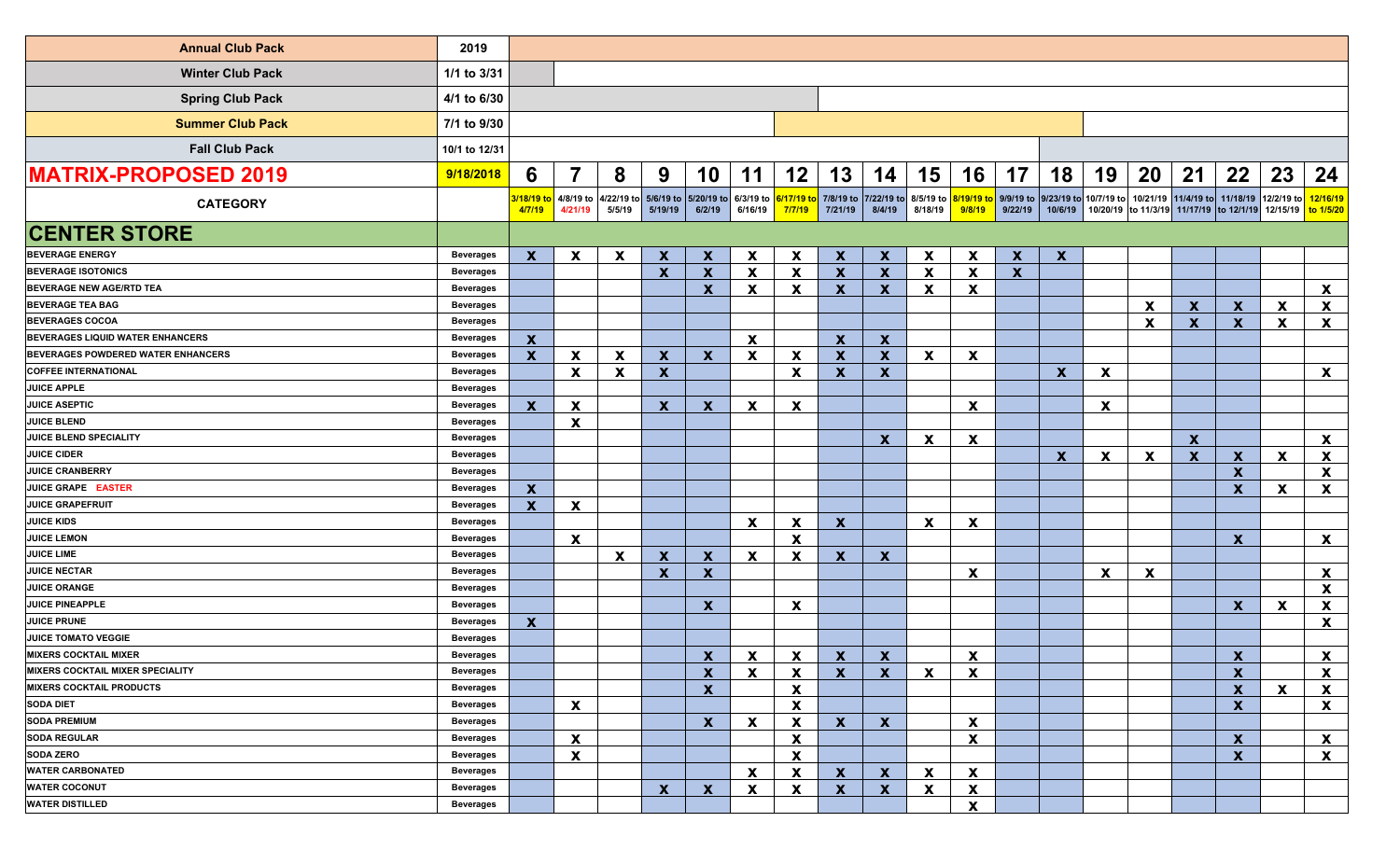| <b>WATER DRINKING</b>                         | <b>Beverages</b> |                           |                           |                           |              |              | $\mathbf x$  | $\boldsymbol{\mathsf{x}}$ | $\mathbf x$               | $\mathbf x$  | $\mathbf x$  | $\boldsymbol{\mathsf{x}}$ | $\boldsymbol{x}$ |                           |    |                           |                  |              |              | X                         |
|-----------------------------------------------|------------------|---------------------------|---------------------------|---------------------------|--------------|--------------|--------------|---------------------------|---------------------------|--------------|--------------|---------------------------|------------------|---------------------------|----|---------------------------|------------------|--------------|--------------|---------------------------|
| <b>WATER ENHANCED</b>                         | <b>Beverages</b> |                           |                           |                           |              |              | $\mathbf x$  | $\boldsymbol{\mathsf{x}}$ | $\mathbf{x}$              | $\mathbf x$  | $\mathbf{x}$ | X                         | $\mathbf{x}$     |                           |    |                           |                  |              |              |                           |
| <b>WATER FLAVORED</b>                         | <b>Beverages</b> |                           |                           |                           |              |              | $\mathbf{x}$ | X                         | $\mathbf{x}$              | $\mathbf{x}$ |              | $\boldsymbol{\mathsf{x}}$ |                  |                           |    |                           |                  |              |              |                           |
| <b>WATER NURSERY</b>                          | <b>Beverages</b> |                           |                           |                           |              |              |              |                           |                           |              |              | $\boldsymbol{\mathsf{x}}$ | $\mathbf{x}$     |                           |    |                           |                  |              |              |                           |
| <b>WATER PURIFIED</b>                         | <b>Beverages</b> |                           |                           |                           |              | $\mathbf x$  | $\mathbf{x}$ | X                         | $\mathbf{x}$              | $\mathbf x$  | X            | $\boldsymbol{\mathsf{x}}$ | $\mathbf{x}$     |                           |    |                           |                  |              |              |                           |
| <b>WATER SPARKLING</b>                        | <b>Beverages</b> | $\mathbf{x}$              | X                         | $\boldsymbol{\mathsf{x}}$ | $\mathbf{x}$ | $\mathbf x$  | X            | $\boldsymbol{\mathsf{x}}$ |                           |              |              | $\boldsymbol{\mathsf{x}}$ | $\mathbf{x}$     | $\mathbf x$               | X  |                           |                  |              |              |                           |
| <b>WATER SPARKLING COCONUT</b>                | <b>Beverages</b> |                           |                           |                           |              |              |              | $\boldsymbol{\mathsf{x}}$ | $\mathbf{x}$              | $\mathbf x$  | X            | $\boldsymbol{\mathsf{x}}$ | $\boldsymbol{x}$ | $\mathbf x$               |    |                           |                  |              |              |                           |
| <b>WATER SPARKLING FLAVORED</b>               | <b>Beverages</b> |                           |                           | $\boldsymbol{\mathsf{x}}$ | X            | $\mathbf x$  | $\mathbf{x}$ | $\boldsymbol{\mathsf{x}}$ | $\mathbf{x}$              | $\mathbf x$  | $\mathbf{x}$ | $\boldsymbol{\mathsf{x}}$ | $\mathbf{x}$     | $\boldsymbol{\mathsf{x}}$ | X  |                           |                  |              |              |                           |
| <b>WATER SPARKLING NON CARBONATED</b>         | <b>Beverages</b> |                           |                           |                           |              |              | $\mathbf x$  | $\mathbf x$               | $\mathbf{x}$              | $\mathbf x$  | X            | $\boldsymbol{\mathsf{x}}$ |                  |                           |    |                           |                  |              |              |                           |
| <b>WATER SPRING</b>                           | <b>Beverages</b> |                           |                           |                           |              |              |              | $\boldsymbol{\mathsf{x}}$ | $\mathbf{x}$              | $\mathbf x$  |              | $\boldsymbol{\mathsf{x}}$ |                  |                           |    |                           |                  |              |              |                           |
| <b>BAKING CHIPS AND BARS EASTER</b>           | Food             | $\mathbf x$               | X                         |                           |              |              |              |                           |                           |              |              |                           |                  |                           |    | X                         | $\mathbf{x}$     | $\mathbf{x}$ | <b>X</b>     | $\mathbf{x}$              |
| <b>BAKING CHIPS AND BARS SPECIALTY EASTER</b> | Food             | $\boldsymbol{\mathsf{x}}$ | X                         |                           |              |              |              |                           |                           |              |              |                           |                  |                           |    | X                         | <b>X</b>         | $\mathbf x$  | <b>X</b>     | X                         |
| <b>BAKING CORN MEAL AND STARCH EASTER</b>     | Food             | $\boldsymbol{\mathsf{x}}$ | <b>X</b>                  |                           |              |              |              |                           |                           |              |              |                           |                  |                           |    | X                         | <b>X</b>         | $\mathbf x$  | <b>X</b>     | X                         |
| BAKING CORN MEAL AND STARCH SPECIALTY EASTER  | Food             | $\boldsymbol{\mathsf{x}}$ | <b>X</b>                  |                           |              |              |              |                           |                           |              |              |                           |                  |                           |    | X                         | <b>X</b>         | $\mathbf x$  | <b>X</b>     | $\boldsymbol{\mathsf{x}}$ |
| <b>BAKING FLOUR EASTER</b>                    | Food             | $\boldsymbol{\mathsf{x}}$ | <b>X</b>                  |                           |              |              |              |                           |                           |              |              |                           |                  |                           |    | X                         | <b>X</b>         | $\mathbf x$  | <b>X</b>     | $\boldsymbol{\mathsf{x}}$ |
| <b>BAKING FLOUR SPECIALTY EASTER</b>          | Food             | $\boldsymbol{\mathsf{x}}$ | <b>X</b>                  |                           |              |              |              |                           |                           |              |              |                           |                  |                           |    | X                         | $\mathbf{x}$     | $\mathbf x$  | <b>X</b>     | $\boldsymbol{\mathsf{x}}$ |
| <b>BAKING NUTS EASTER</b>                     | Food             | $\boldsymbol{\mathsf{x}}$ | <b>X</b>                  |                           |              |              |              |                           |                           |              |              |                           |                  |                           |    | X                         | $\mathbf{x}$     | $\mathbf x$  | <b>X</b>     | $\boldsymbol{\mathsf{x}}$ |
| <b>BAKING POWDER AND SODA EASTER</b>          | Food             | $\mathbf x$               | <b>X</b>                  |                           |              |              |              |                           |                           |              |              |                           |                  |                           |    | X                         | $\mathbf{x}$     | $\mathbf x$  | <b>X</b>     | X                         |
| BAKING POWDER AND SODA SPECIALTY EASTER       | Food             | $\mathbf x$               | <b>X</b>                  |                           |              | $\mathbf{x}$ | X            | $\mathbf x$               | X                         | $\mathbf x$  | X            | $\mathbf x$               |                  |                           |    | X                         | <b>X</b>         | X            | X.           | $\mathbf{x}$              |
| <b>BEANS BAKED</b>                            | Food             |                           | X                         | X                         | $\mathbf{x}$ | $\mathbf x$  | X            | $\boldsymbol{\mathsf{x}}$ | $\mathbf{x}$              | $\mathbf x$  | X            | $\boldsymbol{\mathsf{x}}$ |                  |                           |    |                           |                  |              |              |                           |
| <b>BEANS BLACK</b>                            | Food             |                           |                           |                           |              |              |              |                           |                           |              |              | $\mathbf x$               | $\mathbf{x}$     |                           |    | $\mathbf x$               |                  |              |              |                           |
| <b>BEANS CANNELLINI</b>                       | Food             |                           |                           |                           |              |              |              |                           |                           |              |              |                           |                  | X                         | X. | X                         | <b>X</b>         |              | <b>X</b>     | $\mathbf{x}$              |
| <b>BEANS CHILI</b>                            | Food             |                           |                           |                           |              |              |              |                           |                           |              |              | X                         | $\mathbf{x}$     | X                         | X  | X                         | $\mathbf{x}$     | X            | X.           | X                         |
| <b>BEANS DRY</b>                              | Food             |                           |                           |                           |              |              |              |                           |                           |              |              |                           |                  |                           |    |                           | $\mathbf{x}$     | X            | X            | $\boldsymbol{\mathsf{x}}$ |
| <b>BEANS GARBANZO</b>                         | Food             |                           |                           |                           |              |              |              |                           |                           |              |              | X                         |                  |                           |    |                           |                  |              |              |                           |
| <b>BEANS GREAT NORTHERN</b>                   | Food             |                           |                           |                           |              |              |              |                           |                           |              |              |                           |                  | $\mathbf x$               | X. | X                         | X                | $\mathbf x$  | X.           | $\mathbf{x}$              |
| <b>BEANS KIDNEY</b>                           | Food             |                           |                           |                           |              |              |              |                           |                           |              |              | X                         | X                | X                         | X. | X                         | $\boldsymbol{X}$ |              | <b>X</b>     | X                         |
| <b>BEANS PINK</b>                             | Food             |                           |                           |                           |              |              |              |                           |                           |              |              | $\boldsymbol{\mathsf{x}}$ | $\mathbf{x}$     | X                         | X. | X                         | $\boldsymbol{X}$ |              | <b>X</b>     |                           |
| <b>BEANS PINTO</b>                            | Food             |                           |                           |                           |              |              |              |                           |                           |              |              | X                         | $\mathbf{x}$     | X                         | X  | X                         | $\mathbf{x}$     |              | <b>X</b>     | $\mathbf{x}$              |
| <b>BEANS PORK &amp; BEANS</b>                 | Food             |                           | $\mathbf{x}$              | $\boldsymbol{\mathsf{x}}$ | $\mathbf{x}$ | $\mathbf x$  | X            | X                         |                           |              |              | $\boldsymbol{\mathsf{x}}$ |                  |                           |    |                           |                  |              |              |                           |
| <b>BEANS PORK AND MEAT</b>                    | Food             |                           |                           |                           |              |              | X            |                           |                           |              | X            | $\mathbf x$               | $\mathbf{x}$     | $\boldsymbol{\mathsf{x}}$ | X  |                           |                  |              |              | $\mathbf{x}$              |
| <b>BEANS PREPARED</b>                         | Food             |                           |                           |                           |              |              |              |                           |                           |              |              | $\boldsymbol{\mathsf{x}}$ |                  |                           |    | X                         | X                |              | <b>X</b>     |                           |
| <b>BEANS RED</b>                              | Food             |                           |                           |                           |              |              |              |                           |                           |              |              | $\boldsymbol{\mathsf{x}}$ |                  | $\mathbf x$               | X. | X                         | $\mathbf{X}$     |              | X.           | X                         |
| <b>BEANS REFRIED</b>                          | Food             |                           |                           | $\mathbf x$               | $\mathbf{x}$ |              |              |                           |                           |              |              | $\boldsymbol{\mathsf{x}}$ |                  |                           |    |                           |                  |              |              | $\mathbf{x}$              |
| <b>BEANS SPECIALITY</b>                       | Food             |                           |                           | $\boldsymbol{\mathsf{x}}$ | $\mathbf{x}$ | $\mathbf{x}$ | X            |                           |                           |              |              | $\boldsymbol{\mathsf{x}}$ | $\mathbf{x}$     |                           |    |                           |                  |              | X            |                           |
| <b>BEANS WHITE</b>                            | Food             |                           |                           |                           |              |              |              |                           |                           |              |              |                           |                  | $\mathbf x$               | X  | X                         | $\mathbf{x}$     |              | X            | $\mathbf{x}$              |
| CAKE MIXE/DECORATIONS/FROSTING EASTER         | Food             | X                         | X                         |                           |              |              |              |                           |                           |              |              |                           |                  |                           | X  | X                         | $\boldsymbol{x}$ | X            | X            | $\boldsymbol{\mathsf{x}}$ |
| <b>CEREAL GRITS</b>                           | Food             | X.                        | $\boldsymbol{\mathsf{x}}$ |                           |              |              |              |                           |                           |              |              |                           |                  |                           |    |                           | X                |              | X            | X                         |
| <b>CEREAL HOT</b>                             | Food             |                           |                           |                           |              |              |              |                           |                           |              |              |                           |                  |                           |    | $\mathbf x$               | $\boldsymbol{X}$ |              | X            | $\boldsymbol{\mathsf{x}}$ |
| <b>CEREAL OAT</b>                             | Food             |                           |                           |                           |              |              |              |                           |                           |              |              |                           |                  |                           |    | $\boldsymbol{\mathsf{x}}$ | $\mathbf{x}$     |              | X            | X                         |
| <b>CEREAL OAT SPECIALITY</b>                  | Food             |                           |                           |                           |              |              |              |                           |                           | $\mathbf{x}$ | $\mathbf{x}$ | $\mathbf x$               | $\mathbf{x}$     | $\mathbf{x}$              | X  | X                         | $\mathbf{x}$     |              | $\mathbf{x}$ | X                         |
| <b>CEREAL RTE ADULT</b>                       | Food             |                           |                           |                           |              | $\mathbf{x}$ | $\mathbf{x}$ | $\boldsymbol{\mathsf{X}}$ |                           |              |              | $\boldsymbol{\mathsf{x}}$ |                  |                           |    |                           |                  |              |              | $\boldsymbol{\mathsf{x}}$ |
| <b>CEREAL RTE FAMILY</b>                      | Food             | $\mathbf{x}$              | $\mathbf{x}$              |                           |              |              |              |                           |                           |              |              | $\boldsymbol{\mathsf{x}}$ |                  |                           |    |                           |                  |              |              | $\boldsymbol{\mathsf{x}}$ |
| <b>CEREAL RTE GRANOLA</b>                     | Food             |                           |                           |                           |              |              |              |                           |                           |              |              | $\boldsymbol{\mathsf{X}}$ |                  |                           |    |                           |                  |              |              |                           |
| <b>CEREAL RTE KIDS</b>                        | Food             | $\mathbf{x}$              | X                         |                           |              |              | $\mathbf{x}$ | $\boldsymbol{\mathsf{x}}$ | $\boldsymbol{\mathsf{X}}$ |              | $\mathbf{x}$ | X                         |                  |                           |    |                           |                  |              |              |                           |
| <b>CEREAL WHEAT</b>                           | Food             |                           |                           |                           |              |              |              |                           |                           |              |              |                           |                  |                           |    | $\boldsymbol{\mathsf{x}}$ | $\mathbf{x}$     | $\mathbf{x}$ | $\mathbf{x}$ | $\boldsymbol{\mathsf{X}}$ |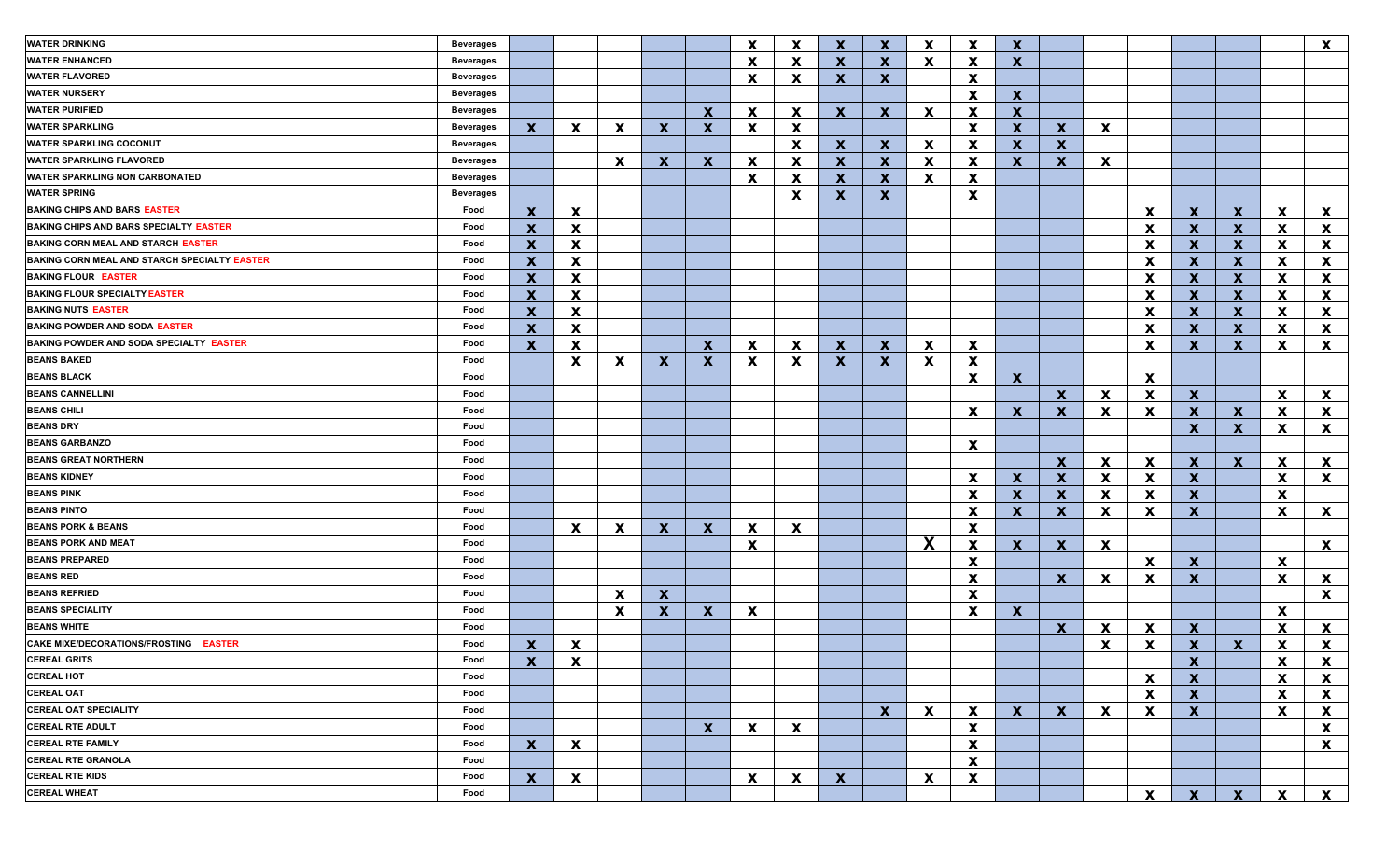| <b>COFFEE CREAMER LIQUID</b>                 | Food |                           |                           |                           |              |              |                           |                           |                           |              |              |                           |              |              |              |                           | $\boldsymbol{x}$          | $\boldsymbol{\mathsf{x}}$ |              |              |
|----------------------------------------------|------|---------------------------|---------------------------|---------------------------|--------------|--------------|---------------------------|---------------------------|---------------------------|--------------|--------------|---------------------------|--------------|--------------|--------------|---------------------------|---------------------------|---------------------------|--------------|--------------|
| <b>COFFEE CREAMER PORTION CONTROL</b>        | Food |                           |                           |                           |              |              |                           |                           |                           |              |              | $\boldsymbol{\mathsf{x}}$ |              |              |              |                           | $\boldsymbol{\mathsf{x}}$ |                           | $\mathbf{x}$ | $\mathbf{x}$ |
| <b>COFFEE CREAMER POWDER</b>                 | Food | $\mathbf{x}$              | X                         |                           |              |              |                           |                           |                           |              |              |                           |              |              |              |                           | $\boldsymbol{\mathsf{x}}$ |                           | X            |              |
| <b>COFFEE GROUND BAGGED</b>                  | Food | $\mathbf{x}$              | $\mathbf{x}$              |                           |              |              |                           |                           |                           |              |              |                           |              |              |              |                           | X                         |                           | $\mathbf{x}$ | $\mathbf{x}$ |
| <b>COFFEE GROUND BAGGED SPECIALITY</b>       | Food | $\boldsymbol{\mathsf{X}}$ | X                         | $\mathbf{x}$              | $\mathbf{x}$ | $\mathbf x$  | $\mathbf{x}$              | $\boldsymbol{\mathsf{x}}$ | $\boldsymbol{\mathsf{x}}$ |              |              |                           |              |              |              | $\boldsymbol{\mathsf{x}}$ | $\mathbf{x}$              | $\mathbf{x}$              | <b>X</b>     | $\mathbf{x}$ |
| <b>COFFEE GROUND CANNED</b>                  | Food | $\mathbf x$               | X                         |                           |              |              |                           |                           |                           |              |              |                           |              |              |              |                           | $\mathbf{x}$              |                           |              |              |
| <b>COFFEE INSTANT</b>                        | Food | $\mathbf{x}$              | $\mathbf{x}$              |                           |              |              |                           |                           |                           |              |              |                           |              |              |              |                           | $\mathbf{x}$              |                           | $\mathbf{x}$ | $\mathbf{x}$ |
| <b>COFFEE K CUPS</b>                         | Food |                           |                           | $\mathbf{x}$              |              | $\mathbf{x}$ |                           | $\boldsymbol{\mathsf{x}}$ |                           |              | $\mathbf{x}$ |                           |              | $\mathbf{x}$ | $\mathbf{x}$ | $\mathbf x$               |                           |                           |              |              |
| <b>COFFEE SYRUP</b>                          | Food |                           |                           |                           |              |              |                           |                           |                           |              |              |                           |              |              |              |                           | $\mathbf{x}$              | $\mathbf{x}$              | $\mathbf{x}$ | $\mathbf{x}$ |
| <b>COFFEE WHOLE BEAN ????</b>                | Food |                           |                           |                           |              |              |                           |                           |                           |              |              |                           |              |              |              |                           | $\mathbf{x}$              | $\mathbf x$               | $\mathbf{x}$ | $\mathbf{x}$ |
| <b>FRUIT BOWL</b>                            | Food | $\mathbf{x}$              |                           |                           |              |              |                           |                           |                           |              | $\mathbf{x}$ | $\boldsymbol{\mathsf{x}}$ |              |              |              |                           |                           |                           |              |              |
| <b>FRUIT CAN</b>                             | Food |                           | X                         |                           |              |              |                           |                           |                           |              |              |                           |              |              |              |                           | X                         | $\mathbf x$               |              | $\mathbf{x}$ |
| <b>FRUIT CUP</b>                             | Food |                           |                           |                           |              |              |                           |                           |                           |              |              | $\mathbf x$               |              |              |              |                           |                           |                           |              |              |
| <b>FRUIT DRIED EASTER</b>                    | Food | $\mathbf{x}$              | X                         |                           |              |              |                           |                           |                           |              |              | $\boldsymbol{\mathsf{x}}$ |              |              |              |                           |                           |                           |              |              |
| <b>FRUIT DRIED FRUIT</b>                     | Food |                           | X                         |                           |              |              |                           |                           |                           |              |              |                           |              |              |              |                           | $\mathbf{x}$              | X                         | X            | $\mathbf{x}$ |
| <b>FRUIT JAR</b>                             | Food |                           | X                         |                           |              |              |                           |                           |                           |              |              |                           |              |              |              |                           | X                         | X                         | $\mathbf{x}$ | $\mathbf{x}$ |
| <b>FRUIT POUCH</b>                           | Food |                           |                           |                           |              |              |                           |                           |                           |              |              | $\boldsymbol{\mathsf{x}}$ | $\mathbf{x}$ |              |              |                           |                           |                           |              |              |
| <b>GELATIN</b>                               | Food |                           | $\boldsymbol{\mathsf{x}}$ |                           |              |              | X                         | X                         |                           |              |              |                           |              |              |              |                           | $\mathbf x$               | $\mathbf x$               |              | $\mathbf{x}$ |
| <b>GERMAN</b>                                | Food |                           |                           |                           |              |              |                           |                           |                           |              |              |                           |              |              |              |                           | $\mathbf x$               | $\mathbf x$               | X            | X            |
| <b>GRAVY MIX</b>                             | Food |                           |                           |                           |              |              |                           |                           |                           |              |              |                           |              |              |              | $\boldsymbol{\mathsf{x}}$ | $\mathbf{x}$              | $\mathbf x$               | X            | X            |
| <b>GRAVY MIX MARINADE EASTER</b>             | Food |                           | $\mathbf{x}$              | $\mathbf x$               | $\mathbf{x}$ | $\mathbf x$  | X                         | $\boldsymbol{\mathsf{x}}$ | $\mathbf{x}$              | $\mathbf{x}$ | X            | $\boldsymbol{\mathsf{X}}$ |              |              |              |                           |                           |                           |              |              |
| <b>GRAVY MIX MARINADE SPECIALITY</b>         | Food |                           |                           |                           |              | $\mathbf{x}$ |                           | $\boldsymbol{\mathsf{x}}$ | $\mathbf{x}$              |              |              |                           |              |              |              |                           |                           | $\mathbf{x}$              |              | $\mathbf{x}$ |
| <b>GRAVY MIX PASTE</b>                       | Food |                           |                           |                           |              |              |                           |                           |                           |              |              |                           |              |              |              |                           |                           |                           |              |              |
| <b>GRAVY MIX ROASTING BAG EASTER</b>         | Food | $\mathbf{x}$              | $\mathbf{x}$              |                           |              |              |                           |                           |                           |              |              |                           |              | $\mathbf{x}$ | $\mathbf{x}$ | $\mathbf x$               | $\mathbf{x}$              |                           | $\mathbf{x}$ | $\mathbf{x}$ |
| <b>GRAVY MIX SAUCE MIX EASTER</b>            | Food |                           | $\mathbf{x}$              |                           |              |              |                           |                           |                           |              |              |                           |              |              |              |                           |                           |                           |              | X            |
| <b>GRAVY MIX SAUCE MIX SPECIALITY EASTER</b> | Food |                           | $\mathbf{x}$              |                           |              |              |                           |                           |                           |              |              |                           |              |              |              |                           |                           | $\mathbf{x}$              |              | X            |
| <b>GRAVY MIX SEASONING BLENDS EASTER</b>     | Food |                           | X                         |                           |              |              |                           |                           |                           |              |              |                           |              | $\mathbf{x}$ | $\mathbf{x}$ | $\mathbf{x}$              | $\mathbf{x}$              | $\mathbf x$               | $\mathbf{x}$ | $\mathbf{x}$ |
| GRAVY MIX SEASONING BLENDS SPECIALITY EASTER | Food |                           |                           |                           |              |              |                           |                           |                           |              |              |                           |              |              |              |                           | X                         | X                         | $\mathbf{x}$ | $\mathbf{x}$ |
| <b>GRAVY MIX SPECIALITY EASTER</b>           | Food |                           | $\mathbf{x}$              |                           |              |              |                           |                           |                           |              |              |                           |              |              |              |                           | X                         | $\mathbf{x}$              |              | X            |
| <b>GRAVY MIX STEAK RUB EASTER</b>            | Food | $\mathbf{x}$              | X                         | X                         | $\mathbf{x}$ |              | X                         | X                         | $\mathbf{x}$              |              | X            | $\boldsymbol{\mathsf{x}}$ | $\mathbf{x}$ |              |              |                           |                           |                           |              |              |
| <b>JELLIES HONEY</b>                         | Food |                           | X                         |                           |              |              |                           |                           |                           |              |              |                           |              |              |              |                           |                           | $\mathbf x$               | $\mathbf{x}$ | $\mathbf{x}$ |
| JELLIES HONEY SPECIALITY                     | Food |                           |                           |                           |              |              |                           |                           |                           |              |              |                           |              |              |              |                           |                           |                           |              | X            |
| <b>JELLIES JAMS</b>                          | Food |                           |                           |                           |              |              |                           |                           |                           |              | $\mathbf{x}$ | $\mathbf x$               | $\mathbf{x}$ |              |              |                           |                           |                           | $\mathbf{x}$ | X            |
| JELLIES JAMS SPECIALITY                      | Food |                           |                           |                           |              |              |                           |                           |                           |              |              |                           |              |              |              |                           |                           | $\mathbf x$               | X            | X            |
| JELLIES JELLY                                | Food |                           | $\mathbf{x}$              |                           |              |              |                           |                           |                           |              | $\mathbf{x}$ | $\boldsymbol{\mathsf{X}}$ |              |              |              |                           |                           | $\mathbf x$               | X            | X            |
| JELLIES JELLY SPECIALITY                     | Food |                           |                           |                           |              |              |                           |                           |                           |              |              |                           |              |              |              |                           | X                         | $\boldsymbol{\mathsf{x}}$ | X            | X            |
| <b>MARSHMALLOWS EASTER</b>                   | Food |                           | X                         |                           |              | $\mathbf x$  | $\boldsymbol{\mathsf{x}}$ | X                         |                           |              |              |                           |              |              |              |                           | $\boldsymbol{\mathsf{x}}$ | $\boldsymbol{\mathsf{x}}$ | X            | $\mathbf{x}$ |
| <b>MAYONNAISE</b>                            | Food |                           | $\mathbf{x}$              |                           |              | $\mathbf{x}$ | $\mathbf{x}$              | X                         |                           |              |              | X                         |              |              |              |                           |                           | $\mathbf{x}$              |              | X            |
| <b>MAYONNAISE-SANDWICH SPREAD</b>            | Food |                           | $\mathbf{x}$              |                           |              | $\mathbf{x}$ | $\mathbf{x}$              | $\boldsymbol{\mathsf{x}}$ |                           |              |              | $\boldsymbol{\mathsf{x}}$ |              |              |              |                           |                           | $\mathbf{x}$              |              | $\mathbf{x}$ |
| <b>MEAT CANNED ANCHOVIES</b>                 | Food | $\mathbf{x}$              |                           |                           | $\mathbf{x}$ | $\mathbf{x}$ |                           |                           |                           |              | $\mathbf{x}$ | X                         |              | $\mathbf{X}$ | $\mathbf{x}$ | $\boldsymbol{\mathsf{x}}$ |                           |                           |              | $\mathbf{x}$ |
| <b>MEAT CANNED CHICKEN</b>                   | Food |                           |                           |                           |              |              |                           |                           |                           |              |              | $\boldsymbol{\mathsf{x}}$ |              |              |              |                           |                           |                           |              | $\mathbf{x}$ |
| <b>MEAT CANNED CORNED BEEF</b>               | Food |                           |                           |                           |              |              |                           |                           |                           |              |              | $\boldsymbol{\mathsf{x}}$ | $\mathbf{x}$ | $\mathbf{x}$ | $\mathbf{x}$ |                           | X                         |                           |              |              |
| <b>MEAT CANNED DRIED BEEF</b>                | Food |                           |                           |                           |              |              |                           |                           |                           |              |              |                           |              |              |              |                           | $\mathbf{x}$              | $\mathbf{X}$              | $\mathbf{x}$ | $\mathbf{x}$ |
| <b>MEAT CANNED HASH</b>                      | Food |                           |                           |                           |              |              |                           |                           |                           |              |              | $\boldsymbol{\mathsf{X}}$ | $\mathbf{x}$ |              |              |                           | $\boldsymbol{x}$          |                           | $\mathbf{x}$ | $\mathbf{x}$ |
| <b>MEAT CANNED HOT DOG SAUCE</b>             | Food |                           |                           | $\boldsymbol{\mathsf{x}}$ | $\mathbf{x}$ | $\mathbf{x}$ | X                         | $\boldsymbol{\mathsf{x}}$ | $\boldsymbol{\mathsf{X}}$ |              | X            | $\boldsymbol{\mathsf{x}}$ |              |              |              |                           |                           |                           |              |              |
| <b>MEAT CANNED LUNCHEON MEAT</b>             | Food |                           |                           |                           |              |              | $\boldsymbol{\mathsf{X}}$ |                           |                           |              | $\mathbf{x}$ | $\boldsymbol{\mathsf{x}}$ | $\mathbf{X}$ | $\mathbf{x}$ | $\mathbf{x}$ |                           | $\mathbf{x}$              |                           |              |              |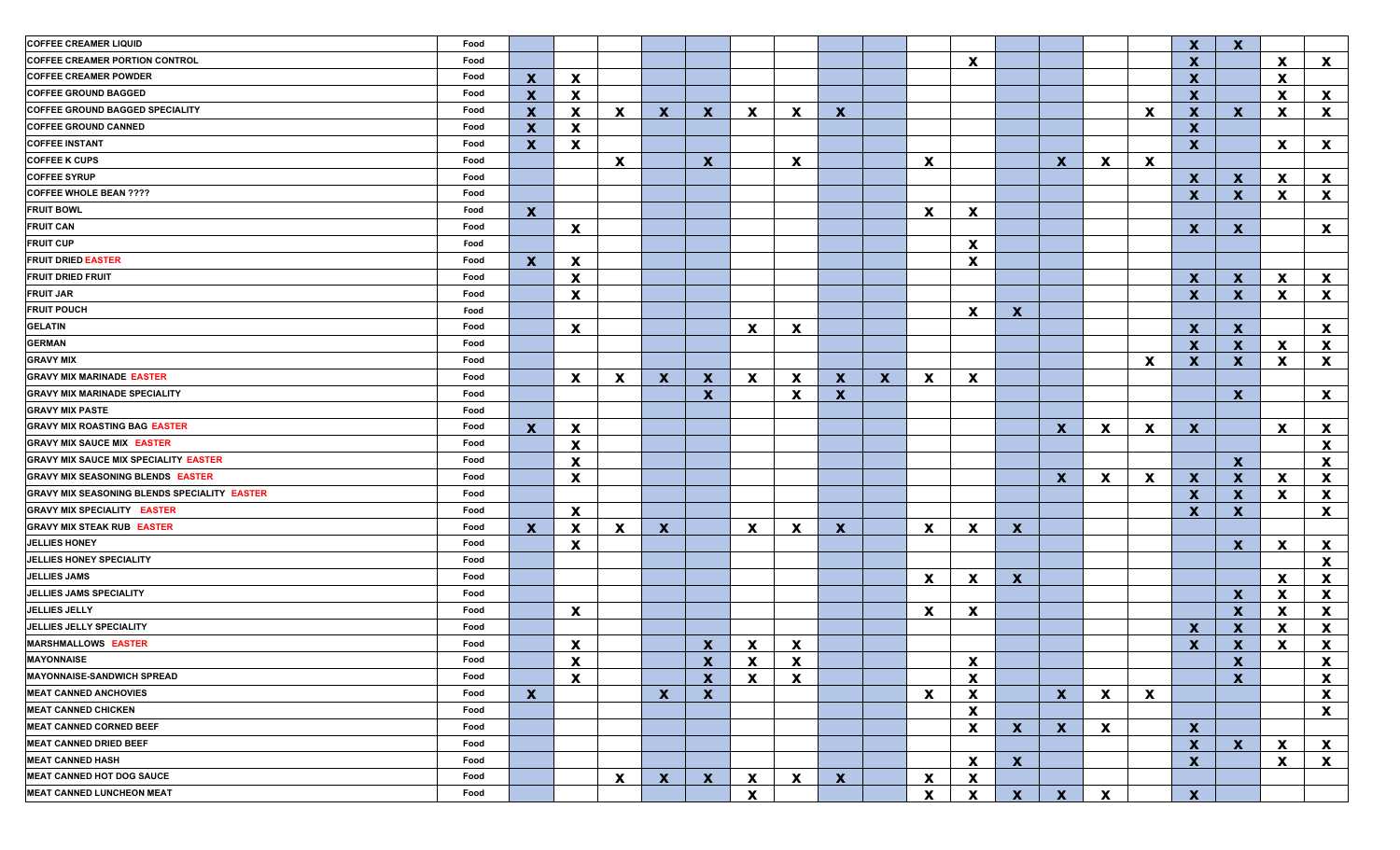| <b>MEAT CANNED OTHER</b>                   | Food |              |              |                           |              |                                           |              |                                                        |              |              |              |                                |                           |              |          | X                         | $\mathbf{x}$     | $\mathbf x$      | X            | X                         |
|--------------------------------------------|------|--------------|--------------|---------------------------|--------------|-------------------------------------------|--------------|--------------------------------------------------------|--------------|--------------|--------------|--------------------------------|---------------------------|--------------|----------|---------------------------|------------------|------------------|--------------|---------------------------|
| <b>MEAT CANNED PORK</b>                    | Food |              |              |                           |              |                                           |              |                                                        |              |              |              | $\mathbf x$                    | $\mathbf{x}$              | $\mathbf{x}$ |          |                           |                  |                  |              | $\mathbf{x}$              |
| <b>MEAT CANNED PORK PICKLED</b>            | Food |              | $\mathbf{x}$ | X                         | $\mathbf{x}$ |                                           | $\mathbf{x}$ | $\mathbf x$                                            | $\mathbf{x}$ |              | $\mathbf{x}$ | X                              | $\mathbf{x}$              |              |          |                           |                  |                  |              |                           |
| <b>MEAT CANNED PORK SPECIALITY</b>         | Food |              |              |                           |              |                                           |              |                                                        |              |              |              | $\boldsymbol{\mathsf{x}}$      | $\mathbf{x}$              | $\mathbf{x}$ | <b>X</b> |                           | $\mathbf{x}$     |                  |              | $\mathbf{x}$              |
| <b>MEAT CANNED SAUSAGE VIENNA</b>          | Food |              |              |                           |              |                                           |              |                                                        |              |              |              | $\boldsymbol{\mathsf{x}}$      | $\mathbf{x}$              | $\mathbf x$  | X        |                           |                  |                  |              | $\mathbf x$               |
| <b>MEAT CANNED SLOPPY JOE SAUCE</b>        | Food |              |              |                           |              |                                           |              |                                                        |              |              |              |                                |                           | $\mathbf{x}$ | X        |                           |                  |                  |              |                           |
| <b>MEAT CANNED SPREAD</b>                  | Food |              |              |                           |              |                                           |              |                                                        |              |              |              | $\mathbf x$                    | $\mathbf{x}$              |              |          |                           |                  |                  |              |                           |
| <b>MEAT CANNED SPREAD SPECIALITY</b>       | Food | $\mathbf{x}$ | X            | X                         | $\mathbf{x}$ | X                                         | $\mathbf{x}$ | $\mathbf x$                                            | $\mathbf{X}$ | $\mathbf x$  | X            | X                              | $\mathbf{x}$              |              |          |                           |                  |                  |              |                           |
| <b>MEXICAN BEAN DIP</b>                    | Food |              |              | $\boldsymbol{\mathsf{x}}$ |              |                                           |              | $\mathbf x$                                            |              |              |              | $\mathbf x$                    |                           |              |          |                           |                  |                  |              | $\mathbf{x}$              |
| <b>MEXICAN CHEESE SAUCE</b>                | Food |              |              | X                         | $\mathbf{x}$ |                                           | X            |                                                        |              |              |              | $\mathbf x$                    | $\mathbf{x}$              |              |          |                           |                  |                  |              |                           |
| <b>MEXICAN COOKING SAUCE</b>               | Food |              |              |                           |              |                                           |              |                                                        |              | $\mathbf x$  | X            | $\boldsymbol{\mathsf{x}}$      | $\mathbf{x}$              | $\mathbf{x}$ | X.       | X                         | X                |                  | X            | $\mathbf{x}$              |
| <b>MEXICAN ENCHILADA SAUCE</b>             | Food |              |              | $\boldsymbol{\mathsf{x}}$ |              |                                           |              |                                                        |              |              |              |                                |                           |              |          |                           | $\boldsymbol{X}$ |                  |              | $\mathbf x$               |
| <b>MEXICAN GREEN SALSA</b>                 | Food |              |              |                           |              |                                           |              |                                                        |              |              |              |                                | $\boldsymbol{\mathsf{X}}$ |              |          |                           |                  |                  | X            | X                         |
| <b>MEXICAN TACO SAUCE</b>                  | Food |              |              | $\mathbf x$               | $\mathbf{x}$ |                                           |              |                                                        |              |              |              |                                |                           |              |          |                           |                  |                  |              |                           |
| MILK CONDENSED EASTER                      | Food |              | X            |                           |              |                                           |              | $\mathbf x$                                            |              |              |              |                                |                           |              |          |                           | $\mathbf{x}$     | $\mathbf x$      | X            | $\mathbf{x}$              |
| <b>MILK EVAPORATED EASTER</b>              | Food |              |              |                           |              |                                           |              |                                                        |              |              |              |                                |                           |              |          | X                         | $\mathbf{x}$     | $\mathbf x$      | X            | X                         |
| <b>MUSTARD &amp; KETCHUP KETCHUP</b>       | Food |              | X.           |                           |              | $\mathbf x$                               |              | $\mathbf x$                                            |              |              |              | $\boldsymbol{\mathsf{x}}$      |                           |              |          |                           |                  |                  |              |                           |
| MUSTARD & KETCHUP KETCHUP SPECIALITY       | Food |              |              |                           |              | $\mathbf x$                               | X            | $\boldsymbol{\mathsf{x}}$                              | $\mathbf{x}$ | $\mathbf x$  |              | $\boldsymbol{\mathsf{x}}$      |                           | $\mathbf{x}$ |          |                           |                  |                  |              |                           |
| <b>MUSTARD &amp; KETCHUP MUSTARD</b>       | Food |              | X            |                           | $\mathbf{x}$ | $\boldsymbol{\mathsf{x}}$                 | X            | X                                                      |              |              |              | $\boldsymbol{\mathsf{x}}$      |                           |              |          |                           |                  |                  |              | $\mathbf{x}$              |
| MUSTARD & KETCHUP MUSTARD SPECIALITY       | Food |              | X            |                           |              | $\boldsymbol{\mathsf{x}}$                 |              | X                                                      |              |              |              |                                |                           |              |          |                           |                  | $\mathbf{x}$     |              | $\boldsymbol{\mathsf{x}}$ |
| <b>OLIVES GREEN</b>                        | Food |              | X            |                           |              |                                           |              | $\boldsymbol{\mathsf{x}}$                              |              |              |              |                                |                           |              |          |                           | X                | $\mathbf x$      | X            | X                         |
| <b>OLIVES OLIVE RIPE</b>                   | Food |              | X            |                           |              |                                           |              | $\mathbf x$                                            |              |              |              |                                |                           |              |          |                           | $\mathbf{x}$     | $\mathbf x$      |              | X                         |
| <b>OLIVES OLIVE RIPE SPECIALITY</b>        | Food | $\mathbf{x}$ | X            |                           |              | $\mathbf{x}$                              | X            | X                                                      |              |              |              |                                |                           |              |          |                           |                  |                  |              |                           |
| <b>ORIENTAL (ASIAN FOOD)</b>               | Food |              |              |                           |              |                                           |              |                                                        |              | $\mathbf{x}$ | $\mathbf{x}$ | $\mathbf x$                    | $\mathbf{x}$              | $\mathbf x$  | <b>X</b> | X                         | $\mathbf{x}$     | $\mathbf x$      | X            | $\mathbf{x}$              |
| PANCAKE PANCAKE/WAFFLE MIX                 | Food |              |              |                           |              |                                           |              |                                                        |              |              |              | $\boldsymbol{\mathsf{x}}$      |                           |              |          |                           |                  |                  |              | $\boldsymbol{\mathsf{x}}$ |
| PANCAKE PANCAKE/WAFFLE MIX SPECIALITY      | Food |              | X            |                           |              |                                           |              | $\mathbf x$                                            |              |              |              |                                |                           |              |          |                           |                  | X                |              | $\boldsymbol{\mathsf{x}}$ |
| <b>PANCAKE PANCAKES</b>                    | Food |              | X            |                           |              |                                           |              | X                                                      |              |              |              |                                |                           |              | X        |                           |                  |                  |              | $\boldsymbol{\mathsf{x}}$ |
| <b>PANCAKE SYRUP/MOLASSE</b>               | Food |              |              |                           |              |                                           |              |                                                        |              |              |              |                                |                           |              |          |                           | X                | $\mathbf x$      | X            | $\boldsymbol{\mathsf{x}}$ |
| PASTA ALL OTHER SPECIALITY                 | Food |              |              |                           |              |                                           |              |                                                        |              |              |              |                                |                           |              |          |                           |                  |                  |              | $\mathbf x$               |
| <b>PASTA BAKING CUT SPECIALITY</b>         | Food |              |              |                           |              |                                           |              |                                                        |              |              |              |                                |                           |              |          |                           | X                | $\mathbf x$      | X            | X                         |
| <b>PASTA LONG CUT SPECIALITY</b>           | Food |              |              |                           |              |                                           |              |                                                        |              |              |              | $\mathbf x$                    |                           |              |          |                           |                  |                  |              |                           |
| <b>PASTA NOODLE SPECIALITY</b>             | Food |              |              |                           |              |                                           |              |                                                        |              |              |              |                                |                           | $\mathbf x$  | X        | $\boldsymbol{\mathsf{x}}$ | <b>X</b>         | $\mathbf x$      | X            | $\mathbf{x}$              |
| <b>PASTA SHORT CUT SPECIALITY</b>          | Food |              |              |                           |              |                                           |              | $\boldsymbol{\mathsf{x}}$                              |              |              |              | $\boldsymbol{\mathsf{x}}$      |                           |              |          |                           |                  | $\mathbf{x}$     |              | $\mathbf x$               |
| <b>PASTA SOUP SPECIALITY</b>               | Food |              |              |                           |              |                                           |              |                                                        |              |              |              |                                |                           |              |          | $\mathbf x$               | X                |                  | X            | $\mathbf x$               |
| <b>PASTA SPECIALTY SPECIALITY</b>          | Food |              |              |                           |              |                                           |              |                                                        |              |              |              |                                |                           |              | X        |                           | X                |                  | X            | X                         |
| PEANUT BUTTER ALL OTHER NUT SPREADS        | Food |              |              |                           |              |                                           |              |                                                        |              |              |              | $\mathbf x$                    |                           |              |          |                           |                  |                  |              |                           |
| PEANUT BUTTER JELLY                        | Food |              |              |                           |              |                                           | X            |                                                        | $\mathbf{x}$ |              | X            | X                              | $\mathbf{x}$              |              | X        |                           |                  |                  |              |                           |
| <b>PEANUT BUTTER NATURAL</b>               | Food |              |              |                           |              |                                           |              |                                                        |              |              |              | X                              |                           |              |          |                           |                  |                  |              |                           |
| <b>PEANUT BUTTER REDUCED FAT</b>           | Food | $\mathbf{x}$ |              |                           | $\mathbf{X}$ |                                           |              |                                                        |              | $\mathbf{x}$ |              | $\boldsymbol{\mathsf{X}}$      |                           |              |          |                           |                  |                  |              |                           |
| <b>PEANUT BUTTER REGULAR</b>               | Food |              |              |                           |              |                                           |              |                                                        |              |              |              | $\boldsymbol{\mathsf{x}}$      |                           |              |          |                           |                  |                  | $\mathbf{x}$ | $\mathbf{x}$              |
| <b>PICKLES KOSHER DILL</b>                 | Food |              | X            |                           |              | $\mathbf{x}$                              | $\mathbf{x}$ | $\boldsymbol{\mathsf{x}}$                              |              |              |              | $\boldsymbol{\mathsf{x}}$      |                           |              |          |                           |                  | $\boldsymbol{x}$ |              | $\mathbf{x}$              |
| <b>PICKLES PICKLES ALL OTHERS</b>          | Food |              | X            |                           |              | $\mathbf{x}$                              | $\mathbf{x}$ | $\boldsymbol{\mathsf{x}}$                              |              |              |              |                                |                           |              |          |                           |                  | $\boldsymbol{X}$ |              | $\mathbf{x}$              |
| PICKLES PICKLES DILL ALL OTHERS            | Food |              |              |                           |              |                                           |              |                                                        |              |              |              |                                |                           |              |          |                           |                  |                  |              |                           |
| PICKLES PICKLES DILL ALL OTHERS            | Food |              | X            |                           |              | $\mathbf{x}$                              | $\mathbf{x}$ | $\boldsymbol{\mathsf{x}}$                              |              |              |              |                                |                           |              |          |                           |                  | $\boldsymbol{x}$ |              | $\mathbf{x}$              |
| PICKLES PICKLES DILL ALL OTHERS SPECIALITY | Food |              | X<br>X       |                           | $\mathbf{x}$ | $\boldsymbol{\mathsf{X}}$<br>$\mathbf{x}$ | $\mathbf{x}$ | $\boldsymbol{\mathsf{X}}$<br>$\boldsymbol{\mathsf{X}}$ | $\mathbf{X}$ |              |              | $\boldsymbol{\mathsf{X}}$<br>X |                           |              |          |                           |                  | $\mathbf{x}$     |              |                           |
|                                            |      |              |              |                           |              |                                           |              |                                                        |              |              |              |                                |                           |              |          |                           | $\mathbf{x}$     |                  | X            | $\mathbf{x}$              |
| <b>PICKLES PICKLES SWEET</b>               | Food |              | X            |                           |              | $\boldsymbol{X}$                          |              | $\boldsymbol{\mathsf{X}}$                              |              |              |              |                                |                           |              |          |                           | $\mathbf{X}$     | $\boldsymbol{x}$ |              | $\mathbf{x}$              |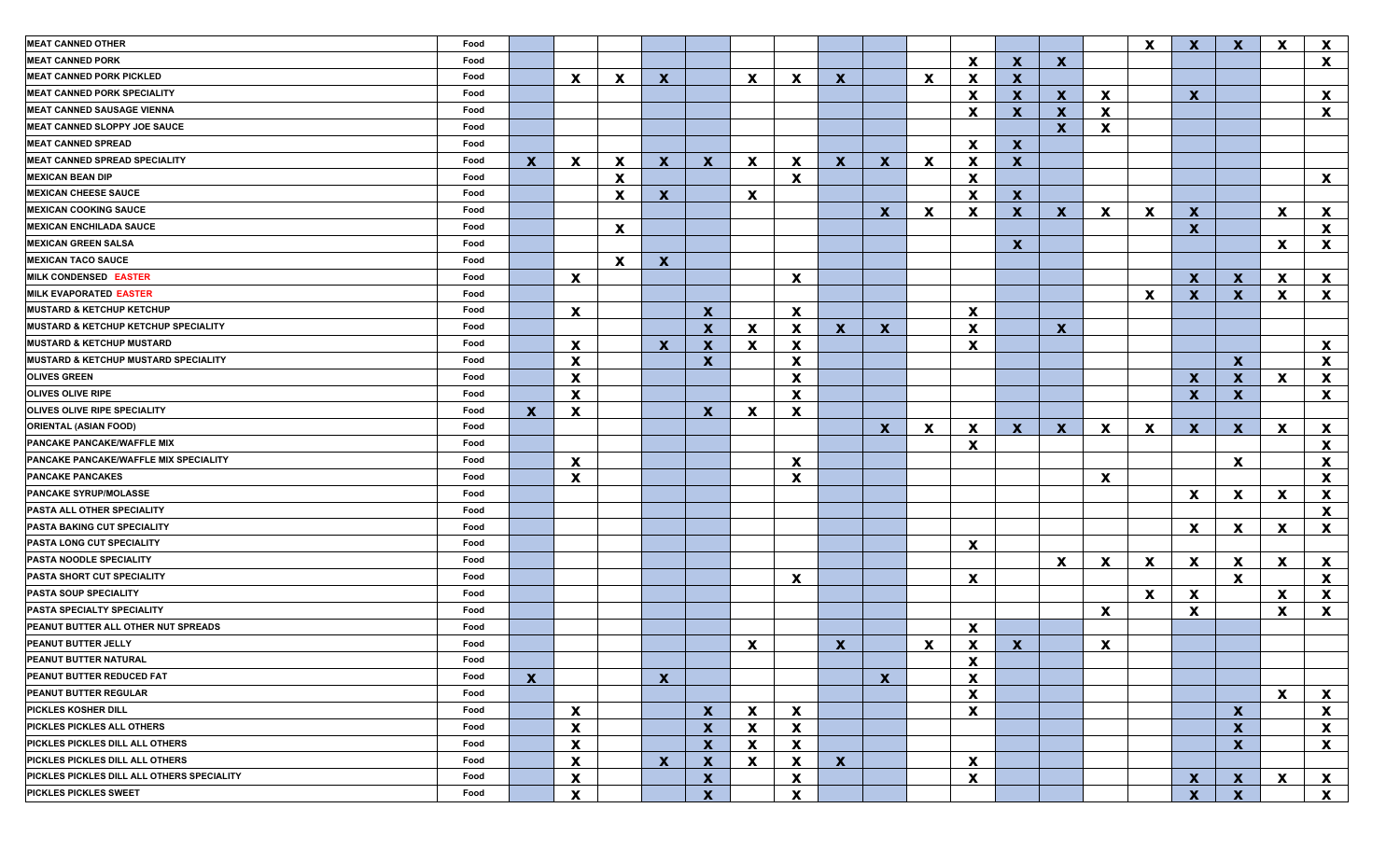| <b>PICKLES RELISH</b>                              | Food | $\mathbf{x}$              | X                         | $\boldsymbol{\mathsf{x}}$ | $\mathbf{x}$     | $\mathbf x$               | X            |                           | $\mathbf{x}$ | $\mathbf x$               | $\mathbf x$  | $\mathbf x$               |              |              |    |             |                  |                           |          | $\mathbf{x}$ |
|----------------------------------------------------|------|---------------------------|---------------------------|---------------------------|------------------|---------------------------|--------------|---------------------------|--------------|---------------------------|--------------|---------------------------|--------------|--------------|----|-------------|------------------|---------------------------|----------|--------------|
| PICKLES RELISH SPECIALITY                          | Food |                           |                           |                           |                  |                           |              |                           |              |                           |              |                           |              |              |    | $\mathbf x$ | $\mathbf{x}$     | $\mathbf{x}$              | X.       | X            |
| POTATOES INSTANT MASHED EASTER                     | Food |                           | $\mathbf{x}$              |                           |                  |                           |              |                           |              |                           |              | $\mathbf x$               |              |              | X  | X           | X                | $\mathbf{x}$              | X.       | X            |
| POTATOES INSTANT PANCAKE EASTER                    | Food | $\mathbf{x}$              | X                         |                           |                  |                           |              |                           |              |                           | X            |                           |              |              | X  | X           |                  |                           | <b>X</b> | X            |
| POTATOES INSTANT SIDE DISH EASTER                  | Food | $\mathbf x$               | X                         |                           |                  |                           |              |                           |              |                           |              |                           |              |              |    |             | $\mathbf{x}$     | X                         | <b>X</b> | X            |
| PREPARED DINNERS ADD CHICKEN                       | Food | $\mathbf x$               | X                         | X                         | $\mathbf{x}$     |                           | X            |                           | $\mathbf{x}$ |                           | X            | $\mathbf x$               | $\mathbf{x}$ |              |    |             |                  |                           |          |              |
| PREPARED DINNERS ADD HAMBURGER                     | Food | $\mathbf x$               |                           |                           |                  |                           | X            |                           |              |                           | X            | $\boldsymbol{\mathsf{x}}$ | $\mathbf{x}$ |              | X  |             | X                |                           | X        |              |
| PREPARED DINNERS ADD MEAT                          | Food | $\boldsymbol{\mathsf{x}}$ |                           |                           | $\mathbf{x}$     |                           | X            |                           | $\mathbf{x}$ |                           | X            | $\mathbf x$               | $\mathbf{x}$ |              | X  |             |                  |                           |          |              |
| <b>PREPARED DINNERS ADD TUNA</b>                   | Food | $\boldsymbol{\mathsf{x}}$ |                           |                           |                  |                           | X            |                           |              |                           | X            | $\mathbf x$               | $\mathbf{x}$ | $\mathbf{x}$ | X  |             | $\boldsymbol{x}$ |                           | X        |              |
| <b>PREPARED DINNERS ALL OTHER</b>                  | Food | $\mathbf x$               | $\mathbf{x}$              | $\boldsymbol{\mathsf{x}}$ | $\mathbf{x}$     | $\mathbf{x}$              | X            | $\mathbf x$               | $\mathbf{x}$ | $\mathbf x$               | X            | $\mathbf x$               |              |              |    |             | $\mathbf{x}$     |                           | X        |              |
| PREPARED DINNERS CAJUN SPICED BLEND                | Food | $\mathbf{x}$              | X                         |                           |                  |                           |              |                           | $\mathbf{x}$ | $\boldsymbol{\mathsf{x}}$ |              |                           | $\mathbf{x}$ | X            |    |             | $\mathbf{x}$     | $\mathbf{x}$              | <b>X</b> | $\mathbf{x}$ |
| PREPARED DINNERS DRY SEASONING MIX                 | Food |                           |                           | X                         | $\mathbf{x}$     |                           |              | $\boldsymbol{\mathsf{x}}$ |              |                           |              |                           |              |              |    |             |                  |                           |          |              |
| PREPARED DINNERS DRY SEASONING MIX SPECIALITY      | Food |                           |                           | $\mathbf x$               |                  |                           |              |                           |              |                           |              |                           |              |              | X  |             |                  |                           |          |              |
| <b>PREPARED DINNERS ENTRÉE</b>                     | Food |                           |                           | $\mathbf x$               | $\mathbf{x}$     |                           |              |                           |              |                           |              | $\mathbf x$               | $\mathbf{x}$ |              |    |             |                  |                           |          | $\mathbf{x}$ |
| PREPARED DINNERS MACARONI AND CHEESE               | Food |                           |                           |                           |                  |                           |              |                           |              |                           | X            | $\boldsymbol{\mathsf{x}}$ |              |              |    |             |                  |                           |          | $\mathbf x$  |
| <b>PREPARED DINNERS MICROWAVE</b>                  | Food | $\mathbf{x}$              | X                         |                           |                  |                           |              |                           |              |                           | X            | $\boldsymbol{\mathsf{x}}$ |              |              |    |             |                  |                           |          | $\mathbf x$  |
| PREPARED DINNERS NOODLE SIDE DISH                  | Food |                           |                           |                           |                  |                           | X            |                           | $\mathbf{x}$ |                           | X            | $\boldsymbol{\mathsf{x}}$ |              | $\mathbf x$  | X  |             |                  |                           | X        | X            |
| <b>PREPARED DINNERS PASTA</b>                      | Food |                           |                           |                           |                  |                           |              |                           |              | $\mathbf{x}$              | X            | $\mathbf x$               | X.           | $\mathbf x$  |    |             | $\mathbf{x}$     |                           |          | X            |
| PREPARED DINNERS PASTA SIDE DISH                   | Food |                           | $\mathbf{x}$              | X                         | $\mathbf{x}$     | $\mathbf{x}$              | X            | X                         | $\mathbf{x}$ | $\mathbf x$               | $\mathbf x$  | $\mathbf x$               |              |              |    |             |                  |                           |          |              |
| PREPARED DINNERS PREPARED DINNERS BOXED            | Food |                           |                           |                           |                  |                           |              |                           |              |                           |              |                           |              |              |    |             |                  |                           |          | X            |
| PREPARED DINNERS PREPARED DINNERS BOXED SPECIALITY | Food |                           |                           | X                         | $\mathbf{x}$     |                           |              |                           |              |                           | X            |                           |              |              |    |             |                  |                           |          | X            |
| PREPARED DINNERS SALAD MIX                         | Food | $\mathbf{x}$              | $\mathbf{x}$              | X                         | $\mathbf{x}$     | $\mathbf{x}$              | $\mathbf{x}$ | X                         | $\mathbf{X}$ | X                         |              | $\boldsymbol{\mathsf{x}}$ |              |              |    |             |                  |                           |          | X            |
| <b>PREPARED DINNERS SIDE DISH</b>                  | Food |                           |                           |                           |                  |                           |              | $\boldsymbol{\mathsf{x}}$ |              | $\mathbf x$               | X            | $\mathbf x$               |              |              |    |             |                  |                           |          |              |
| <b>PUDDING</b>                                     | Food |                           | X.                        |                           |                  |                           |              |                           |              |                           |              |                           |              |              |    |             | X                | X                         | X.       | $\mathbf{x}$ |
| <b>PUDDING SPECIALITY</b>                          | Food |                           |                           |                           |                  |                           |              |                           |              |                           | $\mathbf x$  | X                         |              | $\mathbf{x}$ | X. |             |                  |                           |          |              |
| <b>RICE ALL OTHERS</b>                             | Food |                           |                           |                           |                  |                           |              |                           |              |                           |              | $\mathbf x$               |              |              |    |             | $\mathbf{x}$     |                           |          | $\mathbf{x}$ |
| <b>RICE BASMATI</b>                                | Food |                           |                           |                           |                  |                           |              |                           |              |                           |              |                           |              |              |    |             |                  |                           | X.       |              |
| <b>RICE BOWL</b>                                   | Food |                           |                           |                           |                  |                           |              |                           |              |                           |              | X                         | $\mathbf{x}$ | $\mathbf x$  | X  | X           | $\mathbf{x}$     |                           | X        | $\mathbf{x}$ |
| <b>RICE BOWL</b>                                   | Food |                           |                           |                           |                  |                           |              |                           |              |                           |              | $\boldsymbol{\mathsf{x}}$ | $\mathbf{x}$ | $\mathbf x$  | X  | X           | $\mathbf{x}$     |                           | X        | X            |
| <b>RICE BROWN</b>                                  | Food | $\mathbf x$               | X                         |                           |                  |                           |              |                           |              |                           |              |                           |              |              |    |             |                  |                           |          | X            |
| <b>RICE INSTANT ALL OTHER</b>                      | Food | $\mathbf{x}$              |                           |                           |                  |                           |              |                           |              |                           |              |                           |              |              |    |             |                  |                           |          |              |
| <b>RICE INSTANT WHITE</b>                          | Food |                           |                           |                           |                  |                           |              |                           |              |                           |              |                           |              |              |    |             | $\mathbf{x}$     |                           |          | X            |
| <b>RICE JASMINE</b>                                | Food |                           |                           |                           |                  |                           |              |                           |              |                           |              | $\boldsymbol{\mathsf{x}}$ |              |              |    |             |                  |                           |          |              |
| <b>RICE LONG GRAIN</b>                             | Food |                           |                           |                           |                  |                           |              |                           |              |                           |              | $\boldsymbol{\mathsf{x}}$ |              |              | X  |             | $\mathbf{x}$     |                           |          | $\mathbf{x}$ |
| <b>RICE MEDIUM GRAIN</b>                           | Food |                           |                           |                           |                  |                           |              |                           |              |                           |              | $\boldsymbol{\mathsf{x}}$ |              |              |    |             |                  |                           |          |              |
| <b>RICE PREMIUM BLENDS</b>                         | Food | X                         |                           |                           |                  |                           |              |                           |              |                           |              | $\boldsymbol{\mathsf{x}}$ | $\mathbf{x}$ |              |    |             |                  |                           |          |              |
| <b>RICE QUINOA</b>                                 | Food | $\boldsymbol{\mathsf{x}}$ |                           |                           | $\mathbf{x}$     | X                         |              |                           |              | $\mathbf x$               |              | X                         |              |              |    |             |                  |                           |          | X            |
| <b>RICE RICE</b>                                   | Food | $\mathbf{x}$              | $\mathbf{x}$              |                           |                  |                           | X            |                           |              | X.                        | $\mathbf{x}$ | X                         |              |              |    |             |                  |                           |          |              |
| <b>RICE SIDE</b>                                   | Food |                           |                           |                           |                  |                           |              |                           |              |                           |              | $\boldsymbol{\mathsf{x}}$ |              |              |    |             |                  |                           |          |              |
| <b>RICE SWEET</b>                                  | Food | $\mathbf{x}$              |                           |                           |                  | $\mathbf{x}$              |              |                           |              | $\mathbf{x}$              |              | $\boldsymbol{\mathsf{x}}$ |              | $\mathbf{x}$ |    |             |                  | $\mathbf{x}$              |          | X            |
| <b>RICE WILD</b>                                   | Food |                           | $\boldsymbol{\mathsf{x}}$ |                           |                  |                           |              |                           |              |                           |              |                           |              |              |    |             | $\mathbf{x}$     | $\boldsymbol{\mathsf{x}}$ | X        | X            |
| <b>SALAD DRESSINGS GOURMET</b>                     | Food |                           | X                         |                           |                  | $\mathbf x$               | $\mathbf{x}$ | $\mathbf x$               |              |                           |              |                           |              |              |    |             |                  |                           |          | $\mathbf{x}$ |
| SALAD DRESSINGS GOURMET LOWFAT                     | Food |                           | X                         |                           | $\mathbf{x}$     | $\boldsymbol{\mathsf{x}}$ | $\mathbf{x}$ | $\mathbf x$               | $\mathbf{x}$ |                           |              | $\boldsymbol{\mathsf{X}}$ |              |              |    |             |                  |                           |          |              |
| <b>SALAD DRESSINGS GOURMET LOWFAT SPECIALITY</b>   | Food |                           | $\mathbf{x}$              |                           | $\boldsymbol{x}$ | $\mathbf{x}$              | $\mathbf{x}$ | $\mathbf x$               | $\mathbf{x}$ | $\mathbf{x}$              |              | $\boldsymbol{\mathsf{x}}$ |              | $\mathbf{x}$ | X  |             |                  |                           |          |              |
| <b>SALAD DRESSINGS GOURMET SPECIALITY</b>          | Food | $\mathbf{x}$              | X                         | X                         | $\mathbf{x}$     | $\mathbf{x}$              | X            | $\mathbf x$               | $\mathbf{x}$ | $\boldsymbol{\mathsf{X}}$ |              |                           |              |              |    |             |                  |                           |          |              |
| <b>SALAD DRESSINGS LOW FAT</b>                     | Food | $\mathbf x$               | X                         |                           |                  | $\boldsymbol{x}$          | X            | $\boldsymbol{\mathsf{x}}$ |              |                           |              |                           |              |              |    |             |                  |                           |          |              |
|                                                    |      |                           |                           |                           |                  |                           |              |                           |              |                           |              |                           |              |              |    |             |                  |                           |          |              |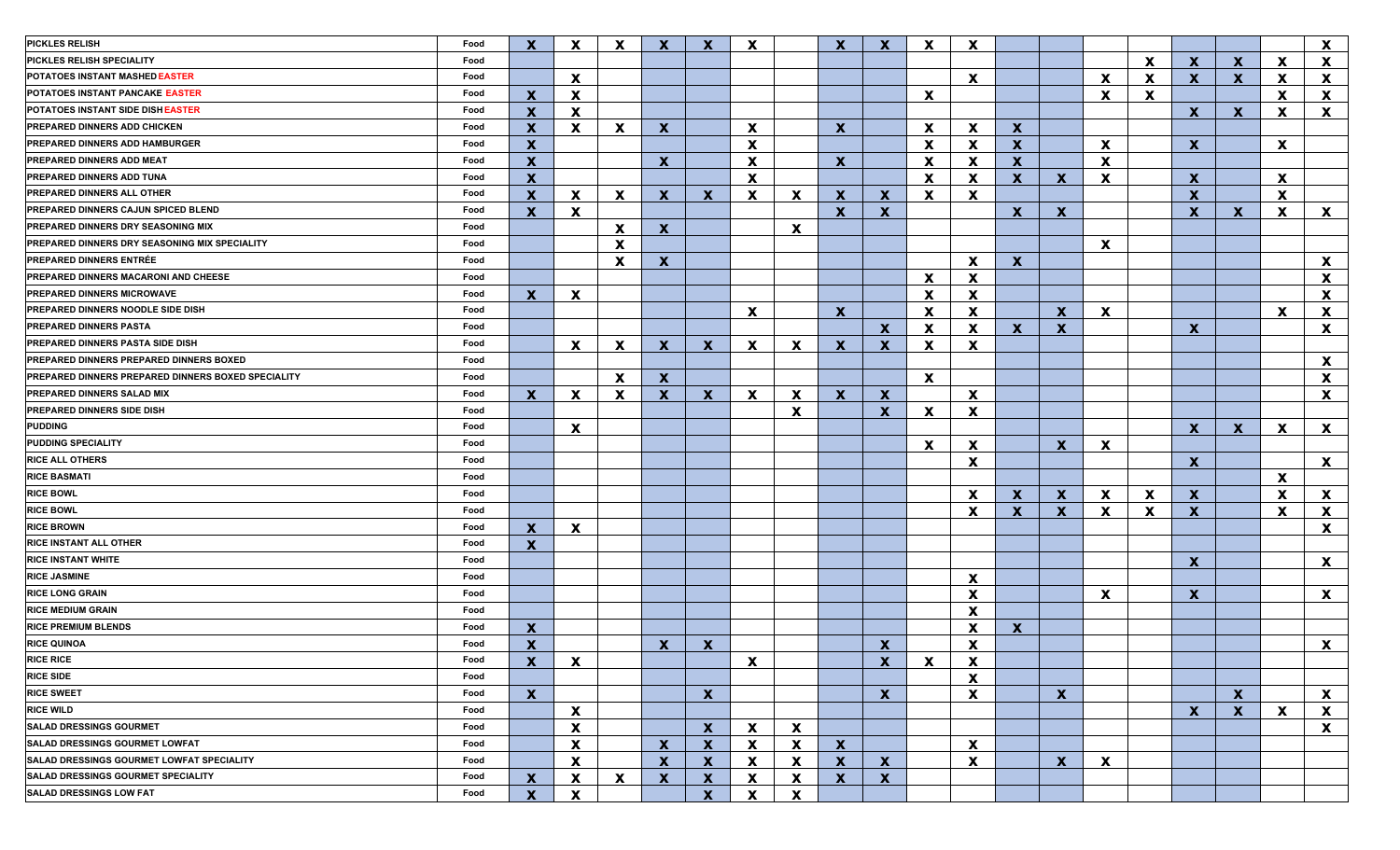| <b>SALAD DRESSINGS MIX</b>                 | Food |              |                                           |             |              |              |              | X                         |              |              |                          |                                |                           |              |              |                           |                              | $\mathbf x$                  | <b>X</b>                  | $\mathbf{x}$              |
|--------------------------------------------|------|--------------|-------------------------------------------|-------------|--------------|--------------|--------------|---------------------------|--------------|--------------|--------------------------|--------------------------------|---------------------------|--------------|--------------|---------------------------|------------------------------|------------------------------|---------------------------|---------------------------|
| <b>SALAD DRESSINGS REGULAR</b>             | Food |              | X                                         |             |              |              | <b>X</b>     | X                         |              |              |                          |                                |                           |              |              |                           |                              |                              |                           |                           |
| <b>SALAD DRESSINGS REGULAR SPECIALITY</b>  | Food | $\mathbf{x}$ | X                                         | X           |              | $\mathbf x$  | X            |                           |              | $\mathbf{x}$ |                          | X                              |                           | $\mathbf{x}$ |              |                           |                              |                              | X.                        | $\mathbf{x}$              |
| <b>SALAD DRESSINGS SPECIALTY</b>           | Food | $\mathbf{x}$ | X                                         | $\mathbf x$ | $\mathbf{x}$ | $\mathbf x$  | X            | X                         | $\mathbf{x}$ | $\mathbf x$  |                          |                                |                           |              |              |                           |                              |                              |                           |                           |
| SALAD DRESSINGS SPECIALTY SPECIALITY       | Food |              |                                           |             | X            | $\mathbf x$  | X            | X                         | $\mathbf{x}$ | $\mathbf x$  | $\mathbf{x}$             |                                |                           |              |              |                           |                              |                              |                           |                           |
| <b>SAUCE BBQ</b>                           | Food |              | X                                         | X           | $\mathbf{x}$ | $\mathbf x$  | X            | X                         |              |              |                          | $\boldsymbol{\mathsf{x}}$      |                           |              |              |                           |                              |                              |                           |                           |
| <b>SAUCE BBQ SPECIALTY</b>                 | Food |              |                                           |             | $\mathbf x$  | $\mathbf{x}$ | X            | $\boldsymbol{\mathsf{x}}$ | $\mathbf{x}$ |              |                          | $\boldsymbol{\mathsf{x}}$      |                           |              |              |                           |                              |                              | <b>X</b>                  | X                         |
| <b>SAUCE COCKTAIL</b>                      | Food | $\mathbf{x}$ | X                                         | X           | X            |              |              | $\boldsymbol{\mathsf{x}}$ | $\mathbf{x}$ | $\mathbf{x}$ | $\mathbf{x}$             |                                |                           | $\mathbf{x}$ |              |                           |                              | $\mathbf{x}$                 |                           | X                         |
| <b>SAUCE HOT</b>                           | Food |              |                                           |             |              |              |              | $\boldsymbol{\mathsf{x}}$ |              |              |                          |                                |                           |              |              |                           |                              | $\mathbf x$                  | X                         | X                         |
| <b>SAUCE HOT SPECIALITY</b>                | Food |              |                                           |             |              |              |              |                           |              |              |                          | $\boldsymbol{\mathsf{x}}$      |                           |              |              |                           |                              | $\boldsymbol{\mathsf{X}}$    |                           | X                         |
| <b>SAUCE MARINADE GRAVY SEASONING</b>      | Food | $\mathbf{X}$ | $\mathbf{x}$                              | X           | $\mathbf{x}$ | $\mathbf x$  | $\mathbf{x}$ | $\mathbf x$               | $\mathbf{x}$ | $\mathbf{x}$ |                          | $\boldsymbol{\mathsf{x}}$      |                           |              |              |                           |                              |                              |                           | X                         |
| <b>SAUCE MARINADE MEAT AND FISH</b>        | Food |              | X                                         |             | $\mathbf{x}$ | $\mathbf x$  | X            | $\boldsymbol{\mathsf{x}}$ | $\mathbf{x}$ |              |                          | X                              |                           |              |              |                           |                              | $\mathbf{x}$                 |                           |                           |
| SAUCE MARINADE MEAT AND FISH SPECIALTY     | Food | $\mathbf{x}$ | X                                         |             | $\mathbf{x}$ | $\mathbf{x}$ |              | X                         |              |              |                          | $\boldsymbol{\mathsf{x}}$      |                           |              |              |                           |                              | $\mathbf{x}$                 |                           | $\mathbf{x}$              |
| <b>SAUCE SEAFOOD</b>                       | Food |              | X                                         |             |              |              |              | X                         |              |              |                          |                                |                           |              |              |                           |                              | $\mathbf x$                  | X                         | X                         |
| <b>SAUCE STEAK SPECIALTY</b>               | Food | $\mathbf{X}$ |                                           |             | $\mathbf{x}$ |              | X            | $\mathbf x$               | $\mathbf{x}$ | $\mathbf{x}$ | X                        | $\mathbf x$                    | $\mathbf{x}$              |              |              |                           |                              |                              |                           |                           |
| <b>SAUCE TARTER</b>                        | Food | $\mathbf{x}$ | X                                         |             | $\mathbf{x}$ | X            | X            | X                         | $\mathbf{x}$ | $\mathbf{x}$ | $\mathbf{x}$             | $\boldsymbol{\mathsf{x}}$      |                           |              |              |                           |                              |                              |                           | X                         |
| <b>SEAFOOD CANNED ANCHOVIES</b>            | Food |              |                                           |             |              |              |              |                           |              |              |                          |                                |                           |              |              |                           |                              |                              |                           | $\mathbf x$               |
| <b>SEAFOOD CANNED ANCHOVIES SPECIALITY</b> | Food |              | $\mathbf{x}$                              | X           | $\mathbf{x}$ | X            | $\mathbf{x}$ | $\boldsymbol{\mathsf{x}}$ | $\mathbf{x}$ |              |                          | $\boldsymbol{\mathsf{x}}$      |                           |              |              |                           |                              |                              |                           | $\mathbf x$               |
| <b>SEAFOOD CANNED CLAMS</b>                | Food |              |                                           |             |              |              |              |                           |              |              |                          |                                |                           |              |              |                           | X                            | $\mathbf x$                  | X.                        | X                         |
| <b>SEAFOOD CANNED CRAB MEAT</b>            | Food |              |                                           |             |              |              |              |                           |              |              |                          |                                |                           |              |              |                           | $\mathbf{x}$                 | $\mathbf{x}$                 | <b>X</b>                  | X                         |
| SEAFOOD CANNED FISH ALL OTHER              | Food | $\mathbf{x}$ | X                                         |             |              |              |              |                           |              |              |                          | $\mathbf x$                    | X                         |              |              |                           |                              |                              |                           | $\mathbf{x}$              |
| <b>SEAFOOD CANNED MACKREL</b>              | Food |              |                                           |             |              |              |              |                           |              |              |                          | $\mathbf x$                    |                           |              |              |                           |                              |                              | <b>X</b>                  | X                         |
| <b>SEAFOOD CANNED OYSTERS</b>              | Food |              |                                           |             |              |              |              |                           |              |              |                          | $\mathbf x$                    |                           |              |              |                           | X                            | X                            | X.                        | X                         |
| <b>SEAFOOD CANNED SALMON</b>               | Food | $\mathbf{x}$ |                                           |             |              |              |              |                           |              |              |                          | $\mathbf x$                    | $\boldsymbol{\mathsf{X}}$ |              |              |                           |                              |                              |                           | X                         |
| <b>SEAFOOD CANNED SARDINE</b>              | Food |              |                                           |             |              |              |              |                           |              |              |                          | X                              | $\mathbf{x}$              |              |              |                           |                              |                              |                           |                           |
| <b>SEAFOOD CANNED SHRIMP</b>               | Food |              | X                                         |             |              |              |              | X                         |              |              |                          |                                |                           |              |              |                           |                              | $\mathbf x$                  | X.                        | X                         |
| <b>SEAFOOD CANNED TUNA</b>                 | Food | $\mathbf{x}$ |                                           |             |              |              |              |                           |              |              |                          | X                              | $\mathbf{x}$              |              |              |                           |                              |                              |                           | X                         |
| <b>SHORTENING &amp; OIL ALL OTHER</b>      | Food | $\mathbf{x}$ | X                                         |             |              |              |              |                           |              |              |                          |                                |                           |              |              |                           |                              |                              |                           |                           |
| <b>SHORTENING &amp; OIL CANOLA</b>         | Food |              | X                                         |             |              |              |              | $\boldsymbol{\mathsf{x}}$ |              |              |                          | $\mathbf x$                    |                           | $\mathbf{x}$ |              |                           | X                            | $\mathbf x$                  |                           | X                         |
| <b>SHORTENING &amp; OIL COOKING SPRAY</b>  | Food |              | X                                         |             |              |              |              | X                         |              |              |                          |                                |                           |              |              |                           | $\mathbf x$                  | $\mathbf{x}$                 |                           | X                         |
| <b>SHORTENING &amp; OIL CORN OIL</b>       | Food |              | X                                         |             |              |              | X            |                           |              |              |                          | $\boldsymbol{\mathsf{x}}$      |                           | $\mathbf{x}$ | X            |                           | $\boldsymbol{\mathsf{x}}$    | $\mathbf{x}$                 |                           | X                         |
| <b>SHORTENING &amp; OIL LARD</b>           | Food |              |                                           |             |              |              |              |                           |              |              |                          |                                |                           |              |              | $\mathbf x$               | $\mathbf{x}$                 | $\mathbf x$                  | X.                        | X                         |
| <b>SHORTENING &amp; OIL OLIVE OIL</b>      | Food |              | X                                         |             |              |              |              |                           |              |              |                          |                                |                           |              |              |                           |                              | $\mathbf x$                  |                           |                           |
| SHORTENING & OIL OLIVE OIL SPECIALTY       | Food |              |                                           |             |              | $\mathbf x$  | X            | X                         |              |              |                          |                                |                           |              |              | $\mathbf x$               | $\boldsymbol{\mathsf{x}}$    | $\mathbf x$                  | $\mathbf{x}$              | X                         |
| SHORTENING & OIL PEANUT OIL                | Food |              |                                           |             |              |              |              |                           |              |              |                          |                                |                           |              |              |                           | $\mathbf{x}$                 | $\mathbf{x}$                 |                           | X                         |
| <b>SHORTENING &amp; OIL SESAME</b>         | Food | X            | X                                         |             | $\mathbf{x}$ |              |              | X                         |              | $\mathbf{x}$ |                          | X                              |                           |              |              | $\boldsymbol{\mathsf{x}}$ | $\boldsymbol{x}$             |                              |                           | X                         |
| <b>SHORTENING &amp; OIL SHORTENING</b>     | Food |              |                                           |             |              |              |              |                           |              |              |                          |                                |                           |              |              |                           | $\boldsymbol{x}$             | X                            | X                         | $\boldsymbol{\mathsf{X}}$ |
| SHORTENING & OIL SHORTENING SPECIALTY      | Food |              |                                           |             |              |              |              |                           |              |              | $\underline{\mathbf{x}}$ |                                |                           |              | $\mathbf{x}$ |                           |                              |                              | $\boldsymbol{\mathsf{X}}$ |                           |
| <b>SHORTENING &amp; OIL VEGETABLE</b>      | Food | $\mathbf{x}$ | $\mathbf{x}$<br>$\boldsymbol{\mathsf{X}}$ |             | $\mathbf{x}$ |              |              | X                         |              |              |                          | X<br>$\boldsymbol{\mathsf{x}}$ | $\mathbf{X}$              |              |              | $\mathbf{X}$              | $\mathbf{X}$<br>$\mathbf{X}$ | $\mathbf{X}$<br>$\mathbf{x}$ |                           | X<br>$\mathbf{x}$         |
| SPAGHETTI PARMESAN DRY CHEESE              | Food |              |                                           |             |              |              |              |                           |              |              |                          |                                |                           |              |              |                           |                              |                              |                           |                           |
| <b>SPAGHETTI SAUCE SAUCE</b>               | Food |              |                                           |             |              |              |              |                           |              |              |                          |                                |                           |              | $\mathbf{x}$ |                           |                              |                              |                           | X                         |
| <b>SPICES/SEASONING LATINO</b>             | Food | $\mathbf{x}$ | $\mathbf{x}$                              |             | $\mathbf{X}$ |              | $\mathbf{x}$ | $\mathbf{x}$              |              |              | $\mathbf{x}$             | $\boldsymbol{\mathsf{x}}$      |                           |              | X            |                           |                              |                              | $\mathbf{x}$              | X                         |
| <b>SPICES/SEASONING PACKAGED</b>           | Food |              |                                           |             |              |              |              |                           |              |              |                          |                                |                           |              | $\mathbf{x}$ |                           | $\mathbf{x}$                 | $\mathbf{x}$                 |                           | $\mathbf{x}$              |
| <b>SPICES/SEASONING SPECIALTY</b>          |      |              |                                           |             |              |              |              |                           |              |              |                          |                                |                           |              |              | X                         | $\mathbf{x}$                 | $\mathbf{x}$                 | $\mathbf{x}$              | $\boldsymbol{\mathsf{x}}$ |
|                                            | Food | $\mathbf{x}$ | $\mathbf{x}$                              |             |              |              |              | $\mathbf{x}$              |              |              |                          |                                |                           |              |              |                           |                              | $\mathbf{x}$                 |                           | $\mathbf{x}$              |
| <b>STUFFING BREAD EASTER</b>               | Food | $\mathbf{x}$ | X                                         |             |              |              |              |                           |              |              |                          |                                |                           |              |              |                           |                              |                              |                           |                           |
| STUFFING BREAD CRUMBS EASTER               | Food |              | X                                         |             |              |              |              |                           |              |              |                          |                                |                           |              |              |                           | $\mathbf{x}$                 | $\mathbf{x}$                 |                           | $\mathbf{x}$              |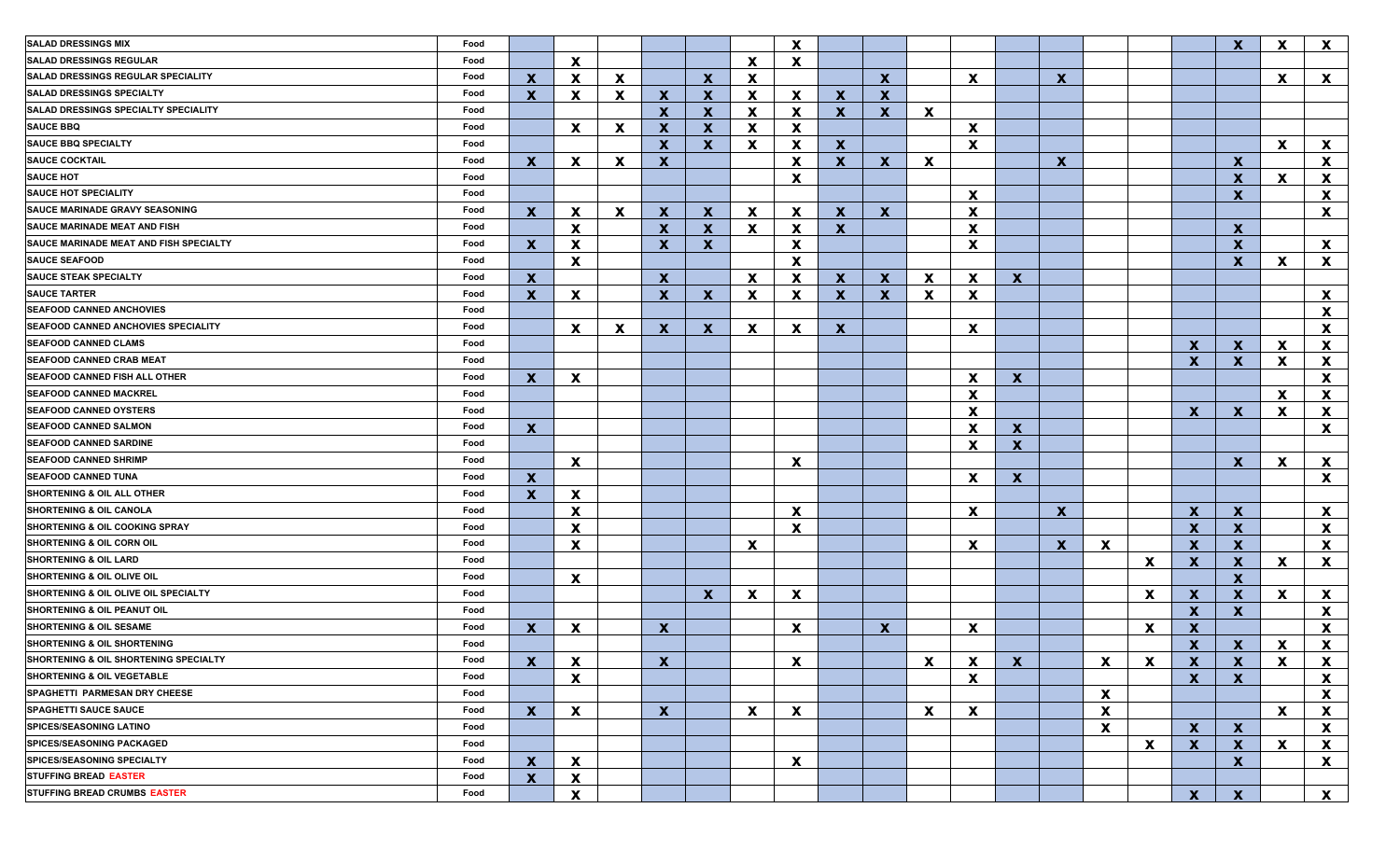| <b>STUFFING CROUTONS EASTER</b>                | Food |              | $\mathbf{x}$ |                           |              |              |              |                           |              |              |              |                           |              |              |              |              | $\mathbf{x}$ | $\mathbf x$  |              | $\mathbf{x}$ |
|------------------------------------------------|------|--------------|--------------|---------------------------|--------------|--------------|--------------|---------------------------|--------------|--------------|--------------|---------------------------|--------------|--------------|--------------|--------------|--------------|--------------|--------------|--------------|
| STUFFING SPECIALITY EASTER                     | Food |              | $\mathbf{x}$ |                           |              |              |              |                           |              |              |              |                           |              |              |              | $\mathbf x$  | X.           | $\mathbf{x}$ | X            | $\mathbf{x}$ |
| <b>STUFFING STUFFING EASTER</b>                | Food |              | $\mathbf{x}$ |                           |              |              |              |                           |              |              |              |                           |              |              |              | $\mathbf x$  | X.           | $\mathbf{x}$ | <b>X</b>     | $\mathbf{x}$ |
| <b>SUGAR EASTER</b>                            | Food | $\mathbf{x}$ | $\mathbf{x}$ |                           |              |              |              |                           |              |              |              |                           |              |              |              |              |              |              |              |              |
| <b>SUGAR ARTIFICIAL</b>                        | Food |              |              |                           |              |              |              |                           |              |              |              |                           |              |              |              |              |              |              |              |              |
| <b>SUGAR BROWN EASTER</b>                      | Food |              | $\mathbf{x}$ |                           |              |              |              |                           |              |              |              |                           |              |              |              |              | X.           | $\mathbf{x}$ | <b>X</b>     | $\mathbf{x}$ |
| <b>SUGAR CINNAMON EASTER</b>                   | Food |              | $\mathbf x$  |                           |              |              |              |                           |              |              |              |                           |              |              | <b>X</b>     | $\mathbf x$  | X.           | $\mathbf x$  | X            | $\mathbf{x}$ |
| <b>SUGAR CONFECTIONARY</b>                     | Food |              | $\mathbf x$  |                           |              |              |              | $\mathbf x$               |              |              |              |                           |              |              |              |              | $\mathbf{x}$ | $\mathbf x$  | <b>X</b>     | $\mathbf{x}$ |
| <b>SUGAR GRANULATED EASTER</b>                 | Food |              | $\mathbf x$  |                           |              |              |              | $\mathbf x$               |              |              | <b>X</b>     | X                         |              |              |              |              | X            | $\mathbf x$  | X            | $\mathbf{x}$ |
| <b>TEA BAGS</b>                                | Food |              |              |                           |              |              |              |                           |              |              |              |                           |              |              |              |              | X            | $\mathbf x$  | X            | X            |
| <b>TEA K-CUPS</b>                              | Food | $\mathbf{x}$ |              |                           |              |              |              |                           |              |              |              |                           |              |              |              |              | X            | $\mathbf x$  | X            | $\mathbf{x}$ |
| <b>TEA MIX</b>                                 | Food |              | $\mathbf{x}$ | $\boldsymbol{\mathsf{x}}$ | $\mathbf{x}$ | $\mathbf x$  | $\mathbf{x}$ | $\mathbf x$               | $\mathbf{x}$ | $\mathbf{x}$ | $\mathbf{x}$ | $\mathbf x$               |              |              |              |              |              |              |              |              |
| <b>TOASTER PASTRY</b>                          | Food |              |              |                           |              |              |              |                           |              |              | $\mathbf{x}$ | $\mathbf x$               | $\mathbf{x}$ |              |              |              |              |              |              |              |
| <b>TOASTER PASTRY SPECIALITY</b>               | Food |              |              |                           |              |              |              |                           |              |              |              | X                         | $\mathbf{x}$ | $\mathbf x$  | <b>X</b>     | $\mathbf x$  | $\mathbf{x}$ | $\mathbf{x}$ | <b>X</b>     | $\mathbf{x}$ |
| <b>VINEGAR CIDER</b><br><b>EASTER</b>          | Food | $\mathbf{x}$ | $\mathbf{x}$ |                           | $\mathbf{x}$ |              | $\mathbf{x}$ |                           | $\mathbf{x}$ | $\mathbf{x}$ | $\mathbf{x}$ |                           |              |              |              |              |              |              |              | $\mathbf{x}$ |
| <b>VINEGAR COOKING WINE</b><br><b>EASTER</b>   | Food |              | $\mathbf x$  |                           |              |              |              | $\boldsymbol{\mathsf{X}}$ | $\mathbf{x}$ |              | $\mathbf{x}$ |                           |              |              |              |              |              | $\mathbf{x}$ |              | $\mathbf{x}$ |
| <b>VINEGAR SPECIALTY</b><br><b>EASTER</b>      | Food |              | $\mathbf{x}$ |                           |              |              |              | $\mathbf x$               | $\mathbf{x}$ | $\mathbf{x}$ | $\mathbf{x}$ | $\mathbf x$               |              |              |              |              |              |              |              |              |
| <b>VINEGAR WHITE</b><br><b>EASTER</b>          | Food |              | $\mathbf{x}$ |                           |              |              |              | $\mathbf x$               | $\mathbf{x}$ | $\mathbf x$  | $\mathbf{x}$ | X                         |              |              |              |              |              |              |              |              |
| <b>ADULT INCONTINENCE</b>                      | HBC  |              |              |                           |              |              |              |                           |              |              |              |                           |              |              |              |              | <b>X</b>     |              |              | $\mathbf{x}$ |
| <b>ANALGESICS</b>                              | HBC  |              |              |                           |              |              |              |                           |              |              |              |                           | <b>X</b>     |              | <b>X</b>     |              |              |              |              |              |
| <b>ANTACIDS AND LAXATIVES</b>                  | HBC  |              |              |                           |              |              |              | $\mathbf{x}$              |              |              |              |                           |              |              | $\mathbf{x}$ |              | X.           | $\mathbf{x}$ | <b>X</b>     | $\mathbf{x}$ |
| <b>BABY BATH</b>                               | HBC  | $\mathbf{x}$ |              | $\mathbf x$               | $\mathbf{X}$ | $\mathbf{x}$ | $\mathbf{x}$ | $\mathbf x$               |              | $\mathbf{x}$ |              | X                         |              |              |              | $\mathbf x$  | X            |              |              | $\mathbf{x}$ |
| <b>BABY FEEDING SUPPLY</b>                     | HBC  | $\mathbf x$  | X            |                           |              |              |              |                           |              |              |              |                           |              |              |              |              |              |              |              | $\mathbf{x}$ |
| BABY FORMULA POWDER/CONCENTRATE/ALL OTHER      | HBC  | $\mathbf x$  |              | $\mathbf{x}$              |              | $\mathbf{x}$ | $\mathbf{x}$ |                           |              | $\mathbf{x}$ |              | X                         |              | $\mathbf{x}$ |              |              |              |              | X            |              |
| <b>BABY SUPPLEMENTS</b>                        | HBC  | $\mathbf x$  |              |                           | $\mathbf{x}$ |              | $\mathbf{x}$ | X                         | $\mathbf{x}$ | $\mathbf x$  |              |                           |              |              |              |              |              |              |              | $\mathbf{x}$ |
| <b>BABY WIPES</b>                              | HBC  |              |              | $\mathbf{x}$              |              | $\mathbf{x}$ | X            |                           |              | $\mathbf x$  |              | $\mathbf x$               |              |              |              |              |              |              |              | $\mathbf{x}$ |
| <b>BAR SOAP</b>                                | HBC  |              |              |                           |              |              |              |                           |              |              |              | X                         | $\mathbf{x}$ | $\mathbf x$  |              |              |              |              |              | $\mathbf{x}$ |
| <b>BODY WASH</b>                               | HBC  |              |              | $\mathbf{x}$              | $\mathbf{x}$ | $\mathbf x$  |              |                           |              | $\mathbf x$  | <b>X</b>     | $\boldsymbol{\mathsf{x}}$ | $\mathbf{x}$ | $\mathbf{x}$ |              |              |              |              |              | $\mathbf{x}$ |
| COUGH/COLD AND THROAT LOZENGE                  | HBC  |              |              |                           |              |              |              |                           |              |              |              |                           |              |              |              | $\mathbf x$  | X.           | $\mathbf{x}$ | X            | $\mathbf{x}$ |
| <b>DEODORANT GEL</b>                           | HBC  |              | $\mathbf{x}$ |                           |              |              | $\mathbf{x}$ |                           | $\mathbf{x}$ | $\mathbf x$  | $\mathbf{x}$ |                           |              |              |              |              |              |              |              | $\mathbf{x}$ |
| DEODORANT ROLL ON                              | HBC  |              | $\mathbf{x}$ |                           |              |              | $\mathbf{x}$ | $\mathbf x$               | $\mathbf{x}$ | $\mathbf x$  | $\mathbf{x}$ |                           |              |              |              |              |              |              |              |              |
| <b>DEODORANT SOLID</b>                         | HBC  |              | $\mathbf{x}$ |                           |              |              |              |                           |              |              |              |                           |              |              |              |              |              |              | X            | $\mathbf{x}$ |
| <b>DEODORANT SPRAY</b>                         | HBC  |              | $\mathbf x$  |                           |              |              | $\mathbf{x}$ | $\mathbf x$               | $\mathbf{X}$ | $\mathbf{x}$ | $\mathbf{x}$ | $\mathbf x$               |              |              |              |              |              |              |              | $\mathbf{x}$ |
| <b>EYE CARE ARTIFICIAL TEARS</b>               | HBC  |              |              | $\boldsymbol{\mathsf{x}}$ |              |              |              |                           |              |              |              |                           |              |              |              |              |              |              |              |              |
| <b>EYE CARE LENS CARE</b>                      | HBC  |              |              |                           |              |              |              | $\mathbf x$               |              |              |              |                           |              |              |              |              |              |              |              | $\mathbf{x}$ |
| <b>FEMININE HYGIENE HEALTH</b>                 | HBC  |              |              |                           |              |              |              |                           |              |              |              |                           |              |              |              |              |              |              |              |              |
| FEMININE HYGIENE SANITARY PADS AND LINERS      | HBC  |              |              |                           |              |              |              |                           |              |              |              |                           |              |              |              |              |              |              |              |              |
| <b>FEMININE HYGIENE TAMPON</b>                 | HBC  |              |              |                           |              |              |              | X                         | <u>X</u>     | <u>X</u>     |              |                           |              |              |              |              |              |              |              | X            |
| <b>FIRST AID ALL OTHER</b>                     | HBC  | $\mathbf{x}$ |              |                           |              |              |              |                           |              |              |              |                           |              |              |              |              |              |              | $\mathbf{x}$ | $\mathbf{x}$ |
| <b>FIRST AID ANTISEPTICS AND DISINFECTANTS</b> | HBC  |              |              |                           |              |              |              | $\mathbf{x}$              | $\mathbf{X}$ | $\mathbf{X}$ | $\mathbf{x}$ | $\mathbf{x}$              |              |              |              |              |              |              |              |              |
| <b>FIRST AID BANDAGE AND TAPE</b>              | HBC  |              |              |                           |              |              | X            | $\boldsymbol{\mathsf{x}}$ | $\mathbf{x}$ | $\mathbf{x}$ | $\mathbf{x}$ |                           |              |              |              |              |              |              |              |              |
| <b>FIRST AID COTTONBALLS AND SWABS</b>         | HBC  |              |              |                           |              |              |              |                           |              |              |              |                           |              |              |              |              |              |              |              |              |
| <b>FIRST AID HOT AND COLD</b>                  | HBC  | $\mathbf{x}$ | $\mathbf{x}$ | $\mathbf{x}$              | $\mathbf{x}$ | $\mathbf{x}$ |              |                           |              |              |              |                           |              | $\mathbf{X}$ | $\mathbf{x}$ | $\mathbf{x}$ | $\mathbf{x}$ | $\mathbf{x}$ | <b>X</b>     | $\mathbf{x}$ |
| <b>FIRST AID KIT</b>                           | HBC  |              |              |                           | $\mathbf{x}$ | $\mathbf{x}$ | $\mathbf{x}$ | $\mathbf{x}$              | $\mathbf{X}$ | $\mathbf{X}$ | $\mathbf{x}$ | $\mathbf{x}$              | $\mathbf{x}$ |              |              |              |              |              |              | $\mathbf{x}$ |
| FIRST AID ORAL CARE                            | HBC  | $\mathbf x$  |              |                           |              |              |              |                           |              |              |              |                           |              |              |              | $\mathbf{x}$ | $\mathbf{x}$ | $\mathbf{x}$ | X            | $\mathbf{x}$ |
| <b>FIRST AID TOPICAL MEDICATION</b>            | HBC  |              |              |                           |              | $\mathbf{x}$ | $\mathbf{x}$ | $\mathbf{x}$              | $\mathbf{X}$ | $\mathbf{x}$ | $\mathbf{x}$ | $\boldsymbol{\mathsf{x}}$ |              |              |              |              |              |              |              |              |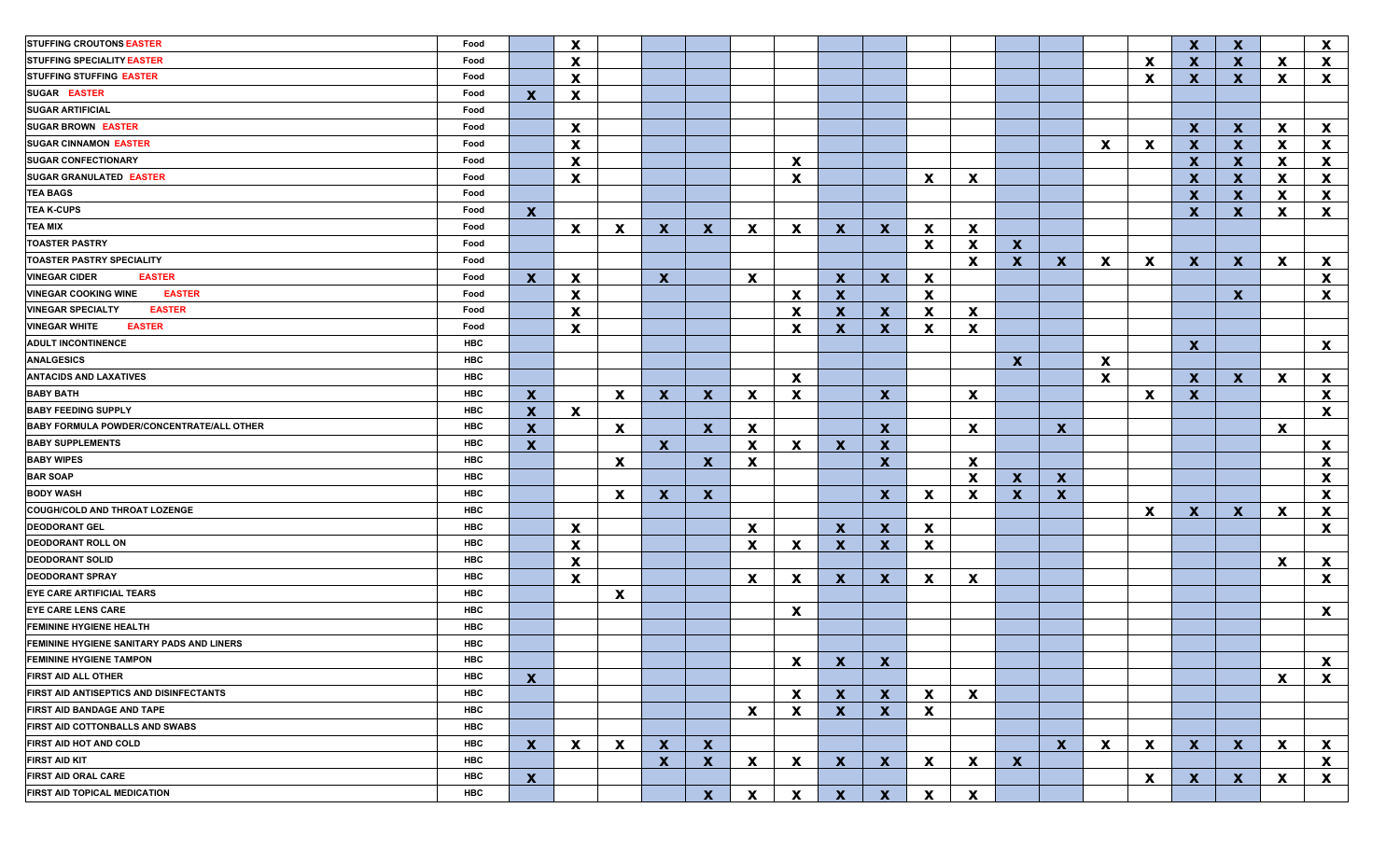| <b>FOOT CARE ATHLETE FOOT</b><br>HBC                         |                           |                           |                           |                           |              | X                         | $\boldsymbol{\mathsf{x}}$ | $\mathbf{x}$ | $\mathbf x$               | $\boldsymbol{\mathsf{x}}$ |                           |                  |                           |   |                           |              |                           |                           |                           |
|--------------------------------------------------------------|---------------------------|---------------------------|---------------------------|---------------------------|--------------|---------------------------|---------------------------|--------------|---------------------------|---------------------------|---------------------------|------------------|---------------------------|---|---------------------------|--------------|---------------------------|---------------------------|---------------------------|
| HBC<br>FOOT CARE COMFORT AND DEODORIZER                      |                           |                           |                           | $\boldsymbol{\mathsf{x}}$ |              | $\mathbf{x}$              | $\boldsymbol{\mathsf{x}}$ | $\mathbf{x}$ | $\boldsymbol{\mathsf{X}}$ |                           |                           |                  |                           |   |                           |              | $\mathbf x$               | X                         | $\mathbf{x}$              |
| HBC<br><b>FOOT CARE INSOLES AND DEVICES</b>                  |                           |                           |                           |                           |              |                           |                           |              |                           |                           |                           |                  | $\mathbf x$               | X |                           |              |                           |                           |                           |
| HBC<br><b>FOOT CARE WARTS CORN CALLUS BUNON</b>              |                           | $\mathbf{x}$              | $\boldsymbol{\mathsf{x}}$ | $\mathbf{x}$              |              | X                         | $\boldsymbol{\mathsf{x}}$ | $\mathbf{x}$ | $\boldsymbol{\mathsf{x}}$ | $\boldsymbol{\mathsf{x}}$ |                           |                  |                           |   |                           |              |                           |                           |                           |
| <b>LIP CARE</b><br><b>HBC</b>                                |                           |                           |                           |                           |              |                           |                           |              |                           |                           |                           |                  |                           |   | X                         | $\mathbf{x}$ | $\mathbf x$               | X                         | $\boldsymbol{\mathsf{x}}$ |
| <b>NASAL</b><br>HBC                                          | $\mathbf x$               | $\boldsymbol{\mathsf{x}}$ | $\boldsymbol{\mathsf{x}}$ |                           |              |                           |                           |              |                           |                           |                           |                  |                           |   |                           |              |                           |                           | X                         |
| HBC<br>NUTRITION ADULT WEIGHT CONTROL FOOD                   | $\boldsymbol{\mathsf{X}}$ |                           | $\boldsymbol{\mathsf{x}}$ | $\mathbf{x}$              |              |                           |                           |              |                           |                           |                           |                  | $\boldsymbol{\mathsf{x}}$ |   |                           |              |                           |                           | X                         |
| NUTRITION ADULT WEIGHT CONTROL FOOD NON<br>HBC               | $\boldsymbol{\mathsf{X}}$ | $\boldsymbol{\mathsf{x}}$ | $\boldsymbol{\mathsf{x}}$ | $\mathbf{x}$              |              | X                         |                           |              |                           |                           |                           |                  | $\boldsymbol{\mathsf{x}}$ |   |                           |              |                           |                           |                           |
| HBC<br><b>NUTRITION BARS</b>                                 | $\boldsymbol{\mathsf{X}}$ | $\boldsymbol{\mathsf{x}}$ | $\boldsymbol{\mathsf{x}}$ | $\mathbf{x}$              | $\mathbf{x}$ | $\boldsymbol{\mathsf{x}}$ | $\boldsymbol{\mathsf{x}}$ | $\mathbf{x}$ | $\boldsymbol{\mathsf{x}}$ |                           |                           |                  |                           |   |                           |              |                           |                           |                           |
| <b>HBC</b><br><b>NUTRITION DIABETIC</b>                      |                           |                           | $\boldsymbol{\mathsf{x}}$ | $\boldsymbol{\mathsf{x}}$ |              | $\mathbf{x}$              |                           |              | $\boldsymbol{\mathsf{X}}$ |                           | $\boldsymbol{\mathsf{X}}$ |                  |                           |   |                           |              |                           |                           | $\mathbf{x}$              |
| HBC<br>NUTRITION HEALTH MAINTENANCE                          | $\mathbf x$               | $\boldsymbol{\mathsf{x}}$ | X                         | $\boldsymbol{\mathsf{x}}$ |              |                           |                           |              |                           |                           | X                         | $\mathbf{x}$     |                           | X |                           |              |                           |                           |                           |
| <b>HBC</b><br>NUTRITION HEALTH MAINTENANCE FOOD              |                           |                           |                           |                           |              |                           |                           |              |                           |                           | X                         |                  |                           |   |                           |              |                           |                           |                           |
| HBC<br>NUTRITION HEALTH MAINTENANCE FOOD NON                 | $\mathbf x$               | $\boldsymbol{\mathsf{x}}$ | $\boldsymbol{\mathsf{x}}$ | $\mathbf{x}$              |              |                           | $\boldsymbol{\mathsf{X}}$ |              |                           |                           |                           |                  |                           |   |                           |              |                           |                           |                           |
| HBC<br>NUTRITION SPORT ADULT                                 | $\mathbf x$               | $\boldsymbol{\mathsf{x}}$ | $\boldsymbol{\mathsf{x}}$ | $\mathbf{x}$              | $\mathbf{x}$ | X                         | $\boldsymbol{\mathsf{x}}$ | $\mathbf{x}$ | $\boldsymbol{\mathsf{x}}$ | $\boldsymbol{\mathsf{x}}$ | $\boldsymbol{\mathsf{X}}$ | $\boldsymbol{x}$ | $\boldsymbol{\mathsf{x}}$ | X |                           |              |                           | $\boldsymbol{\mathsf{x}}$ | $\boldsymbol{\mathsf{x}}$ |
| <b>HBC</b><br>NUTRITION SPORT ADULT BEVERAGE                 |                           |                           |                           |                           |              | $\mathbf{x}$              | X                         | $\mathbf{x}$ | $\boldsymbol{\mathsf{x}}$ | $\mathbf{x}$              | X                         | $\mathbf{x}$     |                           | X | X                         |              |                           |                           | X                         |
| <b>HBC</b><br>NUTRITION SPORT FOOD                           |                           |                           |                           |                           |              |                           |                           |              |                           |                           |                           |                  |                           |   |                           |              |                           |                           |                           |
| HBC<br>NUTRITION SPORT FOOD NON                              | $\mathbf x$               |                           | $\boldsymbol{\mathsf{x}}$ |                           |              |                           |                           |              |                           |                           |                           |                  | $\boldsymbol{\mathsf{X}}$ |   |                           |              |                           |                           |                           |
| <b>HBC</b><br><b>NUTRITION SUPPLEMENTS FOOD</b>              | $\boldsymbol{\mathsf{x}}$ |                           |                           |                           |              |                           |                           |              |                           |                           |                           |                  |                           |   |                           |              |                           |                           | $\boldsymbol{\mathsf{x}}$ |
| <b>HBC</b><br>NUTRITION SUPPLEMENTS FOOD NON                 |                           |                           |                           |                           |              |                           |                           |              |                           |                           |                           |                  |                           |   |                           |              |                           |                           |                           |
| <b>HBC</b><br><b>NUTRITION SUPPLEMENTS MINERALS</b>          |                           |                           |                           |                           |              |                           |                           |              |                           |                           |                           |                  |                           |   |                           |              |                           |                           |                           |
| <b>HBC</b><br>NUTRITION SUPPLEMENTS MINERALS FOOD NON        |                           |                           |                           |                           |              |                           |                           |              |                           |                           |                           |                  |                           |   |                           |              |                           |                           |                           |
| <b>NUTRITION VITAMINS</b><br><b>HBC</b>                      |                           |                           | $\boldsymbol{\mathsf{x}}$ | $\mathbf{x}$              | $\mathbf{x}$ |                           |                           |              |                           |                           |                           |                  |                           |   |                           |              |                           |                           |                           |
| <b>ORAL CARE BABY HBC</b><br>HBC                             | $\mathbf x$               | $\boldsymbol{\mathsf{x}}$ | X                         | $\mathbf{x}$              | $\mathbf{x}$ | $\boldsymbol{\mathsf{x}}$ | X                         | $\mathbf{x}$ | $\boldsymbol{\mathsf{x}}$ | X                         |                           |                  |                           |   |                           |              |                           |                           | $\boldsymbol{\mathsf{x}}$ |
| <b>ORAL CARE DENTAL FLOSS</b><br><b>HBC</b>                  |                           | $\boldsymbol{\mathsf{X}}$ |                           |                           |              |                           |                           |              | $\boldsymbol{\mathsf{x}}$ | $\boldsymbol{\mathsf{X}}$ |                           |                  |                           |   |                           |              |                           | $\boldsymbol{\mathsf{x}}$ | X                         |
| ORAL CARE DENTURE PRODUCTS<br>HBC                            | $\mathbf x$               | $\boldsymbol{\mathsf{x}}$ | $\boldsymbol{\mathsf{X}}$ |                           |              | X                         |                           |              | $\boldsymbol{\mathsf{x}}$ | $\boldsymbol{\mathsf{X}}$ |                           |                  | $\boldsymbol{\mathsf{X}}$ |   |                           |              |                           |                           |                           |
| <b>HBC</b><br><b>ORAL CARE FIRST AID</b>                     |                           | X                         |                           |                           |              |                           |                           |              | $\boldsymbol{\mathsf{x}}$ | $\boldsymbol{\mathsf{X}}$ |                           |                  |                           |   | X                         | $\mathbf{x}$ | $\mathbf{x}$              | $\boldsymbol{\mathsf{x}}$ | $\mathbf{x}$              |
| <b>HBC</b><br><b>ORAL CARE MOUTHWASH</b>                     |                           | X                         |                           |                           |              |                           |                           |              | $\boldsymbol{\mathsf{x}}$ | $\boldsymbol{\mathsf{X}}$ |                           |                  |                           |   |                           |              |                           |                           |                           |
| <b>HBC</b><br><b>ORAL CARE TOOTHBRUSH</b>                    |                           | X                         |                           |                           |              |                           |                           |              | $\boldsymbol{\mathsf{x}}$ | $\boldsymbol{\mathsf{X}}$ |                           |                  |                           |   |                           |              | $\boldsymbol{\mathsf{x}}$ | X                         | $\boldsymbol{\mathsf{x}}$ |
| <b>ORAL CARE TOOTHPASTE</b><br><b>HBC</b>                    |                           | X                         |                           |                           |              |                           |                           |              | $\boldsymbol{\mathsf{x}}$ | $\boldsymbol{\mathsf{X}}$ |                           |                  |                           |   |                           |              |                           |                           | $\boldsymbol{\mathsf{x}}$ |
| <b>ORAL CARE WHITENING</b><br><b>HBC</b>                     | $\boldsymbol{\mathsf{x}}$ | $\boldsymbol{\mathsf{x}}$ | X                         | $\mathbf{x}$              |              |                           |                           |              | $\boldsymbol{\mathsf{x}}$ | $\boldsymbol{\mathsf{x}}$ |                           |                  |                           |   |                           |              |                           |                           | $\boldsymbol{\mathsf{x}}$ |
| SHAMPOO/CONDITIONER/HAIR CARE COLORING<br><b>HBC</b>         | $\boldsymbol{\mathsf{X}}$ |                           |                           |                           |              |                           |                           |              |                           |                           |                           |                  |                           |   |                           |              |                           |                           | $\boldsymbol{\mathsf{x}}$ |
| SHAMPOO/CONDITIONER/HAIR CARE CONDITIONER<br><b>HBC</b>      | $\boldsymbol{\mathsf{X}}$ |                           |                           |                           |              |                           |                           |              | $\boldsymbol{\mathsf{x}}$ | X                         |                           |                  |                           |   |                           |              |                           |                           | X                         |
| SHAMPOO/CONDITIONER/HAIR CARE ETHNIC<br><b>HBC</b>           | $\boldsymbol{\mathsf{X}}$ |                           |                           |                           |              |                           |                           |              |                           |                           |                           |                  |                           |   |                           |              |                           |                           |                           |
| SHAMPOO/CONDITIONER/HAIR CARE HAIR GROWTH<br><b>HBC</b>      | $\boldsymbol{\mathsf{X}}$ |                           |                           |                           |              |                           |                           |              |                           |                           |                           |                  |                           |   |                           |              |                           | $\boldsymbol{\mathsf{x}}$ |                           |
| SHAMPOO/CONDITIONER/HAIR CARE SHAMPOO<br><b>HBC</b>          | $\boldsymbol{\mathsf{X}}$ |                           |                           |                           |              |                           |                           |              | $\boldsymbol{\mathsf{x}}$ |                           |                           |                  |                           |   |                           |              |                           |                           | $\boldsymbol{\mathsf{x}}$ |
| SHAMPOO/CONDITIONER/HAIR CARE STYLING PRODUCTS<br><b>HBC</b> | $\boldsymbol{\mathsf{x}}$ |                           |                           |                           |              |                           |                           |              |                           |                           |                           |                  |                           |   |                           |              |                           |                           | X                         |
| <b>SHAVING CRÈME</b><br><b>HBC</b>                           | $\boldsymbol{\mathsf{x}}$ |                           |                           |                           |              | $\boldsymbol{\mathsf{X}}$ | $\boldsymbol{\mathsf{X}}$ | $\mathbf{x}$ | $\boldsymbol{\mathsf{x}}$ | X                         |                           |                  |                           |   |                           |              |                           |                           |                           |
| <b>SHAVING NEEDS</b><br>HBC                                  | $\mathbf{x}$              | $\mathbf{x}$              |                           |                           |              | $\boldsymbol{\mathsf{X}}$ | $\mathbf{x}$              | $\mathbf{x}$ | $\sim$<br>$\mathbf{x}$    |                           |                           |                  |                           |   |                           |              |                           |                           | $\mathbf{x}$              |
| <b>HBC</b><br><b>SHAVING RAZORS</b>                          | $\boldsymbol{\mathsf{X}}$ |                           | $\boldsymbol{\mathsf{x}}$ | $\mathbf{x}$              |              | $\mathbf{x}$              |                           |              | $\boldsymbol{X}$          | $\mathbf{x}$              |                           |                  |                           |   |                           |              |                           |                           | $\boldsymbol{\mathsf{X}}$ |
| SINUS/ALLERGY ALLERGY REMEDY<br>HBC                          | $\boldsymbol{\mathsf{X}}$ | $\boldsymbol{\mathsf{x}}$ | $\boldsymbol{\mathsf{X}}$ | $\mathbf{x}$              | $\mathbf{X}$ | $\mathbf{x}$              |                           |              |                           |                           | $\boldsymbol{\mathsf{x}}$ | $\mathbf{x}$     |                           |   |                           |              |                           |                           | $\boldsymbol{\mathsf{X}}$ |
| <b>SINUS/ALLERGY SINUS REMEDY</b><br>HBC                     | $\boldsymbol{\mathsf{X}}$ |                           |                           |                           |              |                           |                           |              |                           |                           |                           |                  |                           |   |                           |              | $\boldsymbol{X}$          | X                         | $\boldsymbol{\mathsf{X}}$ |
| <b>SKIN CARE ACCESSORIES</b><br><b>HBC</b>                   |                           | $\boldsymbol{\mathsf{x}}$ | $\boldsymbol{\mathsf{x}}$ | $\mathbf{X}$              | $\mathbf{X}$ | $\mathbf{x}$              | $\boldsymbol{\mathsf{x}}$ | $\mathbf{x}$ | $\mathbf{x}$              | $\mathbf{x}$              |                           |                  |                           |   |                           |              |                           | $\boldsymbol{\mathsf{X}}$ |                           |
| <b>SKIN CARE HAND AND BODY</b><br>HBC                        | $\boldsymbol{\mathsf{x}}$ | $\boldsymbol{\mathsf{x}}$ | $\boldsymbol{\mathsf{X}}$ | $\mathbf{x}$              | $\mathbf{x}$ | $\mathbf{x}$              | $\boldsymbol{\mathsf{X}}$ | $\mathbf{x}$ |                           |                           |                           |                  |                           |   |                           |              |                           | X                         | $\mathbf{x}$              |
| <b>SKIN CARE LIPS</b><br><b>HBC</b>                          |                           |                           |                           |                           |              |                           |                           |              |                           |                           |                           |                  |                           |   | $\boldsymbol{\mathsf{x}}$ | X            | $\boldsymbol{\mathsf{x}}$ | X                         | $\mathbf{x}$              |
| <b>SKIN CARE SUN CARE</b><br>HBC                             | $\boldsymbol{\mathsf{x}}$ | $\boldsymbol{\mathsf{X}}$ | $\boldsymbol{\mathsf{x}}$ | $\mathbf{X}$              | $\mathbf{x}$ | $\boldsymbol{\mathsf{x}}$ | $\boldsymbol{\mathsf{X}}$ | $\mathbf{x}$ | $\mathbf{x}$              | $\boldsymbol{\mathsf{X}}$ |                           |                  |                           |   |                           |              |                           |                           |                           |
| <b>BAGS FOOD AND WRAPS</b><br>Non Food                       |                           |                           |                           |                           | $\mathbf{x}$ |                           | $\boldsymbol{\mathsf{X}}$ |              |                           |                           | $\boldsymbol{\mathsf{X}}$ |                  |                           |   |                           |              |                           |                           | $\mathbf{x}$              |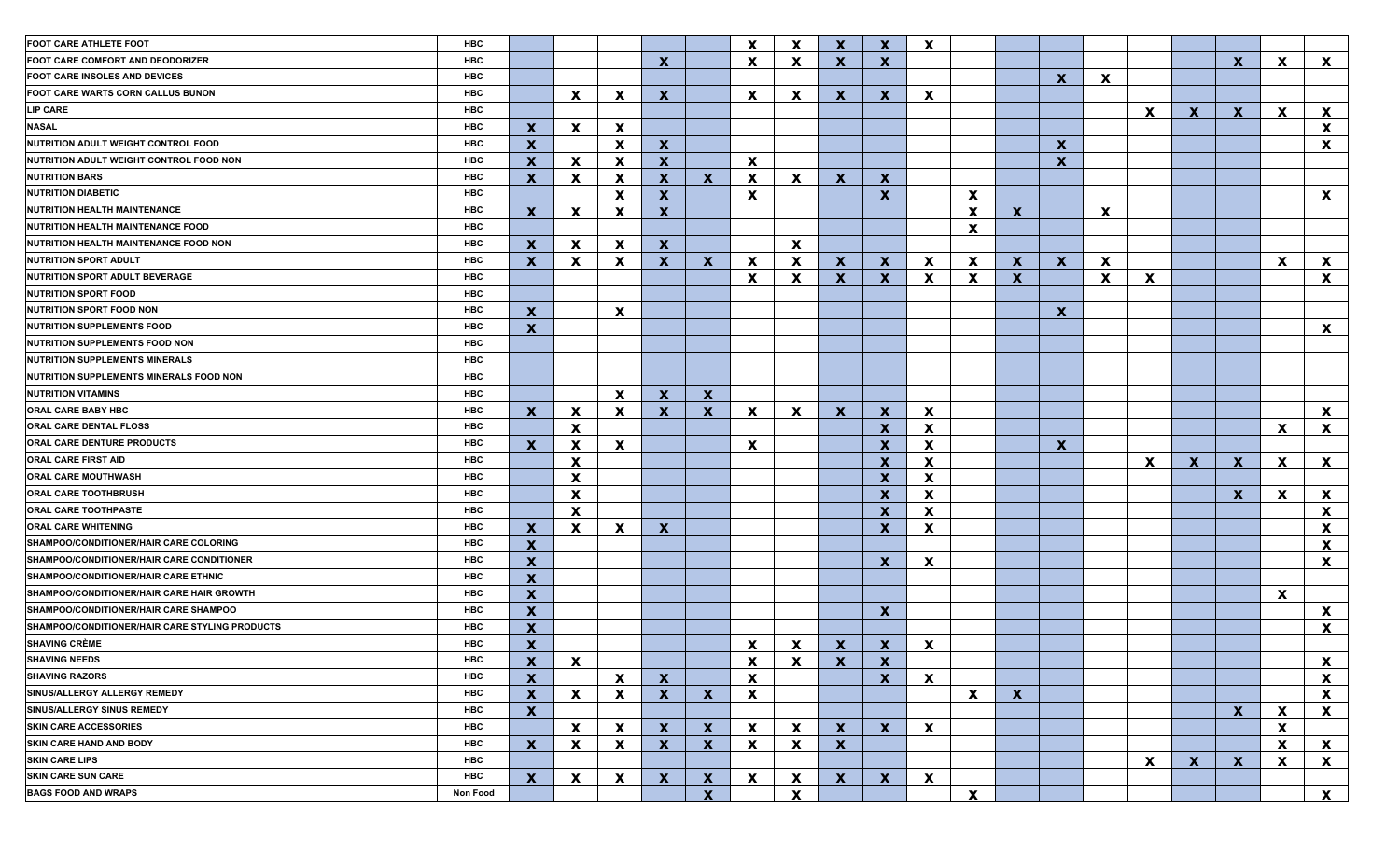| <b>BAGS HOUSEHOLD TRASH</b>                    | <b>Non Food</b> |              | $\mathbf{x}$              | $\boldsymbol{\mathsf{x}}$ | $\mathbf{x}$ | $\mathbf x$               | X            | $\mathbf x$               |              | $\mathbf x$               | $\mathbf x$  | $\boldsymbol{\mathsf{X}}$ |                           |              |              |                           |                           |              |              |              |
|------------------------------------------------|-----------------|--------------|---------------------------|---------------------------|--------------|---------------------------|--------------|---------------------------|--------------|---------------------------|--------------|---------------------------|---------------------------|--------------|--------------|---------------------------|---------------------------|--------------|--------------|--------------|
| <b>BAKING CUPS EASTER</b>                      | Non Food        | $\mathbf x$  | $\mathbf{x}$              |                           |              |                           |              |                           |              |                           |              |                           |                           |              |              | $\mathbf{x}$              | $\mathbf{x}$              | $\mathbf{X}$ | $\mathbf{x}$ | $\mathbf{x}$ |
| <b>CANDLES</b>                                 | Non Food        |              |                           |                           |              |                           |              |                           |              |                           |              |                           |                           |              |              | $\boldsymbol{\mathsf{x}}$ | $\mathbf{x}$              | $\mathbf x$  | $\mathbf{x}$ | $\mathbf{x}$ |
| CHARCOAL                                       | Non Food        |              | $\mathbf{x}$              | $\mathbf{x}$              | $\mathbf{x}$ | $\mathbf x$               | $\mathbf{x}$ | $\mathbf x$               | $\mathbf{x}$ | $\mathbf x$               | $\mathbf{x}$ | $\mathbf x$               |                           |              |              |                           |                           |              |              |              |
| <b>CHARCOAL LIGHTER FLUID</b>                  | Non Food        |              |                           |                           | $\mathbf{x}$ | $\mathbf{x}$              | X            | $\mathbf x$               |              |                           |              | $\boldsymbol{\mathsf{X}}$ |                           |              |              |                           |                           |              |              |              |
| CLEANING SUPPLIES TOOLS/MOPS/BROOMS/SWIFFER    | Non Food        | $\mathbf{x}$ | $\mathbf{x}$              |                           |              |                           |              |                           |              |                           |              |                           |                           |              |              |                           | $\mathbf{x}$              |              |              | $\mathbf{x}$ |
| <b>COFFEE FILTER PACK</b>                      | Non Food        | X            | X                         |                           |              |                           |              |                           |              |                           |              |                           |                           | $\mathbf{x}$ | $\mathbf{x}$ |                           |                           |              | $\mathbf{x}$ | X            |
| <b>COFFEE FILTERS</b>                          | Non Food        |              |                           |                           |              |                           |              |                           |              |                           |              |                           |                           |              |              |                           | $\mathbf{x}$              |              |              | X            |
| <b>COFFEE POT CLEANER</b>                      | Non Food        |              |                           |                           |              |                           |              |                           |              |                           |              |                           |                           |              |              |                           | $\mathbf{x}$              | $\mathbf{x}$ | X            | X            |
| <b>DETERGENTS LIQUID</b>                       | Non Food        |              |                           |                           |              |                           |              |                           |              |                           |              |                           |                           |              |              |                           |                           |              |              |              |
| <b>DETERGENTS POWDER</b>                       | Non Food        | $\mathbf{x}$ |                           | $\mathbf x$               |              |                           |              |                           |              |                           |              |                           |                           |              |              |                           |                           |              |              |              |
| <b>DETERGENTS SINGLE DOSE</b>                  | Non Food        |              |                           |                           |              |                           | X            |                           |              |                           | $\mathbf{x}$ |                           |                           |              |              |                           |                           |              |              |              |
| DISH DETERGENT/GLOVES/SPONGES/SCOUR PADS       | Non Food        |              |                           |                           |              |                           |              |                           |              |                           |              |                           |                           |              |              |                           |                           | $\mathbf{x}$ |              | $\mathbf{x}$ |
| <b>FOIL PANS EASTER</b>                        | Non Food        |              | $\mathbf{x}$              |                           |              |                           |              | $\boldsymbol{\mathsf{x}}$ |              |                           |              |                           |                           |              |              |                           | $\mathbf{x}$              | $\mathbf x$  | <b>X</b>     | X            |
| HOUSEHOLD ACCESSORIES ALL OTHERS               | Non Food        |              | $\mathbf{x}$              |                           | $\mathbf{x}$ | $\mathbf{x}$              | X            | $\mathbf x$               |              |                           |              |                           |                           | $\mathbf{x}$ | $\mathbf{x}$ | $\mathbf x$               |                           | $\mathbf x$  | <b>X</b>     | X            |
| <b>HOUSEHOLD AIR FRESHENERS</b>                | Non Food        |              |                           | $\boldsymbol{\mathsf{x}}$ |              |                           |              |                           |              |                           |              | $\boldsymbol{\mathsf{x}}$ |                           | $\mathbf{x}$ |              | $\mathbf x$               | $\mathbf{x}$              | $\mathbf x$  | X            | X            |
| <b>HOUSEHOLD BAGS</b>                          | Non Food        |              |                           | $\mathbf x$               | $\mathbf{x}$ | $\mathbf{x}$              | $\mathbf{x}$ | $\mathbf x$               | $\mathbf{x}$ | $\mathbf x$               | $\mathbf{x}$ | $\boldsymbol{\mathsf{x}}$ | $\boldsymbol{\mathsf{X}}$ |              |              |                           |                           | $\mathbf{x}$ |              |              |
| <b>HOUSEHOLD BATTERIES EASTER</b>              | Non Food        | $\mathbf{x}$ | $\mathbf{x}$              |                           |              |                           |              |                           |              |                           |              |                           |                           |              |              | $\mathbf x$               | $\boldsymbol{\mathsf{x}}$ | $\mathbf x$  | X            | $\mathbf{x}$ |
| <b>HOUSEHOLD BLEACH</b>                        | Non Food        |              |                           | $\mathbf{x}$              |              | $\mathbf x$               | $\mathbf{x}$ | $\boldsymbol{\mathsf{x}}$ | $\mathbf{x}$ | $\mathbf x$               | $\mathbf{x}$ | $\boldsymbol{\mathsf{X}}$ |                           |              |              |                           |                           |              |              |              |
| <b>HOUSEHOLD BLEACH SOIL AND STAIN REMOVER</b> | Non Food        | $\mathbf{x}$ | X                         | $\mathbf x$               | $\mathbf{x}$ | $\mathbf{x}$              | $\mathbf{x}$ | $\mathbf x$               | $\mathbf{x}$ | $\mathbf x$               |              | $\boldsymbol{\mathsf{X}}$ |                           |              |              |                           |                           |              |              | $\mathbf{x}$ |
| <b>HOUSEHOLD CLEANING SUPPLIES</b>             | Non Food        |              |                           |                           |              |                           |              |                           |              |                           |              |                           | $\mathbf{x}$              |              |              |                           |                           | $\mathbf{x}$ | X            |              |
| <b>HOUSEHOLD FILTERS</b>                       | Non Food        |              |                           |                           | $\mathbf{x}$ |                           |              |                           | $\mathbf{x}$ | $\mathbf x$               | $\mathbf{x}$ | $\boldsymbol{\mathsf{X}}$ | $\mathbf{x}$              |              |              |                           |                           |              |              |              |
| <b>HOUSEHOLD FLASHLIGHT</b>                    | Non Food        |              |                           |                           |              |                           |              |                           |              |                           |              | $\boldsymbol{\mathsf{X}}$ | $\mathbf{x}$              | $\mathbf{x}$ | $\mathbf{x}$ | $\boldsymbol{\mathsf{X}}$ |                           | $\mathbf{x}$ | <b>X</b>     | $\mathbf{x}$ |
| HOUSEHOLD HOME AND OFFICE SUPPLY               | Non Food        |              |                           |                           |              |                           |              |                           | $\mathbf{x}$ | $\mathbf x$               | $\mathbf{x}$ | $\boldsymbol{\mathsf{X}}$ | $\mathbf{x}$              |              |              |                           |                           |              |              | X            |
| <b>HOUSEHOLD INSECT AND PEST</b>               | Non Food        |              | $\mathbf{x}$              | $\mathbf x$               | $\mathbf{x}$ | $\mathbf x$               | $\mathbf{x}$ | $\boldsymbol{\mathsf{x}}$ | $\mathbf{x}$ | $\boldsymbol{\mathsf{x}}$ | $\mathbf{x}$ | $\boldsymbol{\mathsf{X}}$ | $\boldsymbol{\mathsf{x}}$ |              |              |                           |                           |              |              | $\mathbf{x}$ |
| HOUSEHOLD NIB AND SKILCRAFT                    | Non Food        |              |                           |                           |              |                           |              |                           |              | $\mathbf x$               | $\mathbf{x}$ | X                         |                           |              |              |                           |                           | $\mathbf{x}$ |              | $\mathbf{x}$ |
| <b>HOUSEHOLD SALT PELLETS</b>                  | Non Food        |              |                           |                           |              |                           |              |                           |              |                           |              |                           |                           |              |              |                           |                           |              | $\mathbf{x}$ | $\mathbf{x}$ |
| <b>LIGHT BULBS CFL</b>                         | Non Food        |              |                           |                           |              |                           |              |                           |              |                           |              |                           |                           |              |              |                           |                           |              |              |              |
| <b>LIGHT BULBS HALOGEN</b>                     | Non Food        | $\mathbf{x}$ |                           |                           |              |                           |              |                           |              |                           |              |                           |                           |              |              |                           |                           | $\mathbf{x}$ | <b>X</b>     | X            |
| <b>LIGHT BULBS INCANDESCENT</b>                | Non Food        | $\mathbf{x}$ |                           |                           |              |                           |              |                           |              |                           |              |                           |                           |              |              |                           | $\mathbf{x}$              | $\mathbf{x}$ |              | $\mathbf{x}$ |
|                                                |                 |              |                           |                           |              |                           |              |                           |              |                           | $\mathbf{x}$ |                           |                           |              |              | $\mathbf{x}$              | $\mathbf{x}$              | $\mathbf x$  | <b>X</b>     | $\mathbf{x}$ |
| <b>LIGHT BULBS LED</b>                         | Non Food        |              |                           |                           |              |                           |              |                           |              |                           |              |                           |                           |              | $\mathbf{x}$ | $\boldsymbol{\mathsf{x}}$ | $\mathbf{x}$              | $\mathbf x$  | <b>X</b>     | $\mathbf{x}$ |
| <b>LOGS FIRE LOGS</b>                          | Non Food        |              |                           |                           |              |                           |              |                           |              |                           |              |                           |                           |              |              | $\mathbf x$               | $\mathbf{x}$              | $\mathbf x$  | <b>X</b>     | X            |
| <b>LOGS FIREWOOD</b>                           | Non Food        |              |                           |                           |              | $\mathbf{x}$              |              | $\boldsymbol{\mathsf{x}}$ |              |                           |              |                           |                           |              |              |                           | $\mathbf{x}$              | $\mathbf{x}$ | <b>X</b>     | X            |
| <b>LOGS MATCHES</b>                            | Non Food        |              |                           |                           | $\mathbf{x}$ | $\mathbf x$               | $\mathbf{x}$ | $\mathbf x$               |              |                           |              | $\boldsymbol{\mathsf{X}}$ |                           |              |              |                           |                           |              |              | X            |
| <b>LOGS WOODCHIP CHUNKS</b>                    | Non Food        |              |                           |                           | $\mathbf{x}$ | $\mathbf x$               |              | $\mathbf x$               |              |                           |              | X                         |                           |              |              |                           |                           | $\mathbf{x}$ |              | X            |
| PAPER NAPKINS BEVERAGE                         | Non Food        |              | $\mathbf{x}$              | $\boldsymbol{\mathsf{x}}$ | $\mathbf{x}$ | $\boldsymbol{\mathsf{X}}$ |              |                           |              |                           |              |                           |                           |              | $\mathbf x$  | $\mathbf x$               | X                         | $\mathbf x$  | <b>X</b>     | X            |
| PAPER NAPKINS LUNCHEON                         | Non Food        |              | $\boldsymbol{\mathsf{X}}$ |                           |              |                           |              | $\boldsymbol{\mathsf{X}}$ |              |                           |              |                           |                           |              | X            | $\boldsymbol{\mathsf{x}}$ | $\boldsymbol{X}$          | X            | X            | X            |
| <b>PAPER NAPKINS REGULAR</b>                   | Non Food        |              | X                         |                           |              | $\mathbf{x}$              |              | X                         |              |                           |              |                           |                           |              |              |                           | $\mathbf{X}$              | $\mathbf{X}$ | X            | <u>X</u>     |
| <b>PAPER TOWELS EXTRA LARGE</b>                | Non Food        |              |                           |                           |              |                           | $\mathbf{x}$ |                           | $\mathbf{x}$ | $\mathbf{x}$              |              | $\mathbf x$               |                           | $\mathbf{x}$ | $\mathbf{x}$ |                           |                           |              |              |              |
| <b>PAPER TOWELS HAND</b>                       | Non Food        |              |                           |                           |              |                           |              |                           |              |                           |              |                           |                           |              |              |                           | $\mathbf{x}$              | $\mathbf{x}$ | $\mathbf{x}$ | $\mathbf{x}$ |
| <b>PAPER TOWELS LARGE</b>                      | Non Food        |              |                           |                           |              |                           |              |                           |              |                           |              | $\boldsymbol{\mathsf{X}}$ |                           |              |              |                           |                           | $\mathbf{x}$ |              | X            |
| PAPER TOWELS REGULAR                           | Non Food        |              |                           |                           |              | $\mathbf{x}$              | $\mathbf{x}$ |                           | $\mathbf{x}$ |                           |              | $\boldsymbol{\mathsf{X}}$ |                           |              |              |                           |                           |              |              | X            |
| PET FOOD ALL OTHER                             | Non Food        |              |                           |                           |              |                           |              |                           |              |                           |              | $\boldsymbol{\mathsf{X}}$ | $\mathbf{x}$              | $\mathbf{x}$ | $\mathbf{x}$ | $\mathbf{x}$              | $\mathbf{x}$              |              |              | X            |
| PET FOOD BIRD FOOD                             | Non Food        | $\mathbf x$  | $\mathbf{x}$              | X                         | $\mathbf{x}$ | $\mathbf{x}$              | $\mathbf{x}$ | $\boldsymbol{\mathsf{x}}$ |              |                           |              |                           |                           |              |              |                           |                           |              |              |              |
| PET FOOD CAT FOOD                              | Non Food        |              |                           |                           |              |                           |              |                           |              |                           |              |                           |                           |              |              |                           |                           |              |              | $\mathbf{x}$ |
| PET FOOD DOG FOOD                              | Non Food        |              |                           |                           |              |                           |              |                           |              |                           |              |                           |                           |              |              |                           |                           |              |              | $\mathbf{x}$ |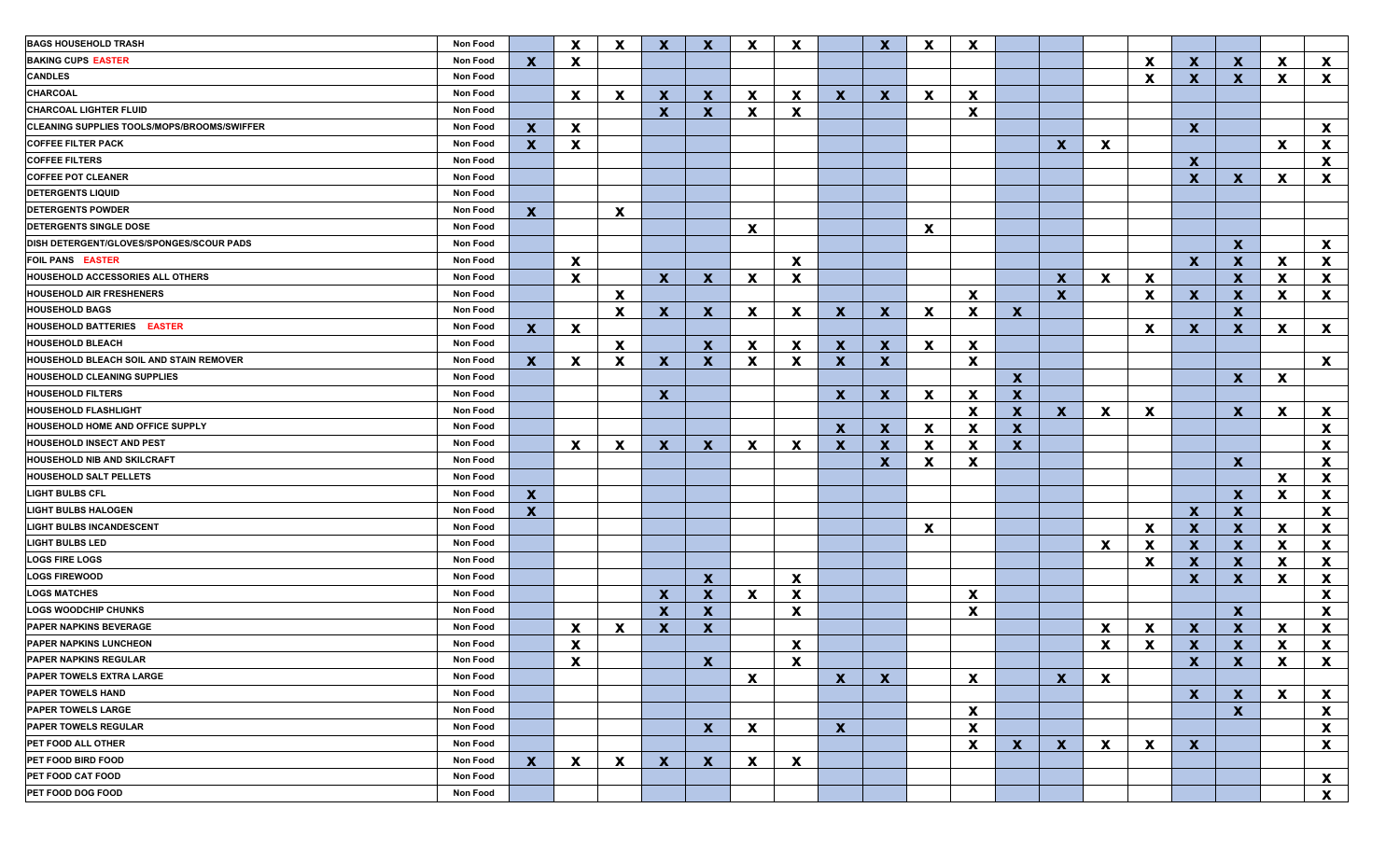| PET SUPPLIES ALL OTHER                      | Non Food |                           |              |                           |              |              |              |                           |              |              |              |                           |              |              |              | $\boldsymbol{\mathsf{x}}$ | $\mathbf{x}$ | $\mathbf x$  | X            | X                         |
|---------------------------------------------|----------|---------------------------|--------------|---------------------------|--------------|--------------|--------------|---------------------------|--------------|--------------|--------------|---------------------------|--------------|--------------|--------------|---------------------------|--------------|--------------|--------------|---------------------------|
| PET SUPPLIES CAT                            | Non Food |                           |              |                           |              |              |              |                           |              |              |              | X                         |              |              |              |                           |              |              |              | X                         |
| <b>PET SUPPLIES DOG</b>                     | Non Food |                           |              |                           |              |              |              | $\boldsymbol{\mathsf{X}}$ |              |              |              |                           |              |              |              |                           |              | $\mathbf x$  | X            | X                         |
| <b>PET SUPPLIES DOG FOOD</b>                | Non Food | $\mathbf x$               | $\mathbf{x}$ |                           | $\mathbf{x}$ |              |              |                           |              |              |              |                           |              |              |              |                           |              | $\mathbf x$  | X.           | X                         |
| PET SUPPLIES HOUSEHOLD                      | Non Food |                           |              |                           |              |              |              | $\boldsymbol{\mathsf{x}}$ |              | $\mathbf x$  | X            | $\boldsymbol{\mathsf{X}}$ |              |              |              |                           |              | $\mathbf{x}$ |              | X                         |
| <b>TABLEWARE DISPOSABLE ACCESSORY</b>       | Non Food |                           |              | $\mathbf{x}$              |              | $\mathbf{x}$ | $\mathbf{x}$ | $\boldsymbol{\mathsf{x}}$ | $\mathbf{x}$ |              |              |                           |              |              |              |                           |              |              |              |                           |
| <b>TABLEWARE DISPOSABLE BOWLS</b>           | Non Food |                           |              |                           |              |              |              | $\boldsymbol{\mathsf{x}}$ |              |              |              | $\boldsymbol{\mathsf{X}}$ |              |              |              |                           |              | $\mathbf x$  | <b>X</b>     | $\mathbf{x}$              |
| <b>TABLEWARE DISPOSABLE CUPS</b>            | Non Food |                           |              |                           |              | $\mathbf x$  |              | $\boldsymbol{\mathsf{x}}$ |              |              |              | $\boldsymbol{\mathsf{x}}$ |              |              |              |                           | $\mathbf x$  | $\mathbf x$  | <b>X</b>     | $\mathbf{x}$              |
| <b>TABLEWARE DISPOSABLE FLATWARE</b>        | Non Food |                           |              |                           |              | $\mathbf x$  |              | $\boldsymbol{\mathsf{x}}$ |              |              |              | X                         |              |              |              |                           | $\mathbf x$  | $\mathbf x$  | <b>X</b>     | X                         |
| TABLEWARE DISPOSABLE PLATE                  | Non Food |                           | $\mathbf{x}$ |                           |              | $\mathbf x$  |              | X                         |              |              |              | X                         |              |              |              |                           | $\mathbf{x}$ | $\mathbf x$  |              | X                         |
| <b>TISSUE FACIAL ECONOMY</b>                | Non Food |                           |              |                           |              |              |              |                           |              |              |              |                           |              |              |              |                           |              | $\mathbf x$  | <b>X</b>     | X                         |
| <b>TISSUE FACIAL PREMIUM</b>                | Non Food |                           |              |                           |              |              |              |                           |              |              |              |                           |              |              |              |                           | $\mathbf{x}$ |              | $\mathbf{x}$ | $\mathbf{x}$              |
| <b>TISSUE TOILET ECONOMY</b>                | Non Food |                           |              |                           |              |              |              |                           |              |              |              | $\boldsymbol{\mathsf{X}}$ |              |              |              |                           |              |              |              |                           |
| <b>TISSUE TOILET MAINSTREAM</b>             | Non Food | $\mathbf{X}$              | $\mathbf{x}$ | $\mathbf x$               |              | $\mathbf x$  |              |                           |              |              |              |                           | $\mathbf{x}$ |              |              |                           |              |              |              |                           |
| <b>TISSUE TOILET PREMIUM</b>                | Non Food |                           |              |                           |              |              |              |                           |              |              |              |                           |              |              |              |                           |              |              |              |                           |
| <b>TISSUE TOILET WIPES</b>                  | Non Food |                           |              |                           |              |              |              |                           |              |              |              | $\boldsymbol{\mathsf{X}}$ |              |              |              |                           |              |              |              |                           |
| <b>BIRD FOOD</b>                            | Produce  | $\mathbf{X}$              | $\mathbf{x}$ | $\mathbf{x}$              | $\mathbf{X}$ | $\mathbf{x}$ | $\mathbf{x}$ | $\boldsymbol{\mathsf{X}}$ |              |              |              |                           |              |              |              |                           |              |              |              |                           |
| <b>CANDY CHOCOLATE</b>                      | Snacks   | $\mathbf x$               | $\mathbf{x}$ |                           |              |              |              |                           |              |              |              |                           |              | $\mathbf{x}$ | $\mathbf{x}$ | $\mathbf{x}$              |              |              | $\mathbf{x}$ | $\mathbf{x}$              |
| <b>CANDY CHOCOLATE SPECIALITY</b>           | Snacks   | $\mathbf x$               | X            |                           |              |              |              |                           |              |              |              |                           |              | $\mathbf{x}$ | $\mathbf{x}$ | $\mathbf{x}$              | $\mathbf{x}$ | $\mathbf{x}$ | X.           | $\mathbf{x}$              |
| <b>CANDY GUM AND MINTS</b>                  | Snacks   | $\mathbf x$               | $\mathbf{x}$ |                           |              |              |              |                           |              |              |              |                           |              |              |              |                           | $\mathbf{x}$ | $\mathbf x$  | X.           | X                         |
| <b>CANDY NON CHOCOLATE</b>                  | Snacks   | $\mathbf x$               | X            |                           |              |              |              |                           |              |              |              |                           |              | $\mathbf{x}$ | X            | $\boldsymbol{\mathsf{x}}$ |              |              | <b>X</b>     | X                         |
| CANDY NON CHOCOLATE SPECIALITY              | Snacks   | $\boldsymbol{\mathsf{X}}$ | $\mathbf{x}$ |                           |              |              | $\mathbf{x}$ | X                         | $\mathbf{x}$ |              |              |                           |              |              |              |                           |              |              |              | X                         |
| <b>CANDY TRAIL MIX</b>                      | Snacks   | $\mathbf x$               | $\mathbf{x}$ | X                         | $\mathbf{X}$ | $\mathbf x$  | X            |                           |              |              |              |                           |              |              |              |                           |              |              |              |                           |
| <b>COOKIES ALL OTHERS</b>                   | Snacks   |                           |              |                           |              |              |              |                           |              |              |              |                           | X            | $\mathbf{x}$ |              |                           |              |              | X            | $\mathbf{x}$              |
| <b>COOKIES ALL OTHERS SPECIALITY</b>        | Snacks   | $\mathbf{x}$              | $\mathbf{x}$ |                           |              |              |              |                           |              |              |              |                           |              |              |              |                           | $\mathbf{x}$ | $\mathbf x$  | X.           | $\mathbf{x}$              |
| <b>COOKIES ANIMAL</b>                       | Snacks   |                           |              | $\boldsymbol{\mathsf{X}}$ | $\mathbf{x}$ |              |              |                           |              |              | $\mathbf{x}$ | $\mathbf x$               | $\mathbf{x}$ |              |              |                           |              |              |              |                           |
| <b>COOKIES ASSORTED</b>                     | Snacks   |                           |              |                           | $\mathbf{x}$ |              |              |                           |              |              | X            | X                         | $\mathbf{x}$ | $\mathbf{x}$ | X            |                           | $\mathbf{x}$ | $\mathbf x$  | $\mathbf{x}$ | $\mathbf{x}$              |
| <b>COOKIES BREAKFAST</b>                    | Snacks   | $\mathbf{X}$              |              | $\mathbf{x}$              |              |              | $\mathbf{x}$ |                           |              |              |              |                           |              |              |              |                           |              |              |              |                           |
| <b>COOKIES BUTTER</b>                       | Snacks   | $\boldsymbol{\mathsf{X}}$ | $\mathbf{x}$ |                           |              |              |              |                           |              |              |              |                           |              |              |              |                           | $\mathbf{x}$ | $\mathbf x$  | X            | $\mathbf{x}$              |
| <b>COOKIES CHOCOLATE</b>                    | Snacks   | $\mathbf x$               |              |                           |              |              |              |                           |              |              |              |                           |              |              |              |                           |              |              | X            | $\mathbf{x}$              |
| <b>COOKIES CHOCOLATE CHIP</b>               | Snacks   |                           |              | $\boldsymbol{\mathsf{x}}$ |              |              |              |                           | $\mathbf{x}$ | $\mathbf{x}$ | $\mathbf{x}$ | $\boldsymbol{\mathsf{x}}$ |              |              |              |                           |              |              |              |                           |
| <b>COOKIES CHOCOLATE CHIP SPECIALITY</b>    | Snacks   |                           |              |                           |              |              |              |                           |              |              |              | X                         |              |              |              |                           |              |              |              |                           |
| <b>COOKIES CHOCOLATE SPECIALITY</b>         | Snacks   |                           |              | $\boldsymbol{\mathsf{X}}$ |              |              |              |                           |              |              |              |                           | $\mathbf{x}$ | $\mathbf{x}$ | $\mathbf{x}$ | $\boldsymbol{\mathsf{x}}$ | $\mathbf{x}$ | $\mathbf x$  | $\mathbf{x}$ | $\mathbf{x}$              |
| <b>COOKIES COCONUT</b>                      | Snacks   | $\mathbf x$               | $\mathbf{x}$ |                           |              |              |              |                           |              |              |              |                           |              |              |              |                           |              |              |              |                           |
| <b>COOKIES FRUIT</b>                        | Snacks   | $\mathbf{x}$              | X            | $\boldsymbol{\mathsf{x}}$ |              |              | $\mathbf{x}$ |                           |              |              |              | $\boldsymbol{\mathsf{X}}$ |              |              |              |                           |              |              |              |                           |
| <b>COOKIES FUDGE</b>                        | Snacks   |                           |              |                           |              |              |              |                           |              |              | $\mathbf{x}$ | X                         |              |              | $\mathbf{x}$ |                           |              |              |              |                           |
| <b>COOKIES GINGER</b>                       | Snacks   |                           |              |                           |              |              |              |                           |              |              |              |                           |              |              |              | $\boldsymbol{\mathsf{x}}$ | $\mathbf{x}$ | $\mathbf{x}$ | X            | $\mathbf{x}$              |
| <b>COOKIES GRAHAM</b>                       | Snacks   |                           |              | X.                        | $\mathbf{X}$ | $\mathbf{X}$ | X            |                           |              | X.           |              | X                         |              |              |              |                           |              |              |              |                           |
| <b>COOKIES IMPORTED/IMPORTED SPECIALITY</b> | Snacks   |                           |              |                           |              |              |              |                           |              |              |              |                           |              |              |              | $\mathbf{x}$              | $\mathbf{x}$ | $\mathbf{X}$ | $\mathbf{x}$ | $\mathbf{x}$              |
| <b>COOKIES LEMON</b>                        | Snacks   | $\mathbf{x}$              |              |                           |              |              | $\mathbf{x}$ | $\mathbf{x}$              | $\mathbf{x}$ |              |              |                           |              |              |              |                           |              |              |              |                           |
| <b>COOKIES OATMEAL</b>                      | Snacks   |                           |              |                           |              |              |              |                           | $\mathbf{x}$ |              |              | $\boldsymbol{\mathsf{x}}$ |              |              |              |                           |              |              |              |                           |
| <b>COOKIES PEANUT BUTTER</b>                | Snacks   | $\mathbf{x}$              |              |                           | $\mathbf{x}$ |              |              |                           |              |              | $\mathbf{x}$ | $\boldsymbol{\mathsf{X}}$ |              |              |              |                           |              |              |              |                           |
| <b>COOKIES SANDWICH</b>                     | Snacks   |                           |              |                           |              |              |              |                           |              |              |              | $\boldsymbol{\mathsf{X}}$ |              |              |              |                           |              |              |              |                           |
| <b>COOKIES SANDWICH SPECIALITY</b>          | Snacks   |                           |              | $\mathbf{x}$              |              |              |              |                           |              | $\mathbf{x}$ |              |                           | $\mathbf{x}$ | $\mathbf{X}$ | $\mathbf{x}$ | $\mathbf{x}$              | $\mathbf{x}$ |              | $\mathbf{x}$ |                           |
| <b>COOKIES SHORTBREAD</b>                   | Snacks   |                           |              |                           |              |              |              |                           |              |              |              |                           |              |              |              |                           |              |              | $\mathbf{x}$ | $\boldsymbol{\mathsf{X}}$ |
| <b>COOKIES SHORTBREAD SPECIALITY</b>        | Snacks   |                           |              |                           |              |              |              |                           |              |              |              |                           |              |              |              |                           | $\mathbf{x}$ | $\mathbf{x}$ | $\mathbf{x}$ | $\mathbf{x}$              |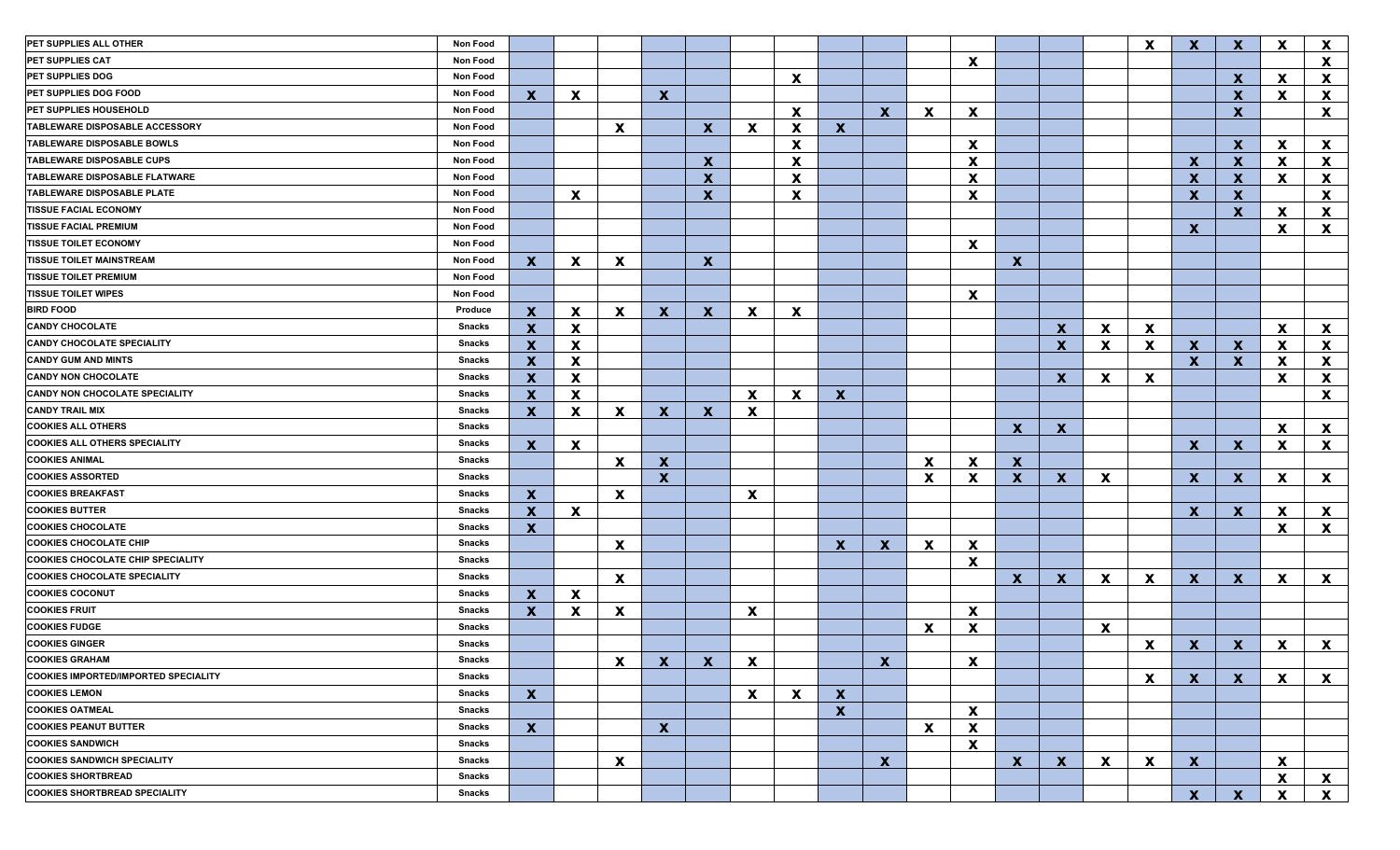| <b>COOKIES SPECIALITY</b>            | <b>Snacks</b> |                           | X                         |                           |                  |                           |              |                           |              |              |                           |                           |              |              |              |             | $\mathbf{x}$ | $\mathbf x$  | X        | $\mathbf{x}$              |
|--------------------------------------|---------------|---------------------------|---------------------------|---------------------------|------------------|---------------------------|--------------|---------------------------|--------------|--------------|---------------------------|---------------------------|--------------|--------------|--------------|-------------|--------------|--------------|----------|---------------------------|
| <b>COOKIES SUGAR</b>                 | Snacks        | $\mathbf{x}$              | X                         |                           | $\mathbf{x}$     |                           |              |                           |              |              |                           |                           |              |              |              |             |              |              | X        | $\mathbf{x}$              |
| <b>COOKIES TEA BISCUITS</b>          | <b>Snacks</b> |                           | X                         |                           |                  |                           |              |                           |              |              |                           | X                         | $\mathbf{x}$ | $\mathbf{x}$ | $\mathbf{x}$ | $\mathbf x$ | X.           | $\mathbf x$  | X        | $\mathbf{x}$              |
| <b>COOKIES WAFER</b>                 | <b>Snacks</b> |                           | $\mathbf x$               |                           |                  |                           |              |                           |              |              |                           | $\mathbf x$               |              |              |              |             | $\mathbf{x}$ | $\mathbf x$  | X        | $\mathbf{x}$              |
| <b>COOKIES WAFER SPECIALITY</b>      | <b>Snacks</b> |                           | X                         |                           |                  |                           |              |                           |              | $\mathbf x$  |                           | $\boldsymbol{\mathsf{x}}$ | $\mathbf{x}$ |              |              | X           | $\mathbf{x}$ |              | X        |                           |
| <b>CRACKERS ALL OTHER</b>            | <b>Snacks</b> |                           |                           |                           |                  |                           |              |                           |              |              |                           | $\boldsymbol{\mathsf{x}}$ | $\mathbf{x}$ | $\mathbf{x}$ | X            | X           | $\mathbf{x}$ | $\mathbf{x}$ | X        | $\mathbf{x}$              |
| <b>CRACKERS ALL OTHER SPECIALITY</b> | Snacks        |                           |                           |                           |                  |                           |              |                           |              |              |                           | $\boldsymbol{\mathsf{x}}$ |              |              |              |             |              | $\mathbf{x}$ |          |                           |
| <b>CRACKERS ASSORTED</b>             | Snacks        |                           |                           |                           |                  |                           |              |                           |              |              |                           |                           |              |              |              |             | X            | $\mathbf{x}$ | X        | $\mathbf{x}$              |
| <b>CRACKERS BUTTER</b>               | Snacks        |                           | $\mathbf{x}$              |                           |                  |                           |              |                           |              |              |                           | $\mathbf x$               |              |              |              |             | X            | X            | X        | $\mathbf{x}$              |
| <b>CRACKERS BUTTER SPECIALITY</b>    | Snacks        | $\mathbf{x}$              | X                         | $\boldsymbol{\mathsf{x}}$ | $\mathbf{X}$     | $\mathbf{x}$              |              |                           |              |              | X                         | $\boldsymbol{\mathsf{x}}$ | $\mathbf{x}$ | $\mathbf{x}$ | X            |             |              |              |          |                           |
| <b>CRACKERS CHEESE</b>               | Snacks        | $\mathbf x$               | $\mathbf{x}$              |                           |                  |                           |              |                           |              |              |                           | $\mathbf x$               | $\mathbf{x}$ |              |              |             |              |              |          |                           |
| <b>CRACKERS CHEESE SPECIALITY</b>    | Snacks        | $\mathbf x$               | X                         | X                         | $\mathbf{X}$     | $\mathbf{x}$              | X            | X                         | $\mathbf{X}$ | $\mathbf x$  | X                         |                           |              |              |              |             |              |              |          |                           |
| <b>CRACKERS CHIPS</b>                | Snacks        | $\mathbf x$               | X                         | X                         | $\mathbf{x}$     | $\mathbf{x}$              | $\mathbf{x}$ | $\mathbf x$               |              |              |                           |                           |              |              |              |             |              |              |          |                           |
| <b>CRACKERS CLUB</b>                 | Snacks        | $\mathbf{x}$              |                           |                           |                  |                           |              |                           |              |              |                           | X                         |              |              |              |             | X.           | X            | X        | $\mathbf{x}$              |
| <b>CRACKERS FILLED</b>               | Snacks        | $\mathbf{x}$              |                           |                           |                  |                           |              |                           |              |              | X                         | $\boldsymbol{\mathsf{x}}$ | $\mathbf{x}$ |              |              |             |              |              |          |                           |
| <b>CRACKERS FLAT BREAD</b>           | Snacks        |                           | X                         |                           |                  |                           |              |                           |              |              |                           | $\boldsymbol{\mathsf{x}}$ |              |              |              |             |              | $\mathbf x$  | X        | $\mathbf{x}$              |
| <b>CRACKERS FLAVORED</b>             | Snacks        |                           |                           |                           |                  |                           |              |                           |              |              |                           | $\boldsymbol{\mathsf{x}}$ |              |              |              |             | X            | $\mathbf x$  | X        | $\mathbf{x}$              |
| <b>CRACKERS GRAHAM</b>               | Snacks        |                           |                           |                           |                  | $\mathbf x$               | X            | X                         | $\mathbf{x}$ | $\mathbf x$  | X                         | $\boldsymbol{\mathsf{x}}$ |              |              |              |             |              | $\mathbf{x}$ | X.       |                           |
| <b>CRACKERS GRAHAM SPECIALITY</b>    | Snacks        |                           |                           |                           |                  | $\mathbf x$               | X            | $\mathbf x$               | $\mathbf{x}$ | $\mathbf{x}$ |                           |                           |              |              |              |             | X            | $\mathbf x$  | <b>X</b> | $\mathbf{x}$              |
| <b>CRACKERS MATZO SPECIALITY</b>     | Snacks        | $\mathbf{X}$              | X                         |                           |                  |                           |              |                           |              |              |                           |                           |              |              |              |             |              |              |          |                           |
| <b>CRACKERS MULTI GRAIN</b>          | Snacks        |                           |                           |                           |                  |                           |              |                           |              |              |                           | $\mathbf x$               |              |              |              | X           | X            | $\mathbf x$  | X.       | $\mathbf{x}$              |
| <b>CRACKERS PEANUT BUTTER</b>        | Snacks        |                           |                           | $\boldsymbol{\mathsf{x}}$ |                  |                           |              |                           |              |              | X                         | X                         |              |              |              |             |              |              |          |                           |
| <b>CRACKERS PITA</b>                 | Snacks        | $\mathbf{x}$              | X                         | X                         | $\mathbf{x}$     | $\mathbf{x}$              |              |                           |              |              |                           |                           |              |              |              |             |              |              |          |                           |
| <b>CRACKERS POTATO</b>               | Snacks        | $\mathbf x$               | X                         | X                         | $\mathbf{x}$     | $\mathbf x$               |              | $\mathbf x$               |              |              |                           |                           |              |              |              |             |              |              |          |                           |
| <b>CRACKERS RICE SPECIALITY</b>      | Snacks        | $\mathbf x$               | X                         | X                         | $\mathbf{x}$     | $\boldsymbol{\mathsf{x}}$ |              |                           |              |              |                           |                           |              |              |              |             |              |              |          |                           |
| <b>CRACKERS SALTINE</b>              | Snacks        |                           |                           |                           |                  |                           |              |                           |              |              |                           | $\mathbf x$               |              | $\mathbf{x}$ | X            | X           | $\mathbf{x}$ |              | X        | $\mathbf{x}$              |
| <b>CRACKERS SANDWICH</b>             | Snacks        | $\mathbf{x}$              | $\mathbf{x}$              |                           | $\mathbf{x}$     |                           |              |                           |              | $\mathbf x$  | X                         | $\boldsymbol{\mathsf{x}}$ | $\mathbf{x}$ |              | X            |             |              |              |          |                           |
| <b>CRACKERS SAVORY</b>               | <b>Snacks</b> |                           |                           |                           |                  |                           |              | $\boldsymbol{\mathsf{x}}$ |              |              |                           |                           |              |              |              |             | X.           | $\mathbf x$  | X        | $\mathbf{x}$              |
| <b>CRACKERS SAVORY SPECIALITY</b>    | Snacks        | $\mathbf{x}$              |                           |                           |                  |                           |              |                           |              |              |                           | $\boldsymbol{\mathsf{x}}$ |              |              |              |             |              |              |          | $\mathbf{x}$              |
| <b>CRACKERS SPECIALITY</b>           | <b>Snacks</b> |                           | X                         |                           |                  |                           |              |                           |              |              |                           |                           |              |              |              |             |              |              |          |                           |
| <b>CRACKERS WHEAT AND SPECIALITY</b> | <b>Snacks</b> |                           |                           |                           |                  |                           |              |                           |              |              |                           | X                         |              |              |              |             | $\mathbf{x}$ | $\mathbf x$  | X        | X                         |
| <b>ICE CREAM CONES</b>               | <b>Snacks</b> | $\mathbf{X}$              | X                         | X                         | $\mathbf{X}$     | $\mathbf{x}$              | X            | $\mathbf x$               | $\mathbf{x}$ | $\mathbf{x}$ | X                         |                           |              |              |              |             |              |              |          | $\boldsymbol{\mathsf{x}}$ |
| ICE CREAM TOPPINGS                   | Snacks        |                           | $\mathbf{x}$              | X                         | $\mathbf{x}$     | $\mathbf{x}$              | $\mathbf{x}$ | $\mathbf x$               | $\mathbf{x}$ | $\mathbf x$  | X                         | X                         |              |              |              |             |              |              |          |                           |
| <b>NUTS CORN NUTS</b>                |               |                           | $\mathbf{x}$              |                           | $\mathbf{X}$     | $\mathbf{x}$              | $\mathbf{x}$ | $\mathbf x$               | $\mathbf{x}$ | $\mathbf x$  | X                         |                           |              |              |              |             |              | X            |          | $\mathbf{x}$              |
|                                      | Snacks        | $\mathbf{X}$              | $\mathbf{x}$              | X                         | $\mathbf{x}$     |                           | $\mathbf{x}$ |                           |              |              |                           |                           |              |              |              |             |              |              |          |                           |
| <b>NUTS MACODAMIA</b>                | Snacks        |                           |                           |                           |                  |                           |              |                           |              |              |                           |                           |              |              |              |             |              |              | X        | $\mathbf{x}$              |
| <b>NUTS NUTS AND SEEDS</b>           | Snacks        |                           |                           |                           |                  |                           |              |                           |              |              |                           |                           |              |              |              |             |              | X            |          | X                         |
| <b>NUTS PEANUTS</b>                  | <b>Snacks</b> | $\boldsymbol{\mathsf{x}}$ |                           |                           |                  | $\mathbf{x}$              |              |                           |              |              |                           | $\boldsymbol{\mathsf{x}}$ |              |              |              |             |              |              | X        | $\boldsymbol{\mathsf{x}}$ |
| <b>POPCORN</b>                       | Snacks        |                           |                           |                           |                  |                           |              |                           |              |              |                           |                           |              |              |              |             |              |              | X        | $\mathbf{x}$              |
| <b>RICE CAKES</b>                    | Snacks        | $\mathbf{X}$              |                           | $\boldsymbol{\mathsf{x}}$ | $\mathbf{x}$     |                           |              |                           |              |              |                           |                           |              |              |              |             |              |              |          |                           |
| <b>SNACKS BAR ADULT NUTRITION</b>    | Snacks        | $\mathbf x$               | $\boldsymbol{\mathsf{x}}$ | $\boldsymbol{\mathsf{x}}$ | $\mathbf{x}$     | $\mathbf{x}$              | $\mathbf{x}$ | $\boldsymbol{\mathsf{x}}$ | $\mathbf{x}$ | $\mathbf{x}$ |                           |                           |              |              |              |             |              |              |          |                           |
| <b>SNACKS BAR CEREAL</b>             | Snacks        | $\mathbf{x}$              |                           | $\boldsymbol{\mathsf{x}}$ | $\boldsymbol{x}$ |                           |              |                           |              |              | X                         | $\boldsymbol{\mathsf{x}}$ | $\mathbf{x}$ |              |              |             |              |              |          | $\mathbf{x}$              |
| <b>SNACKS BAR GRANOLA</b>            | Snacks        | $\boldsymbol{\mathsf{X}}$ | X                         | X                         | $\boldsymbol{x}$ |                           |              |                           |              |              | $\boldsymbol{\mathsf{X}}$ | $\boldsymbol{\mathsf{x}}$ | $\mathbf{x}$ |              | X            |             |              |              |          |                           |
| <b>SNACKS CORN CHIPS</b>             | Snacks        |                           |                           |                           |                  |                           |              |                           |              |              |                           |                           |              |              |              | X           |              |              | X        | $\mathbf{x}$              |
| <b>SNACKS POTATO CHIPS</b>           | Snacks        |                           |                           |                           |                  | $\mathbf{x}$              |              | $\boldsymbol{\mathsf{X}}$ |              |              |                           | $\boldsymbol{\mathsf{x}}$ |              |              |              |             |              |              |          |                           |
| <b>SNACKS SAUSAGE</b>                | Snacks        | $\boldsymbol{\mathsf{x}}$ |                           |                           | $\mathbf{x}$     |                           |              |                           | $\mathbf{x}$ |              |                           | $\boldsymbol{\mathsf{x}}$ | $\mathbf{x}$ |              | X            |             |              |              |          | X                         |
| <b>SNACKS TORTILLA CHIPS</b>         | Snacks        |                           |                           |                           |                  |                           |              | $\boldsymbol{\mathsf{X}}$ |              |              |                           | X                         |              |              |              |             |              |              |          | $\mathbf{x}$              |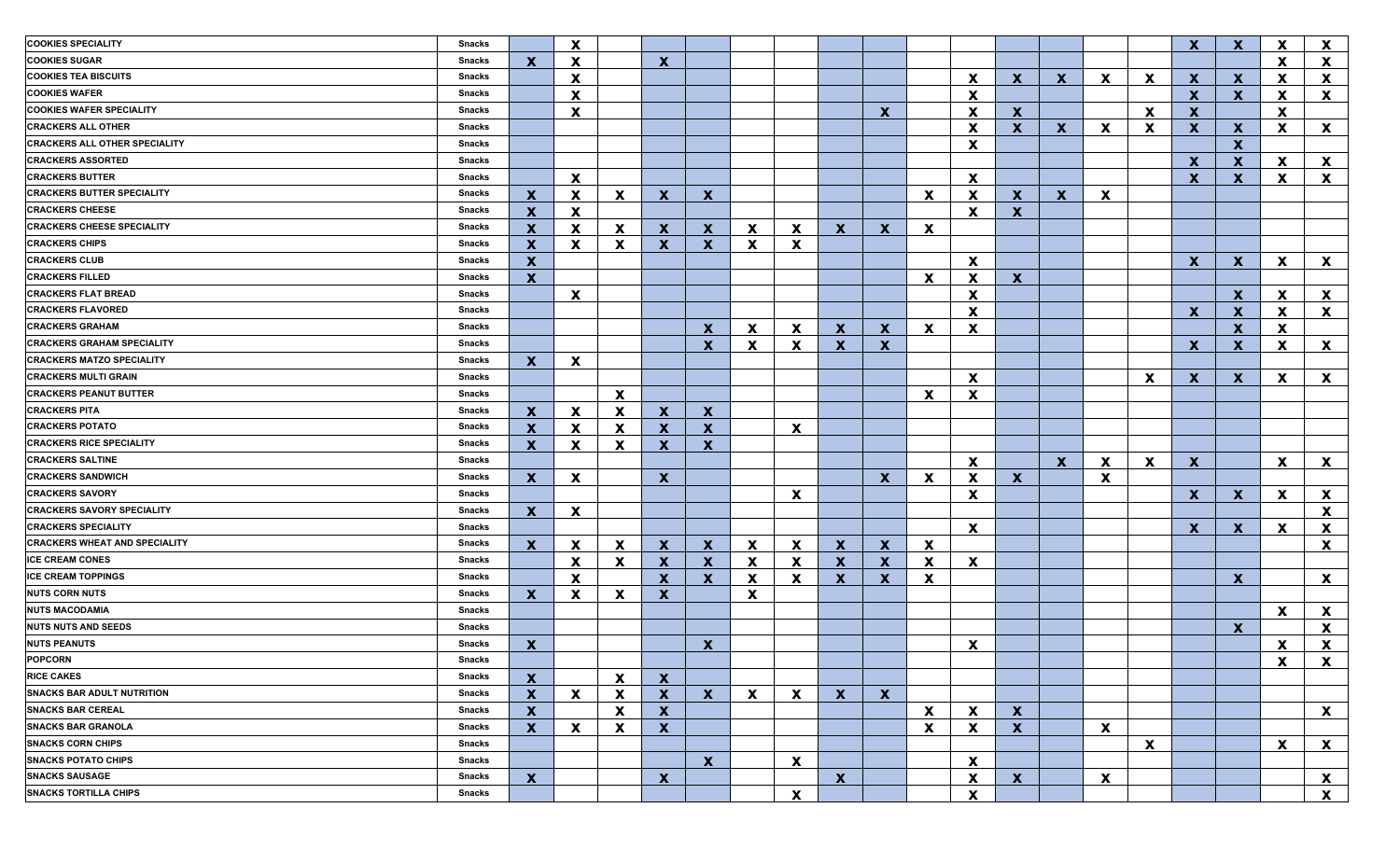| <b>CHILL</b>                               |       |              |                                      |                           |              |                           |                           |                           |              |              |   |             |              |              |    |                           |                           |                              |                              |                              |
|--------------------------------------------|-------|--------------|--------------------------------------|---------------------------|--------------|---------------------------|---------------------------|---------------------------|--------------|--------------|---|-------------|--------------|--------------|----|---------------------------|---------------------------|------------------------------|------------------------------|------------------------------|
| <b>BACON ALL OTHER</b>                     | Chill |              | $\boldsymbol{\mathsf{x}}$            |                           |              |                           |                           |                           |              |              | X | X           | $\mathbf{x}$ | $\mathbf x$  | X  |                           |                           | $\boldsymbol{\mathsf{x}}$    |                              | X                            |
| <b>BACON CANADIAN</b>                      | Chill |              |                                      |                           |              |                           |                           |                           |              |              |   |             |              |              |    |                           |                           |                              |                              | X                            |
| <b>BACON COOKED</b>                        | Chill |              |                                      |                           |              |                           |                           | $\mathbf x$               |              | $\mathbf{x}$ | X | X           |              |              |    |                           |                           |                              |                              | X                            |
| <b>BACON REGULAR</b>                       | Chill |              |                                      |                           |              |                           |                           | $\boldsymbol{\mathsf{x}}$ |              |              |   |             |              |              |    |                           |                           | $\mathbf x$                  |                              | $\boldsymbol{\mathsf{X}}$    |
| <b>BACON TURKEY</b>                        | Chill |              |                                      |                           |              |                           |                           |                           |              |              |   |             |              |              |    |                           |                           |                              |                              |                              |
| <b>BREAKFAST MEAT</b>                      | Chill |              |                                      |                           |              |                           |                           |                           |              |              |   |             |              |              | X  |                           |                           |                              |                              |                              |
| <b>BREAKFAST SAUSAGE</b>                   | Chill |              |                                      |                           |              |                           |                           |                           |              |              |   |             |              |              |    |                           | $\mathbf{x}$              | $\mathbf{x}$                 | $\mathbf{x}$                 | $\mathbf{x}$                 |
| <b>BUTTER MARGARINE</b>                    | Chill |              | $\boldsymbol{\mathsf{x}}$            |                           |              |                           |                           |                           |              |              |   |             |              |              |    |                           | $\boldsymbol{\mathsf{x}}$ | $\mathbf x$                  | X                            | $\mathbf{x}$                 |
| <b>BUTTER SPREAD</b>                       | Chill |              |                                      |                           |              |                           |                           |                           |              |              |   |             |              |              |    |                           | $\boldsymbol{\mathsf{x}}$ | $\mathbf x$                  |                              | $\boldsymbol{\mathsf{x}}$    |
| <b>BUTTER WHIPPED</b>                      | Chill |              | $\mathbf{x}$                         |                           |              |                           |                           |                           |              |              |   |             |              |              |    |                           | $\mathbf{x}$              | $\mathbf x$                  |                              | $\boldsymbol{\mathsf{x}}$    |
| <b>CHEESE ALL OTHER</b>                    | Chill |              |                                      |                           |              |                           |                           |                           |              |              |   |             |              |              |    |                           | $\mathbf{x}$              | $\mathbf{x}$                 | $\mathbf{x}$                 | X                            |
| <b>CHEESE BRICK</b>                        | Chill |              | $\mathbf{x}$                         |                           |              |                           |                           |                           |              |              |   | $\mathbf x$ |              |              |    |                           | $\mathbf{x}$              | $\mathbf{x}$                 | <b>X</b>                     | X                            |
| <b>CHEESE CHUNK</b>                        | Chill |              |                                      |                           |              |                           |                           |                           |              |              |   |             |              |              |    |                           |                           | $\mathbf{x}$                 |                              | X                            |
| <b>CHEESE COTTAGE</b>                      | Chill |              |                                      |                           |              |                           |                           |                           |              |              |   |             |              |              |    |                           |                           |                              |                              |                              |
| <b>CHEESE CREAM BRICK</b><br><b>EASTER</b> | Chill |              | $\mathbf{x}$                         |                           |              |                           |                           | $\mathbf x$               |              |              |   |             |              |              |    |                           | $\mathbf{x}$              | $\mathbf{x}$                 | X                            | X                            |
| <b>CHEESE IMPORTED</b>                     | Chill | $\mathbf{x}$ |                                      |                           |              |                           |                           |                           |              |              |   |             |              |              |    |                           | $\mathbf{x}$              | $\mathbf{x}$                 | X                            | X                            |
| <b>CHEESE INGREDIENT</b>                   | Chill |              | $\boldsymbol{\mathsf{x}}$            |                           |              |                           |                           |                           |              |              |   |             |              |              |    |                           |                           |                              |                              | X                            |
| CHEESE INGREDIENT SHREDDED                 | Chill |              | $\boldsymbol{\mathsf{x}}$            |                           |              |                           |                           |                           |              |              |   |             |              |              |    |                           | $\mathbf{x}$              | $\mathbf x$                  |                              | X                            |
| <b>CHEESE PROCESSED</b>                    | Chill |              |                                      |                           |              |                           |                           | $\boldsymbol{\mathsf{x}}$ |              |              |   |             |              |              |    | $\mathbf x$               | $\boldsymbol{\mathsf{x}}$ | $\mathbf x$                  | X                            | X                            |
| <b>CHEESE RICOTTA</b>                      | Chill | $\mathbf{x}$ | X                                    |                           |              |                           |                           |                           |              |              |   |             |              |              |    |                           | $\mathbf{x}$              | $\mathbf{x}$                 | X                            | X                            |
| <b>CHEESE SHREDDED</b>                     | Chill |              |                                      |                           |              |                           |                           |                           |              |              |   |             |              |              |    |                           |                           | $\mathbf x$                  |                              | X                            |
| <b>CHEESE SLICE NATURAL</b>                | Chill |              |                                      |                           |              |                           |                           | $\mathbf x$               |              |              |   |             |              |              |    |                           |                           |                              |                              |                              |
| CHEESE SLICE PROCESSED                     | Chill |              |                                      |                           |              | $\mathbf{x}$              |                           | $\boldsymbol{\mathsf{X}}$ |              |              |   | $\mathbf x$ |              |              |    |                           |                           |                              |                              |                              |
| <b>CHEESE SNACKING</b>                     | Chill |              |                                      |                           |              |                           |                           |                           |              |              | X | X           |              |              |    |                           |                           |                              |                              |                              |
| CHEESE SPREADS EASTER                      | Chill |              | $\boldsymbol{\mathsf{x}}$            |                           |              |                           |                           |                           |              |              |   |             |              |              |    |                           | $\mathbf{x}$              | $\mathbf{x}$                 | $\mathbf{x}$                 | $\mathbf{x}$                 |
| <b>CHEESECAKE</b>                          | Chill |              |                                      |                           |              |                           |                           |                           |              |              |   |             |              |              |    |                           |                           |                              |                              |                              |
| CHEESE-CREAM SOFT AND WHIPPED EASTER       | Chill |              |                                      |                           |              |                           |                           |                           |              |              |   |             |              |              |    |                           |                           | $\mathbf{x}$                 |                              | $\mathbf{x}$                 |
| <b>CREAM COFFEE LIQUID EASTER</b>          | Chill |              | $\mathbf{x}$                         |                           |              |                           |                           |                           |              |              |   |             |              |              |    |                           | $\mathbf{x}$              | $\mathbf{x}$                 | $\mathbf{x}$                 |                              |
| <b>CREAM CREAMERS HALF AND HALF EASTER</b> | Chill |              | $\boldsymbol{\mathsf{x}}$            |                           |              |                           |                           |                           |              |              |   |             |              |              |    |                           |                           | $\mathbf{x}$                 |                              | $\mathbf{x}$                 |
| <b>CREAM SOUR EASTER</b>                   | Chill |              | $\boldsymbol{\mathsf{x}}$            |                           |              |                           |                           |                           |              |              |   |             |              |              |    |                           | X                         |                              | X                            | X                            |
| <b>CREAM WHIPPING</b><br><b>EASTER</b>     | Chill |              | $\mathbf{x}$                         |                           |              |                           |                           |                           |              |              |   |             |              |              |    |                           | $\boldsymbol{x}$          | X                            |                              | X                            |
| <b>DESSERTS GELATIN</b>                    | Chill | $\mathbf{x}$ |                                      |                           |              |                           |                           |                           |              |              |   |             |              |              |    |                           |                           |                              |                              |                              |
| <b>DESSERTS PUDDING</b>                    | Chill |              | X                                    |                           | $\mathbf{x}$ |                           |                           |                           |              |              |   |             |              |              |    |                           |                           |                              |                              |                              |
| <b>DESSERTS TOPPINGS EASTER</b>            | Chill |              |                                      |                           |              |                           |                           |                           |              |              |   |             |              |              |    |                           |                           |                              |                              |                              |
| DIPS EASTER                                | Chill |              | X                                    |                           |              | $\boldsymbol{\mathsf{x}}$ |                           | $\mathbf x$               |              |              |   | X           |              |              |    |                           |                           | $\mathbf{x}$                 |                              | X                            |
| <b>DOUGH BISCUIT</b><br><b>EASTER</b>      | Chill |              | <b>Y</b><br>$\overline{\phantom{a}}$ |                           |              |                           |                           |                           |              |              |   |             |              |              |    |                           | <b>Y</b><br>$\mathbf{A}$  | $\mathbf{x}$<br>$\mathbf{r}$ | $\mathbf{x}$<br>$\mathbf{r}$ | $\mathbf{x}$<br>$\mathbf{r}$ |
| <b>DOUGH BREADSTICKS EASTER</b>            | Chill |              | $\boldsymbol{\mathsf{X}}$            |                           |              |                           |                           |                           |              |              |   |             |              |              |    | $\boldsymbol{\mathsf{x}}$ | X                         | $\mathbf{x}$                 | X                            | X                            |
| <b>DOUGH COOKIE EASTER</b>                 | Chill |              | $\mathbf{x}$                         |                           |              |                           |                           |                           |              |              |   |             |              | $\mathbf{x}$ | X. | X                         | $\mathbf{x}$              | $\mathbf{x}$                 | X                            | X                            |
| <b>DOUGH DOUGH EASTER</b>                  | Chill |              | $\mathbf{x}$                         |                           |              |                           |                           |                           |              |              |   |             |              | $\mathbf{x}$ | X  | X                         | $\mathbf{x}$              | $\mathbf{x}$                 | X                            | X                            |
| <b>DOUGH ROLLS EASTER</b>                  | Chill |              | $\mathbf{x}$                         |                           |              |                           |                           |                           |              |              |   |             |              |              |    | X                         | $\mathbf{x}$              | $\mathbf{x}$                 | X                            | X                            |
| DOUGH ROLLS SWEET EASTER                   | Chill |              | $\mathbf{x}$                         |                           |              |                           |                           |                           |              |              |   |             |              |              |    |                           | $\mathbf{x}$              | $\mathbf{x}$                 | X                            | X                            |
| <b>EGG SUBSTITUTE</b>                      | Chill |              |                                      |                           |              |                           |                           |                           |              |              |   |             |              |              |    |                           |                           |                              |                              |                              |
| <b>FRANKS ALL OTHER</b>                    | Chill | $\mathbf{x}$ | $\mathbf{x}$                         | $\boldsymbol{\mathsf{x}}$ | $\mathbf{x}$ | $\mathbf{x}$              | X                         | X                         |              |              |   |             |              |              |    |                           |                           |                              |                              |                              |
| <b>FRANKS BEEF</b>                         | Chill |              |                                      |                           | $\mathbf{x}$ | $\mathbf{x}$              | $\mathbf{x}$              | X                         | $\mathbf{X}$ | $\mathbf{x}$ | X | X           |              |              |    |                           |                           |                              |                              |                              |
| <b>FRANKS CHEESE</b>                       | Chill |              | $\mathbf{x}$                         | $\mathbf{x}$              | $\mathbf{x}$ | $\mathbf{x}$              | $\boldsymbol{\mathsf{x}}$ | X                         | $\mathbf{x}$ | $\mathbf{x}$ | X |             |              |              |    |                           |                           |                              |                              | $\mathbf{x}$                 |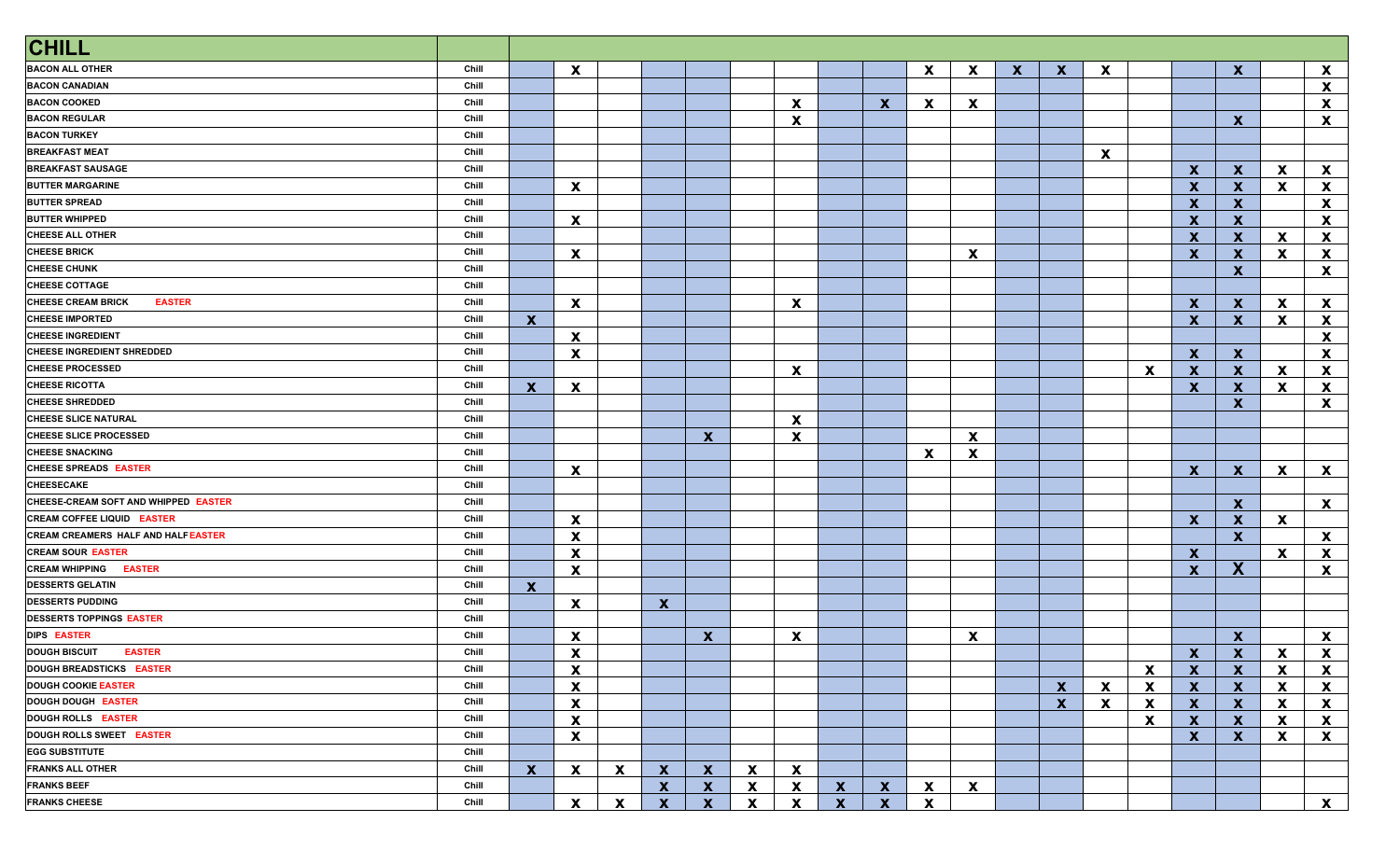| <b>FRANKS CHICKEN</b>                         | Chill | $\mathbf{x}$ | X            | $\mathbf x$  | $\mathbf{x}$ | $\mathbf x$               | X            | $\mathbf x$               | $\mathbf{x}$ |                           |              |                           |              |              |   |                           |              |                           |                           |                           |
|-----------------------------------------------|-------|--------------|--------------|--------------|--------------|---------------------------|--------------|---------------------------|--------------|---------------------------|--------------|---------------------------|--------------|--------------|---|---------------------------|--------------|---------------------------|---------------------------|---------------------------|
| <b>FRANKS MEAT</b>                            | Chill |              |              |              | $\mathbf{x}$ | X                         | X            | X                         | $\mathbf{x}$ | $\mathbf{x}$              | X            | X                         |              |              |   |                           |              |                           |                           |                           |
| <b>FRANKS TURKEY</b>                          | Chill |              |              |              |              | $\boldsymbol{\mathsf{x}}$ | X            | X                         | $\mathbf{x}$ |                           |              | X                         |              |              |   |                           |              |                           |                           |                           |
| HAM ALL OTHER EASTER                          | Chill |              | X            |              |              |                           |              |                           |              |                           |              |                           |              |              |   | X                         | X.           | $\mathbf{x}$              | X                         | $\mathbf{x}$              |
| <b>HAM CANNED DOMESTIC</b><br><b>EASTER</b>   | Chill | $\mathbf{x}$ | X            |              |              |                           |              |                           |              |                           |              |                           |              |              |   |                           | $\mathbf{x}$ | X                         | X                         | $\mathbf{x}$              |
| <b>HAM CANNED IMPORTED</b><br><b>EASTER</b>   | Chill |              | X            |              |              |                           |              |                           |              |                           |              | X                         | <b>X</b>     |              | X | X                         | X.           | $\mathbf x$               | X                         | $\mathbf{x}$              |
| <b>HAM CUBES AND DICED</b><br><b>EASTER</b>   | Chill |              | X            |              |              |                           |              |                           |              |                           |              |                           |              |              | X | X                         | $\mathbf{x}$ | $\mathbf x$               |                           | $\boldsymbol{\mathsf{x}}$ |
| <b>HAM ENDS AND PIECES</b><br><b>EASTER</b>   | Chill |              | X            |              |              |                           |              |                           |              |                           |              | X                         | X.           | $\mathbf x$  | X | X                         | $\mathbf{x}$ | $\mathbf x$               | $\boldsymbol{\mathsf{x}}$ | $\boldsymbol{\mathsf{x}}$ |
| <b>HAM HALF</b><br><b>EASTER</b>              | Chill |              | X            |              |              |                           |              |                           |              |                           |              |                           |              | $\mathbf{x}$ | X |                           | $\mathbf{x}$ | $\mathbf x$               |                           | $\mathbf{x}$              |
| <b>HAM QUARTER</b><br><b>EASTER</b>           | Chill |              | X            |              |              | $\mathbf{x}$              | X            |                           | X            | $\mathbf{x}$              |              |                           | <b>X</b>     |              |   | $\mathbf x$               | X            | $\mathbf{x}$              |                           | $\mathbf{x}$              |
| <b>HAM STEAKS AND SLICES</b><br><b>EASTER</b> | Chill |              | X            |              |              |                           |              |                           |              |                           |              | X                         | $\mathbf{x}$ |              | X | $\boldsymbol{\mathsf{x}}$ | X            |                           | $\mathbf{x}$              | $\mathbf{x}$              |
| <b>HAM WHOLE</b><br><b>EASTER</b>             | Chill |              | X            |              |              |                           |              |                           |              |                           |              |                           |              |              | X | $\boldsymbol{\mathsf{x}}$ | $\mathbf{x}$ | $\mathbf{x}$              | X                         | $\mathbf{x}$              |
| <b>HOME MEAL REPLACEMENT</b>                  | Chill |              |              |              |              |                           |              |                           |              |                           |              |                           |              |              |   |                           | $\mathbf{x}$ | $\mathbf x$               |                           | $\mathbf{x}$              |
| <b>JUICE APPLE</b>                            | Chill |              |              |              |              |                           |              |                           |              |                           |              |                           | X.           | $\mathbf{x}$ | X | $\mathbf x$               | X.           | $\mathbf{x}$              | X                         | $\mathbf{x}$              |
| <b>JUICE BLEND</b>                            | Chill | $\mathbf{x}$ | X            |              |              |                           |              |                           |              |                           |              |                           |              |              |   |                           |              |                           |                           |                           |
| JUICE BLEND 29                                | Chill |              |              |              |              |                           |              |                           |              |                           | <b>X</b>     | $\boldsymbol{\mathsf{x}}$ | $\mathbf{x}$ |              |   |                           | $\mathbf{x}$ |                           |                           |                           |
| <b>JUICE CRANBERRY</b>                        | Chill |              |              |              |              |                           |              |                           |              |                           |              |                           |              |              |   |                           |              | $\mathbf{x}$              |                           | $\mathbf{x}$              |
| <b>JUICE FRUIT</b>                            | Chill |              |              |              |              |                           |              | $\mathbf x$               |              |                           | X.           | X                         |              |              |   |                           |              |                           |                           |                           |
| <b>JUICE GRAPEFRUIT</b>                       | Chill |              |              |              |              |                           |              |                           |              |                           |              |                           |              |              |   |                           |              |                           |                           |                           |
| <b>JUICE LEMONADE</b>                         | Chill |              |              |              |              | $\mathbf{x}$              | X            | $\mathbf x$               | $\mathbf{x}$ | $\mathbf{x}$              | X.           | X                         |              |              |   |                           |              |                           |                           |                           |
| <b>JUICE ORANGE JUICE</b>                     | Chill |              |              |              |              |                           |              |                           |              |                           |              |                           |              |              |   |                           |              |                           |                           | $\mathbf{x}$              |
| JUICE ORANGE JUICE NONCONCENTRATE             | Chill |              |              |              |              |                           |              |                           |              |                           |              |                           |              |              |   |                           |              | X                         |                           | $\mathbf{x}$              |
| <b>LUNCHEON ALL OTHER</b>                     | Chill |              |              |              |              |                           |              |                           |              |                           |              |                           |              |              |   |                           |              | $\mathbf x$               | X                         | $\mathbf{x}$              |
| <b>LUNCHEON BEEF</b>                          | Chill |              |              |              |              |                           |              |                           |              |                           |              |                           |              |              |   |                           |              |                           |                           | $\boldsymbol{\mathsf{X}}$ |
| <b>LUNCHEON BOLOGNA</b>                       | Chill |              |              |              |              |                           |              |                           |              |                           |              | X                         |              |              |   |                           |              |                           |                           |                           |
| <b>LUNCHEON BRAUNSCHWEIGER</b>                | Chill |              |              |              |              |                           | X            | $\mathbf x$               |              |                           | X.           | X                         |              |              |   |                           |              |                           |                           |                           |
| <b>LUNCHEON CANADIAN BACON</b>                | Chill |              |              |              |              |                           |              |                           |              |                           |              |                           |              |              |   |                           |              |                           |                           |                           |
|                                               |       |              |              |              |              |                           |              |                           |              |                           |              |                           |              |              |   |                           |              |                           |                           | $\mathbf{x}$              |
| <b>LUNCHEON CHICKEN</b>                       | Chill |              |              |              |              |                           | X            | X                         | $\mathbf{x}$ |                           |              | X                         | $\mathbf{x}$ |              |   |                           |              |                           |                           |                           |
| <b>LUNCHEON HAM</b>                           | Chill |              |              |              |              |                           |              |                           |              |                           | X.           | X                         |              |              |   |                           |              |                           |                           |                           |
| <b>LUNCHEON PEPPERONI</b>                     | Chill |              |              |              |              |                           |              |                           |              |                           |              |                           |              |              |   |                           |              |                           |                           | $\boldsymbol{\mathsf{X}}$ |
| <b>LUNCHEON SALAMI</b>                        | Chill |              |              |              |              |                           |              |                           |              |                           |              | X                         |              |              |   |                           |              |                           |                           | $\mathbf{x}$              |
| <b>LUNCHEON TURKEY</b>                        | Chill |              |              |              |              |                           |              |                           | $\mathbf{x}$ |                           | X.           | X                         | $\mathbf{x}$ |              |   |                           |              |                           |                           | $\mathbf{x}$              |
| <b>MILK ALTERNATIVE</b>                       | Chill |              |              |              |              |                           |              |                           |              |                           |              |                           |              |              |   |                           |              |                           |                           |                           |
| <b>MILK FLAVORED</b>                          | Chill |              |              |              |              |                           |              |                           |              |                           |              |                           |              |              |   |                           |              |                           |                           |                           |
| <b>MILK ORGANIC</b>                           | Chill |              |              |              |              |                           |              |                           |              |                           |              |                           |              |              |   |                           |              |                           |                           | $\mathbf{x}$              |
| <b>MILK SEASONAL</b>                          | Chill |              |              |              |              |                           |              |                           |              |                           |              |                           |              |              |   | $\mathbf x$               | X.           | $\mathbf{x}$              | X                         | $\mathbf{x}$              |
| <b>PASTA</b>                                  | Chill |              |              |              |              |                           |              |                           |              |                           |              |                           | <b>X</b>     |              | X |                           | $\mathbf{X}$ |                           | $\pmb{\mathsf{X}}$        |                           |
| <b>PASTA SAUCE</b>                            | Chill |              |              |              |              |                           |              |                           |              |                           |              |                           |              |              |   |                           |              |                           |                           |                           |
| PICKLES EASTER                                | Chill |              |              |              |              |                           |              |                           |              |                           |              |                           |              |              |   |                           |              |                           |                           |                           |
| <b>SAUSAGE ALL OTHER</b>                      | Chill |              |              |              |              |                           |              |                           |              |                           |              |                           |              |              |   | $\mathbf x$               | $\mathbf{X}$ | $\mathbf{X}$              | $\mathbf{x}$              | $\mathbf{x}$              |
| <b>SAUSAGE BRATWURST</b>                      | Chill |              |              | $\mathbf{x}$ | $\mathbf{x}$ | $\mathbf x$               | $\mathbf{x}$ | $\boldsymbol{\mathsf{X}}$ | $\mathbf{x}$ | $\boldsymbol{\mathsf{x}}$ | $\mathbf{x}$ | X                         |              |              |   |                           |              |                           |                           |                           |
| <b>SAUSAGE DINNER</b>                         | Chill |              |              |              |              | $\mathbf{x}$              |              | $\mathbf{x}$              |              |                           |              |                           |              |              |   |                           |              |                           |                           | $\mathbf{x}$              |
| <b>SAUSAGE SNACK DRY</b>                      | Chill | $\mathbf{x}$ | $\mathbf{x}$ |              | $\mathbf{x}$ |                           |              |                           | $\mathbf{X}$ |                           |              | X                         | $\mathbf{x}$ |              |   |                           |              |                           |                           |                           |
| <b>SAUSAGE SUMMER DRY</b>                     | Chill |              |              |              |              |                           |              |                           |              |                           |              |                           |              |              |   |                           | X            | $\mathbf{x}$              | X                         | $\mathbf{x}$              |
| <b>SEAFOOD</b>                                | Chill |              |              |              |              |                           |              |                           |              |                           |              |                           |              |              |   |                           |              | $\boldsymbol{\mathsf{X}}$ | X                         | $\mathbf{x}$              |
| <b>SEAFOOD CRUSTACEANS</b>                    | Chill |              |              |              | $\mathbf{x}$ |                           | $\mathbf{x}$ | $\boldsymbol{\mathsf{X}}$ |              |                           | X            |                           |              |              |   |                           |              | $\boldsymbol{X}$          | $\mathbf{x}$              | $\mathbf{x}$              |
|                                               |       |              |              |              |              |                           |              |                           |              |                           |              |                           |              |              |   |                           |              |                           |                           |                           |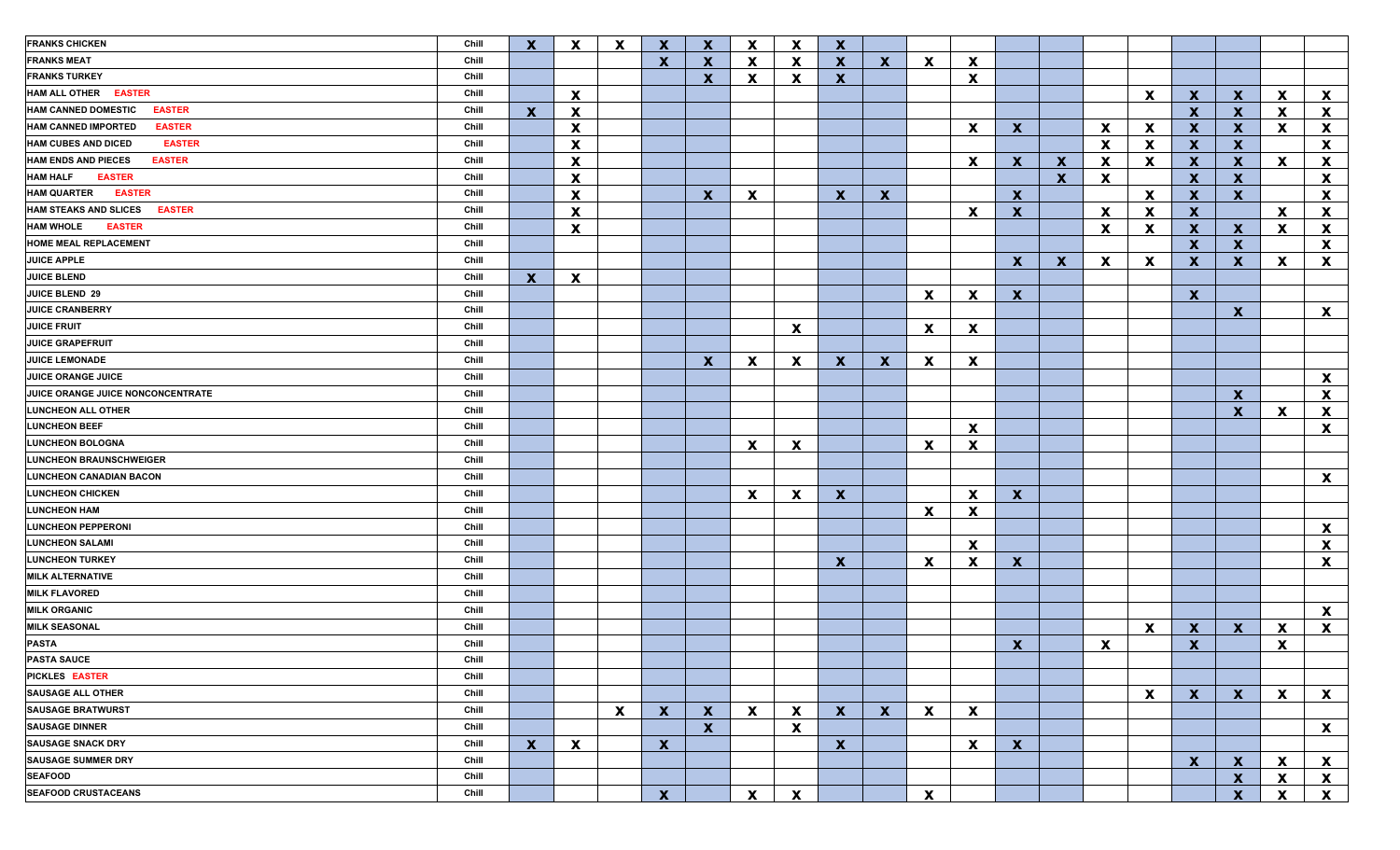| <b>SEAFOOD FINFISH</b>                | Chill  |              | $\mathbf{x}$ |              |              |              |    |                           |              |              |              |                           |              | $\mathbf{x}$ |              |   |                           | $\mathbf x$               | X            | $\mathbf{x}$              |
|---------------------------------------|--------|--------------|--------------|--------------|--------------|--------------|----|---------------------------|--------------|--------------|--------------|---------------------------|--------------|--------------|--------------|---|---------------------------|---------------------------|--------------|---------------------------|
| YOGURT CHILDREN'S                     | Chill  |              |              |              |              |              |    |                           |              |              |              | $\mathbf{x}$              |              |              |              |   |                           |                           |              |                           |
| YOGURT GREEK                          | Chill  | $\mathbf{x}$ | $\mathbf{x}$ | $\mathbf{x}$ | X.           |              |    |                           |              |              |              |                           |              |              |              |   |                           |                           |              |                           |
| YOGURT NON-DAIRY                      | Chill  |              |              |              |              |              |    |                           |              |              |              |                           |              |              |              |   |                           |                           |              |                           |
| YOGURT ORGANIC                        | Chill  |              |              |              |              |              |    |                           |              |              |              |                           |              |              |              |   |                           |                           |              | $\mathbf{x}$              |
| YOGURT PROBIOTIC                      | Chill  | $\mathbf{x}$ |              |              |              |              |    |                           |              |              |              |                           |              |              |              |   |                           |                           |              |                           |
| YOGURT TRADITIONAL                    | Chill  |              |              |              |              |              |    |                           |              |              |              |                           |              |              |              |   |                           |                           |              | $\mathbf{x}$              |
| <b>FROZEN</b>                         |        |              |              |              |              |              |    |                           |              |              |              |                           |              |              |              |   |                           |                           |              |                           |
| <b>APPETIZERS ALL OTHER</b>           | Frozen |              |              |              |              |              |    |                           |              |              |              |                           |              |              |              |   |                           |                           | X            | $\boldsymbol{\mathsf{x}}$ |
| <b>APPETIZERS BITES</b>               | Frozen |              |              |              |              |              |    |                           |              |              |              |                           |              |              |              |   |                           |                           |              | X                         |
| <b>APPETIZERS DIPS</b>                | Frozen |              |              |              |              |              |    |                           |              |              |              |                           |              |              | $\mathbf{x}$ | X | X                         | $\mathbf{x}$              | <b>X</b>     | X                         |
| <b>APPETIZERS FRANKS</b>              | Frozen |              |              |              |              |              | X  |                           |              |              |              |                           |              |              |              |   |                           |                           |              | X                         |
| <b>APPETIZERS PIZZA</b>               | Frozen |              |              |              |              |              |    |                           |              |              | X            |                           |              |              |              |   |                           |                           | X            | $\mathbf{x}$              |
| <b>APPETIZERS SANDWICH</b>            | Frozen |              |              |              | X.           |              |    |                           |              |              | X            |                           | $\mathbf{x}$ |              |              |   |                           |                           |              |                           |
| APPETIZERS SANDWICH STUFFED           | Frozen |              |              |              |              |              | X  |                           |              |              | X            |                           |              |              | X            |   | X.                        |                           | <b>X</b>     |                           |
| <b>APPETIZERS STICKS</b>              | Frozen |              |              |              |              |              |    |                           |              |              |              |                           |              |              |              |   |                           |                           | X            | $\mathbf{x}$              |
| <b>APPETIZERS WINGS</b>               | Frozen |              |              |              |              |              |    |                           |              |              |              |                           |              |              | X            |   |                           |                           | X            | $\mathbf{x}$              |
| <b>BREAD/DOUGH MULTIGRAIN EASTER</b>  | Frozen |              | <b>X</b>     |              |              |              |    |                           | X            |              |              |                           |              |              |              |   |                           |                           |              |                           |
| <b>BREAD/DOUGH OATMEAL EASTER</b>     | Frozen |              | X            |              |              |              |    |                           |              | $\mathbf x$  | $\mathbf{x}$ |                           | <b>X</b>     |              | $\mathbf{x}$ | X | $\mathbf{x}$              | $\mathbf{x}$              |              |                           |
| <b>BREAD/DOUGH ROLLS EASTER</b>       | Frozen |              | X            |              | $\mathbf{x}$ | $\mathbf{x}$ | X  | $\boldsymbol{\mathsf{x}}$ | X.           | X            |              | X                         |              |              |              |   |                           |                           |              |                           |
| <b>BREAD/DOUGH WHITE EASTER</b>       | Frozen |              | X            |              |              |              |    | X                         |              |              |              | X                         |              |              |              |   |                           |                           |              |                           |
| <b>BREAD/DOUGH WHOLE WHEAT EASTER</b> | Frozen |              | X            |              |              |              |    |                           |              |              |              | $\boldsymbol{\mathsf{x}}$ | X            |              |              |   |                           |                           |              |                           |
| <b>BREAKFAST BLINTZ</b>               | Frozen |              |              |              |              | $\mathbf{x}$ |    |                           |              |              |              |                           | $\mathbf{x}$ | X            |              |   |                           |                           | $\mathbf{x}$ |                           |
| <b>BREAKFAST COFFEE</b>               | Frozen | $\mathbf{x}$ | <b>X</b>     |              |              |              |    |                           |              |              |              |                           |              |              |              |   | X                         | $\mathbf{x}$              |              | $\mathbf{x}$              |
| <b>BREAKFAST DRINK</b>                | Frozen | $\mathbf x$  | X            |              |              |              | X. | X                         |              | $\mathbf{x}$ | X.           |                           | X.           | X            |              |   |                           |                           |              |                           |
| <b>BREAKFAST ENTRÉE</b>               | Frozen | $\mathbf x$  |              |              |              |              |    |                           |              |              |              |                           |              |              |              |   |                           |                           |              |                           |
| <b>BREAKFAST FRENCH TOAST</b>         | Frozen | $\mathbf x$  | X.           | X            |              |              |    |                           |              |              |              |                           |              |              |              |   |                           |                           |              |                           |
| <b>BREAKFAST JUICE AND DRINK</b>      | Frozen |              |              |              | $\mathbf{x}$ | $\mathbf x$  | X  | X                         | $\mathbf{x}$ |              |              |                           |              |              |              |   |                           |                           |              |                           |
| <b>BREAKFAST LINKS PROTEIN</b>        | Frozen |              |              | X            |              |              |    |                           |              |              | X            |                           |              |              | X            |   | X.                        |                           | X            | $\mathbf{x}$              |
| <b>BREAKFAST PANCAKES</b>             | Frozen |              |              |              |              |              |    |                           |              |              |              |                           |              |              |              |   |                           |                           | X            |                           |
| <b>BREAKFAST TOASTER PASTRY</b>       | Frozen |              |              |              |              |              |    |                           |              |              | X            | X                         | X            | $\mathbf{x}$ | X            |   | $\mathbf{x}$              |                           |              |                           |
| <b>BREAKFAST WAFFLE</b>               | Frozen |              |              |              |              |              |    |                           |              |              |              |                           |              |              |              |   |                           |                           |              |                           |
| <b>DESSERTS CAKE</b>                  | Frozen |              | $\mathbf{x}$ |              | X            | $\mathbf{x}$ |    |                           |              |              |              |                           |              |              |              |   |                           | $\mathbf{x}$              |              | $\mathbf{x}$              |
| <b>DESSERTS CHEESECAKE</b>            | Frozen |              | $\mathbf{x}$ |              | $\mathbf{x}$ |              |    |                           |              |              |              |                           |              |              |              |   | X                         | $\mathbf x$               | X            | X                         |
| <b>DESSERTS DONUTS</b>                | Frozen |              |              |              |              |              |    |                           |              |              |              | X                         | X.           | $\mathbf{x}$ | X            | X | X                         | $\boldsymbol{\mathsf{x}}$ | X.           | $\mathbf{x}$              |
| <b>DESSERTS MOUSSECAKE</b>            | Frozen |              |              | X            | X.           |              |    |                           |              |              |              |                           |              |              |              |   |                           |                           |              | X                         |
| <b>DESSERTS MUFFINS</b>               | Frozen |              |              |              |              |              |    |                           |              |              |              |                           |              |              |              |   |                           |                           |              |                           |
| <b>DESSERTS PASTRY</b>                | Frozen |              | X            |              |              |              |    |                           |              |              |              |                           |              |              |              |   | $\boldsymbol{\mathsf{X}}$ | $\boldsymbol{\mathsf{x}}$ | X            | X                         |
| <b>DESSERTS PIE</b>                   | Frozen |              | X            |              |              |              |    |                           |              |              |              |                           |              |              |              |   | X                         | X                         | X.           | X                         |
| <b>DESSERTS TOPPINGS</b>              | Frozen |              | X            |              |              | $\mathbf{x}$ |    | X                         |              |              |              |                           |              |              |              |   | $\boldsymbol{X}$          | X                         |              | X                         |
| <b>FRUIT DRINK</b>                    | Frozen | $\mathbf{x}$ | X            | X            | X.           |              | X  |                           |              |              |              |                           |              |              |              |   |                           |                           |              |                           |
| <b>FRUIT FRUIT</b>                    | Frozen |              | X            | X            |              |              |    |                           |              |              |              |                           |              |              |              |   |                           |                           |              |                           |
| <b>FRUIT NOVELTY</b>                  | Frozen |              |              |              | $\mathbf{x}$ | X            | X  | X                         | X.           | $\mathbf{x}$ | X            |                           |              |              |              |   |                           |                           |              |                           |
| <b>MEALS MULTI SERVE ENTRÉE</b>       | Frozen |              |              |              |              |              |    |                           | $\mathbf{x}$ |              |              |                           |              |              | X            | X | $\mathbf{X}$              | $\mathbf{x}$              | X            | $\mathbf{x}$              |
| <b>MEALS MULTI SERVE MEAT</b>         | Frozen |              |              |              |              |              |    |                           |              |              |              |                           |              |              |              |   |                           |                           |              |                           |
| <b>MEALS MULTI SERVE PASTA</b>        | Frozen |              |              |              |              |              |    |                           |              |              |              |                           |              |              | X            |   | $\boldsymbol{X}$          |                           | X            |                           |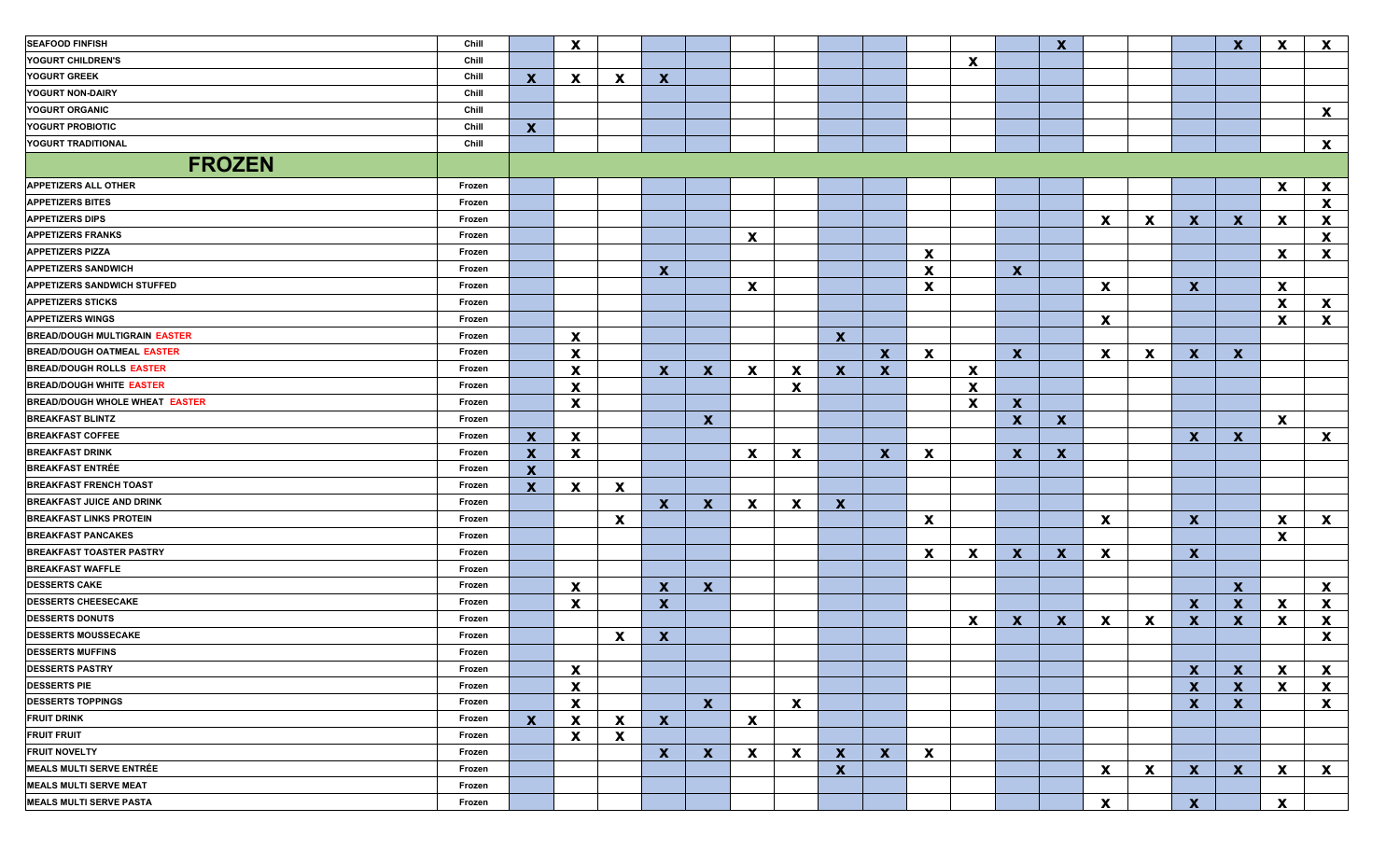| <b>MEALS MULTI SERVE POT PIES</b>            | Frozen |              |              |                           |              |                           |              |                           |              |                           |                           |                           |              |              | $\boldsymbol{\mathsf{x}}$ | $\boldsymbol{\mathsf{X}}$ | $\mathbf{x}$              |              | $\mathbf{x}$ |                           |
|----------------------------------------------|--------|--------------|--------------|---------------------------|--------------|---------------------------|--------------|---------------------------|--------------|---------------------------|---------------------------|---------------------------|--------------|--------------|---------------------------|---------------------------|---------------------------|--------------|--------------|---------------------------|
| <b>MEALS MULTI SERVE POTATOES</b>            | Frozen |              |              |                           |              |                           |              |                           |              |                           |                           |                           |              |              | X                         | $\boldsymbol{\mathsf{x}}$ | $\mathbf{x}$              | X            | X            |                           |
| <b>MEALS MULTI SERVE STIR FRY</b>            | Frozen |              |              |                           |              |                           | $\mathbf{x}$ |                           |              |                           |                           |                           |              |              |                           |                           |                           |              |              |                           |
| <b>MEALS MULTI SERVE VEGETABLE</b>           | Frozen |              |              |                           |              |                           |              |                           |              |                           |                           |                           |              |              | $\mathbf{x}$              | $\boldsymbol{\mathsf{x}}$ | $\mathbf{x}$              |              | $\mathbf{x}$ |                           |
| <b>MEALS SINGLE SERVE ENTRÉE</b>             | Frozen |              |              |                           |              |                           |              |                           |              |                           |                           |                           |              |              |                           |                           |                           |              |              |                           |
| <b>MEALS SINGLE SERVE HISPANIC</b>           | Frozen | $\mathbf{x}$ |              |                           |              |                           |              |                           |              |                           |                           |                           |              |              |                           |                           |                           |              |              |                           |
| <b>MEALS SINGLE SERVE HISPANIC SPECIALTY</b> | Frozen |              |              |                           |              |                           |              |                           |              |                           |                           | $\boldsymbol{\mathsf{x}}$ | $\mathbf{x}$ | $\mathbf{x}$ | $\mathbf{x}$              | $\boldsymbol{\mathsf{x}}$ |                           |              | X            | $\mathbf{x}$              |
| <b>MEALS SINGLE SERVE MEAT</b>               | Frozen |              |              |                           |              |                           |              |                           |              |                           |                           |                           |              |              |                           |                           | $\mathbf{x}$              |              | X            |                           |
| <b>MEALS SINGLE SERVE MEATBALLS</b>          | Frozen |              |              |                           |              |                           |              |                           |              |                           |                           |                           |              |              |                           |                           |                           |              | $\mathbf{x}$ |                           |
| <b>MEALS SINGLE SERVE PASTA</b>              | Frozen |              |              |                           |              |                           |              |                           |              |                           |                           |                           |              |              |                           |                           | $\mathbf{x}$              |              |              | $\mathbf{x}$              |
| <b>MEALS SINGLE SERVE POT PIE</b>            | Frozen |              |              |                           |              |                           |              |                           |              |                           |                           |                           |              |              |                           | $\boldsymbol{\mathsf{x}}$ | $\mathbf{x}$              |              | $\mathbf{x}$ |                           |
| MEALS SINGLE SERVE POT PIES NUTRITIONAL      | Frozen |              |              |                           |              |                           |              |                           |              |                           |                           |                           |              | $\mathbf{x}$ |                           | $\mathbf x$               | $\boldsymbol{\mathsf{x}}$ |              | X            |                           |
| <b>MEALS SINGLE SERVE POTATOES</b>           | Frozen |              |              |                           | $\mathbf{x}$ |                           |              |                           |              |                           |                           |                           |              |              |                           |                           | $\boldsymbol{\mathsf{x}}$ |              |              |                           |
| <b>MEALS SINGLE SERVE SOUP</b>               | Frozen |              |              |                           |              |                           |              |                           |              |                           |                           |                           |              |              | $\mathbf{x}$              | $\mathbf x$               | $\mathbf{x}$              | $\mathbf x$  | $\mathbf{x}$ | $\mathbf{x}$              |
| <b>MEALS SINGLE SERVE STIR FRY</b>           | Frozen |              |              |                           |              |                           |              |                           |              |                           |                           |                           |              |              |                           |                           |                           |              |              |                           |
| <b>MEALS SINGLE SERVE VEGETABLE</b>          | Frozen |              |              |                           |              |                           |              |                           |              |                           | $\mathbf{x}$              |                           | $\mathbf{x}$ |              |                           |                           |                           |              |              |                           |
| <b>MEAT ALL OTHER</b>                        | Frozen |              |              |                           |              | $\mathbf{x}$              | $\mathbf{x}$ | $\boldsymbol{\mathsf{X}}$ |              |                           |                           | $\boldsymbol{\mathsf{X}}$ |              |              |                           |                           |                           |              |              |                           |
| <b>MEAT BEEF</b>                             | Frozen |              |              |                           |              |                           |              |                           |              |                           |                           |                           |              |              | $\boldsymbol{\mathsf{x}}$ |                           | $\mathbf{x}$              |              | $\mathbf{x}$ |                           |
| <b>MEAT CHICKEN</b>                          | Frozen |              |              |                           |              |                           |              |                           |              |                           |                           |                           |              |              | X                         |                           |                           |              |              |                           |
| <b>MEAT CHICKEN STUFFED</b>                  | Frozen |              |              | $\boldsymbol{\mathsf{X}}$ |              |                           |              |                           |              |                           |                           |                           |              |              |                           | $\mathbf{x}$              | $\mathbf{x}$              | $\mathbf{x}$ |              |                           |
| <b>MEAT CHITTERLINGS</b>                     | Frozen |              |              |                           |              |                           |              |                           |              |                           |                           |                           |              |              |                           |                           | $\mathbf{x}$              | $\mathbf{x}$ | $\mathbf{x}$ | $\boldsymbol{\mathsf{x}}$ |
| <b>MEAT FRANKS</b>                           | Frozen | $\mathbf{x}$ |              |                           |              | $\mathbf x$               |              | $\boldsymbol{\mathsf{x}}$ |              |                           |                           |                           |              |              |                           |                           |                           |              |              |                           |
| <b>MEAT GROUND</b>                           | Frozen |              |              | $\mathbf{x}$              |              | $\mathbf x$               | $\mathbf{x}$ | $\boldsymbol{\mathsf{x}}$ |              |                           |                           | $\mathbf x$               |              |              |                           |                           |                           |              |              |                           |
| <b>MEAT HAM</b>                              | Frozen |              | $\mathbf{x}$ |                           |              |                           |              |                           |              |                           |                           |                           |              |              | X                         |                           |                           |              | $\mathbf{x}$ | $\boldsymbol{\mathsf{x}}$ |
| <b>MEAT LINK</b>                             | Frozen |              |              |                           | $\mathbf{x}$ | $\mathbf x$               | $\mathbf{x}$ | $\boldsymbol{\mathsf{x}}$ |              |                           |                           |                           |              |              |                           |                           |                           |              |              | $\boldsymbol{\mathsf{x}}$ |
| <b>MEAT LIVER</b>                            | Frozen |              |              |                           |              |                           |              |                           |              |                           |                           |                           |              |              |                           |                           |                           |              |              |                           |
| <b>MEAT MEATBALLS</b>                        | Frozen |              |              |                           |              |                           |              |                           |              |                           |                           |                           |              |              |                           | $\boldsymbol{\mathsf{x}}$ |                           |              | $\mathbf{x}$ | $\boldsymbol{\mathsf{x}}$ |
| <b>MEAT PATTY</b>                            | Frozen |              | X            |                           | $\mathbf{X}$ | $\mathbf x$               | $\mathbf{x}$ | $\mathbf x$               | $\mathbf{x}$ | $\mathbf x$               | $\boldsymbol{\mathsf{x}}$ | $\mathbf x$               |              |              |                           |                           |                           |              |              |                           |
| <b>MEAT RABBIT</b>                           | Frozen |              |              |                           |              |                           |              |                           |              |                           |                           |                           |              |              |                           |                           |                           |              |              | $\mathbf{x}$              |
| <b>MEAT RIBS</b>                             | Frozen |              | $\mathbf{x}$ | $\boldsymbol{\mathsf{x}}$ | $\mathbf{x}$ | $\mathbf x$               | $\mathbf{x}$ | $\boldsymbol{\mathsf{X}}$ |              |                           |                           | $\mathbf x$               |              |              |                           |                           |                           |              |              |                           |
| <b>MEAT SLICE</b>                            | Frozen |              |              |                           |              |                           |              |                           |              |                           |                           |                           |              |              | $\boldsymbol{\mathsf{x}}$ |                           |                           |              |              |                           |
| <b>MEAT STEAK</b>                            | Frozen |              |              |                           | $\mathbf{x}$ | $\mathbf{x}$              |              | $\boldsymbol{\mathsf{x}}$ | $\mathbf{x}$ |                           |                           |                           |              |              |                           |                           |                           |              |              |                           |
| <b>NOVELTIES BAR</b>                         | Frozen |              |              | $\boldsymbol{\mathsf{X}}$ | $\mathbf{x}$ | $\mathbf x$               | $\mathbf{x}$ | $\boldsymbol{\mathsf{x}}$ | $\mathbf{x}$ | $\mathbf{x}$              |                           |                           |              |              |                           |                           |                           |              |              |                           |
| <b>NOVELTIES CAKE</b>                        | Frozen |              | $\mathbf{x}$ |                           | $\mathbf{x}$ | $\mathbf x$               | X            | $\mathbf x$               | $\mathbf{x}$ | $\mathbf x$               | $\mathbf{x}$              | $\boldsymbol{\mathsf{X}}$ |              |              |                           |                           |                           |              |              |                           |
| <b>NOVELTIES CONE</b>                        | Frozen |              |              | $\boldsymbol{\mathsf{X}}$ | $\mathbf{x}$ | $\mathbf x$               | X            | $\mathbf x$               | $\mathbf{x}$ | $\mathbf x$               | $\mathbf{x}$              | X                         |              |              |                           |                           |                           |              |              |                           |
| <b>NOVELTIES CUP</b>                         | Frozen |              |              |                           | $\mathbf{x}$ | $\boldsymbol{\mathsf{x}}$ | X            | $\boldsymbol{\mathsf{x}}$ | $\mathbf{x}$ | $\mathbf x$               | $\mathbf x$               | X                         |              |              |                           |                           |                           |              |              |                           |
| <b>NOVELTIES DOG TREATS</b>                  | Frozen |              |              |                           |              | $\boldsymbol{\mathsf{x}}$ | X            | X                         | $\mathbf{x}$ | $\boldsymbol{\mathsf{X}}$ | X                         | $\boldsymbol{\mathsf{x}}$ |              |              |                           |                           |                           |              |              |                           |
| <b>NOVELTIES FRUIT BARS</b>                  | Frozen |              |              |                           | $\mathbf{x}$ | $\mathbf{x}$              | X            | X                         | $\mathbf{X}$ | $\mathbf{X}$              | $\mathbf{x}$              | $\mathbf{x}$              |              |              |                           |                           |                           |              |              |                           |
| <b>NOVELTIES POP</b>                         | Frozen |              |              |                           | $\mathbf{x}$ | $\mathbf{x}$              | $\mathbf{x}$ | X                         | $\mathbf{x}$ | $\mathbf{x}$              | $\mathbf{x}$              |                           |              |              |                           |                           |                           |              |              |                           |
| <b>NOVELTIES SANDWICH</b>                    | Frozen |              |              | $\boldsymbol{\mathsf{x}}$ | $\mathbf{x}$ | $\mathbf{x}$              | $\mathbf{x}$ | X                         | $\mathbf{x}$ | $\mathbf{x}$              | $\mathbf{x}$              | $\mathbf{x}$              |              |              |                           |                           |                           |              |              |                           |
| <b>PASTA NUTRITIONAL</b>                     | Frozen |              |              |                           |              |                           |              |                           |              |                           |                           |                           |              |              |                           |                           |                           |              |              |                           |
| <b>PIZZA MULTI SERVE</b>                     | Frozen |              |              |                           |              |                           |              |                           |              |                           |                           |                           |              |              |                           |                           |                           |              | $\mathbf{x}$ |                           |
| PIZZA NUTRITIONAL                            | Frozen |              |              |                           |              |                           |              |                           |              |                           |                           |                           |              |              |                           |                           |                           |              |              |                           |
| <b>PIZZA SINGLE SERVE</b>                    | Frozen |              |              |                           |              |                           |              |                           |              |                           |                           |                           |              |              |                           |                           |                           |              |              |                           |
| POTATO ONION RINGS                           | Frozen |              | $\mathbf{x}$ |                           |              |                           |              |                           |              |                           |                           |                           |              |              |                           |                           | $\boldsymbol{\mathsf{X}}$ |              | $\mathbf{x}$ | $\mathbf{x}$              |
| <b>POULTRY CHICKEN</b>                       | Frozen | $\mathbf{X}$ | $\mathbf{x}$ |                           |              |                           |              |                           |              |                           |                           |                           |              |              |                           |                           |                           |              |              |                           |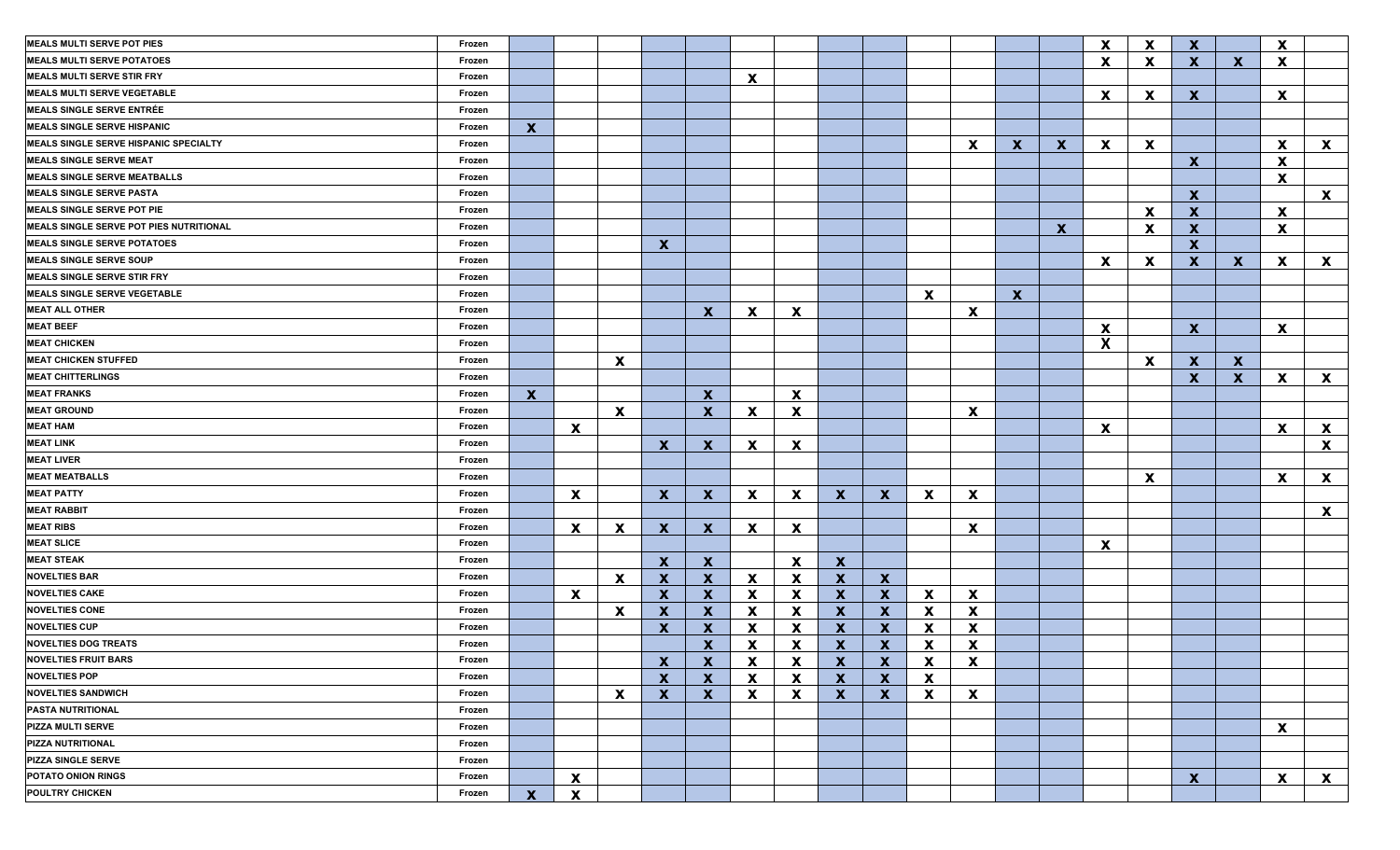| POULTRY CHICKEN IQF                         | Frozen        |                           |                           |              |              | X           |                           |                           |                           | $\boldsymbol{\mathsf{x}}$ | $\mathbf{x}$ |              | X |              |                           |                           |          |                           |
|---------------------------------------------|---------------|---------------------------|---------------------------|--------------|--------------|-------------|---------------------------|---------------------------|---------------------------|---------------------------|--------------|--------------|---|--------------|---------------------------|---------------------------|----------|---------------------------|
| POULTRY CORNISH HEN                         | Frozen        |                           | $\boldsymbol{\mathsf{x}}$ |              |              |             |                           |                           |                           |                           |              |              |   |              | X                         | $\mathbf x$               | <b>X</b> | $\mathbf{x}$              |
| <b>POULTRY DUCK</b>                         | Frozen        |                           |                           |              |              |             |                           |                           |                           |                           |              |              |   | X            | X                         | $\mathbf x$               | X        | $\mathbf{x}$              |
| <b>POULTRY TURDUCKEN</b>                    | Frozen        |                           |                           |              |              |             |                           |                           |                           |                           |              |              |   |              | $\boldsymbol{x}$          | $\mathbf x$               | <b>X</b> | $\mathbf{x}$              |
| <b>POULTRY TURKEY</b>                       | Frozen        |                           |                           |              |              |             |                           |                           |                           |                           |              |              |   |              | X                         | $\boldsymbol{\mathsf{X}}$ | X        | $\mathbf{x}$              |
| <b>SEAFOOD BREADED</b>                      | Frozen        | $\mathbf x$               |                           |              |              |             |                           |                           |                           |                           |              |              |   |              |                           |                           |          |                           |
| <b>SEAFOOD ENTREE</b>                       | Frozen        | $\boldsymbol{\mathsf{X}}$ |                           |              |              |             | $\boldsymbol{\mathsf{x}}$ | $\boldsymbol{\mathsf{X}}$ | $\boldsymbol{\mathsf{x}}$ |                           |              |              |   |              |                           |                           |          |                           |
| <b>SEAFOOD SHELLFISH</b>                    | Frozen        |                           | $\boldsymbol{\mathsf{x}}$ |              |              |             |                           |                           |                           |                           |              |              |   |              |                           |                           |          | $\mathbf{x}$              |
| <b>SEAFOOD UNBREADED</b>                    | Frozen        | $\boldsymbol{\mathsf{X}}$ |                           |              |              |             |                           |                           |                           |                           |              |              |   |              |                           |                           |          |                           |
| <b>VEGETABLES ALL OTHERS</b>                | Frozen        |                           |                           |              |              |             |                           |                           |                           |                           |              |              |   | $\mathbf x$  | $\mathbf{x}$              | $\mathbf{x}$              | <b>X</b> | $\mathbf{x}$              |
| <b>VEGETABLES ASPARAGUS</b>                 | Frozen        |                           | $\mathbf{x}$              |              |              |             |                           |                           |                           |                           |              |              |   |              |                           |                           |          |                           |
| <b>VEGETABLES BROCCOLI</b>                  | Frozen        |                           | $\mathbf{x}$              |              |              |             |                           |                           |                           |                           |              |              |   |              | $\mathbf{x}$              | $\mathbf{x}$              |          | $\mathbf{x}$              |
| <b>VEGETABLES BRUSSEL SPROUTS</b>           | Frozen        |                           |                           |              |              |             |                           |                           |                           |                           |              |              |   |              | $\mathbf{x}$              | $\boldsymbol{\mathsf{x}}$ |          |                           |
| <b>VEGETABLES BUTTER BEANS</b>              | Frozen        |                           | $\mathbf{x}$              |              |              | $\mathbf x$ |                           |                           |                           |                           |              | $\mathbf{x}$ |   |              | $\mathbf{x}$              | $\mathbf{x}$              |          |                           |
| <b>VEGETABLES CARROTS</b>                   | Frozen        |                           |                           |              |              |             |                           |                           |                           |                           |              |              |   | $\mathbf{x}$ | X                         | $\mathbf{x}$              | X        |                           |
| <b>VEGETABLES CAULIFLOWER</b>               | Frozen        |                           |                           |              |              |             |                           |                           |                           |                           |              |              | X |              | $\boldsymbol{x}$          |                           |          |                           |
| <b>VEGETABLES CORN</b>                      | Frozen        |                           | $\mathbf{x}$              |              |              |             |                           |                           |                           |                           |              |              |   |              | $\boldsymbol{x}$          | $\mathbf{x}$              |          | $\mathbf{x}$              |
| <b>VEGETABLES CORN ON THE COB</b>           | Frozen        |                           | $\boldsymbol{\mathsf{x}}$ | $\mathbf{x}$ | $\mathbf{x}$ |             | $\boldsymbol{\mathsf{x}}$ |                           |                           |                           |              |              |   |              |                           |                           |          |                           |
| <b>VEGETABLES GREEN BEANS</b>               | Frozen        |                           | $\boldsymbol{\mathsf{x}}$ |              |              |             |                           |                           |                           |                           |              |              |   |              | $\mathbf x$               | $\mathbf{x}$              |          | $\mathbf{x}$              |
| <b>VEGETABLES GREENS</b>                    | Frozen        |                           |                           |              |              |             |                           |                           |                           |                           |              |              |   |              | $\boldsymbol{\mathsf{x}}$ | $\mathbf{x}$              |          | X                         |
| <b>VEGETABLES LIMA BEANS</b>                | Frozen        |                           | $\boldsymbol{\mathsf{x}}$ |              |              |             |                           |                           |                           |                           |              |              |   |              | $\boldsymbol{\mathsf{X}}$ | $\boldsymbol{\mathsf{X}}$ |          | $\boldsymbol{\mathsf{X}}$ |
| <b>VEGETABLES MIXED</b>                     | Frozen        |                           |                           |              |              |             |                           |                           |                           |                           |              |              |   |              | $\mathbf{x}$              |                           |          |                           |
| <b>VEGETABLES OKRA</b>                      | Frozen        |                           |                           |              |              |             |                           |                           |                           |                           |              |              |   |              | $\mathbf{x}$              | $\mathbf{x}$              |          | $\mathbf{x}$              |
| <b>VEGETABLES PEAS</b>                      | Frozen        |                           | $\boldsymbol{\mathsf{x}}$ |              |              |             |                           |                           |                           |                           |              |              |   |              | $\boldsymbol{x}$          | $\boldsymbol{\mathsf{x}}$ |          | $\mathbf{x}$              |
| <b>VEGETABLES RICE</b>                      | Frozen        |                           |                           |              |              |             |                           |                           |                           |                           |              |              | X |              |                           |                           | X        |                           |
| <b>VEGETABLES SOY BEAN</b>                  | Frozen        | $\boldsymbol{\mathsf{X}}$ |                           |              |              |             |                           |                           |                           |                           |              |              |   |              |                           |                           |          |                           |
| <b>VEGETABLES SPINACH</b>                   | Frozen        |                           | $\boldsymbol{\mathsf{x}}$ |              |              |             |                           |                           |                           |                           |              |              |   |              | $\mathbf{x}$              | $\mathbf x$               | <b>X</b> | $\mathbf{x}$              |
| <b>VEGETABLES SQUASH</b>                    | Frozen        |                           |                           |              |              |             |                           |                           |                           |                           |              |              |   |              | X                         | $\boldsymbol{\mathsf{x}}$ |          | $\mathbf{x}$              |
| <b>VEGETABLES STIR FRY</b>                  | Frozen        |                           |                           |              |              |             |                           |                           |                           |                           |              |              |   |              | $\boldsymbol{x}$          |                           |          |                           |
| <b>THINKING OUTSIDE THE BOX</b>             |               |                           |                           |              |              |             |                           |                           |                           |                           |              |              |   |              |                           |                           |          |                           |
| LOW SODIUM CANNED BEANS (PINTO/NAVY/KIDNEY) | Food          |                           |                           |              |              |             |                           |                           |                           |                           |              |              |   |              |                           |                           |          |                           |
| LOW SODIUM CHICKEN BROTH (CAN OR BOX)       | Food          |                           |                           |              |              |             |                           |                           |                           |                           |              |              |   |              |                           |                           |          |                           |
| <b>CANNED CHOPPED GREEN CHILI</b>           | Food          |                           |                           |              |              |             |                           |                           |                           |                           |              |              |   |              |                           |                           |          |                           |
| <b>LIMA BEANS MIXED WITH CORN</b>           | Frozen        |                           |                           |              |              |             |                           |                           |                           |                           |              |              |   |              |                           |                           |          |                           |
| <b>SALMON (CAN)</b>                         | Food          |                           |                           |              |              |             |                           |                           |                           |                           |              |              |   |              |                           |                           |          |                           |
| <b>BREAD CRUMBS</b>                         | <b>Snacks</b> |                           |                           |              |              |             |                           |                           |                           |                           |              |              |   |              |                           |                           |          |                           |
| MANDARIN ORANGE (CAN) NO SUGUR ADDED        | Food          |                           |                           |              |              |             |                           |                           |                           |                           |              |              |   |              |                           |                           |          |                           |
| <b>NONFAT EVAPORATED MILK</b>               | Food          |                           |                           |              |              |             |                           |                           |                           |                           |              |              |   |              |                           |                           |          |                           |
| <b>COOKED SHRIMP</b>                        | Frozen        |                           |                           |              |              |             |                           |                           |                           |                           |              |              |   |              |                           |                           |          |                           |
| <b>GREEN BEANS</b>                          | Frozen        |                           |                           |              |              |             |                           |                           |                           |                           |              |              |   |              |                           |                           |          |                           |
| <b>TURKEY BACON</b>                         | Meat          |                           |                           |              |              |             |                           |                           |                           |                           |              |              |   |              |                           |                           |          |                           |
| <b>WHOLE GRAIN TORTILLAS</b>                | <b>Snacks</b> |                           |                           |              |              |             |                           |                           |                           |                           |              |              |   |              |                           |                           |          |                           |
| <b>NONFAT REFRIED BEANS</b>                 | Food          |                           |                           |              |              |             |                           |                           |                           |                           |              |              |   |              |                           |                           |          |                           |
| <b>BLACK OLIVES</b>                         | Food          |                           |                           |              |              |             |                           |                           |                           |                           |              |              |   |              |                           |                           |          |                           |
| <b>CHICKEN (CAN)</b>                        | Food          |                           |                           |              |              |             |                           |                           |                           |                           |              |              |   |              |                           |                           |          |                           |
| <b>SALSA</b>                                | Food          |                           |                           |              |              |             |                           |                           |                           |                           |              |              |   |              |                           |                           |          |                           |